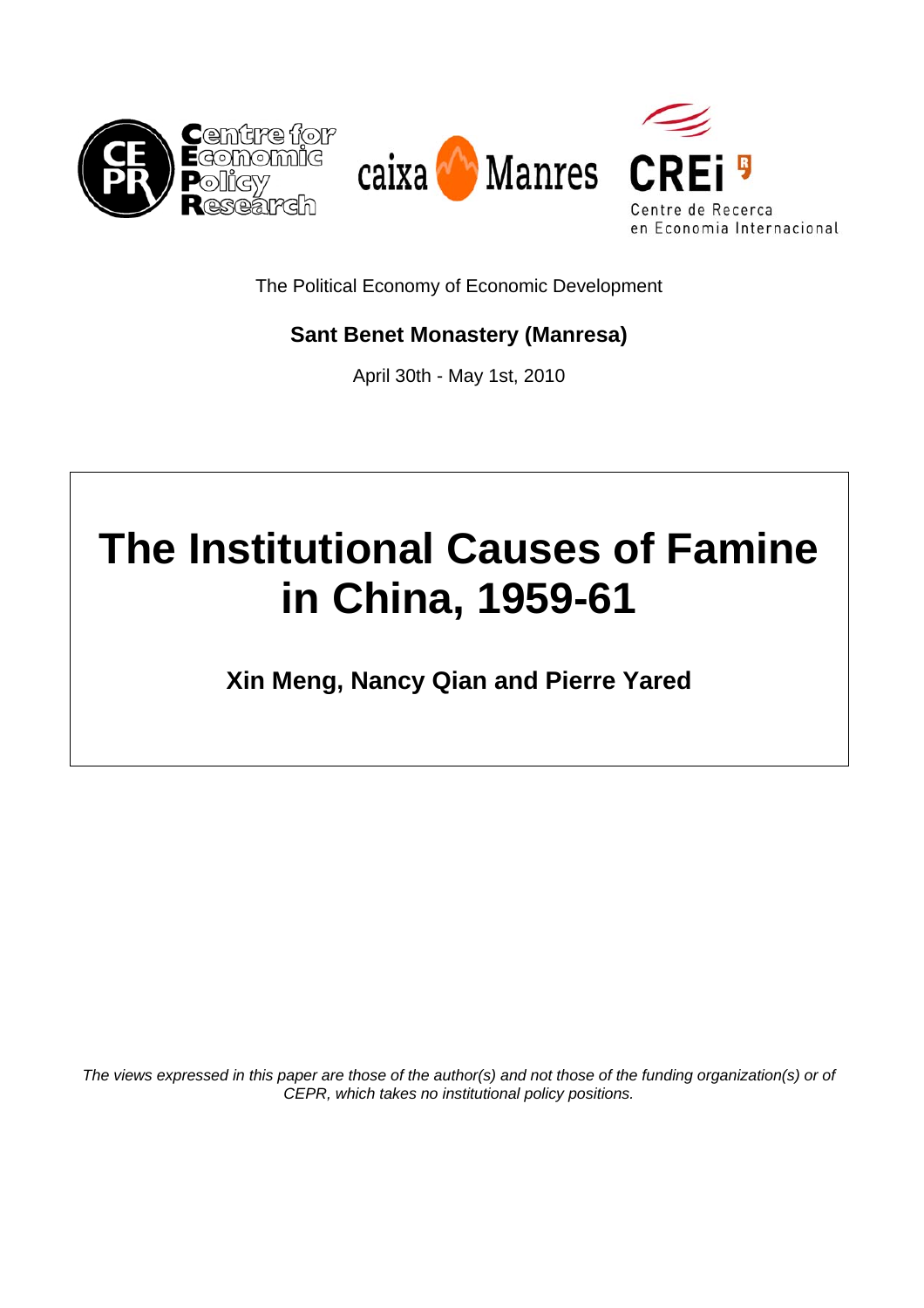## The Institutional Causes of China's Great Famine,  $1959-61*$

 $\text{Xin } \text{Meng}^{\dagger}$  Nancy Qian<sup>‡</sup> Pierre Yared<sup>§</sup>

3rd March 2010

#### Abstract

This study investigates the causes of Chinaís Great Famine. We present two empirical findings: 1) food production in 1959, which was  $13\%$  below that of the previous year, was still almost three times as much as what was needed to avert famine-induced mortality; and 2) rural regions that produced more food per capita in 1959 suffered *higher* mortality during the famine, a reversal of the negative correlation between food production and mortality during normal years. These findings imply that the centrally-planned food procurement system was likely to be a major contributor to the famine. Historical evidence suggests that the government could not easily aggregate and respond to information such that a central feature of the procurement system was ináexibility. We develop a model which shows that our empirical findings are consistent with optimal policy subject to inflexibility. The model also allows us to compare the Chinese procurement policy of fixing quantities to an alternative policy of fixing prices.

Keywords: Famines, Institutions, History, Socialist Planning JEL Classification: 043, N3, 01, P21

We thank Daron Acemoglu, Robin Burgess, Sylvain Chassang, Claudia Goldin, Dean Karlan, Michael Kremer, Roger Myerson, Emi Nakamura, Nathan Nunn, Gerard Padro-i-Miquel, Torsten Persson, Canice Prendergast, Andrei Shleifer, Chris Udry and Shang-Jin Wei for their comments; we are especially gratefull to Abhijit Banerjee and Mikhail Golosov for their many thoughtful insights; the partcipants at the Berkeley Development Seminar, UCLA Applied Economics Seminar, Stanford Economic History Seminar, Tsinghua University Economics Seminar, the Applied Workshop at CCER PKU, Yale University Macro Lunch and Harvard History Tea for useful comments; and Sara Lowes, Ang Sun, David Liu and Katherine Wilson for excellent research assistance.

<sup>&</sup>lt;sup>†</sup>Australian National University, RSSS. email: xin.meng@anu.edu.au

<sup>&</sup>lt;sup>‡</sup>Yale University, NBER, CEPR, BREAD. email: nancy.qian@yale.edu.

 $\S$ Columbia University. email: pyared@columbia.edu.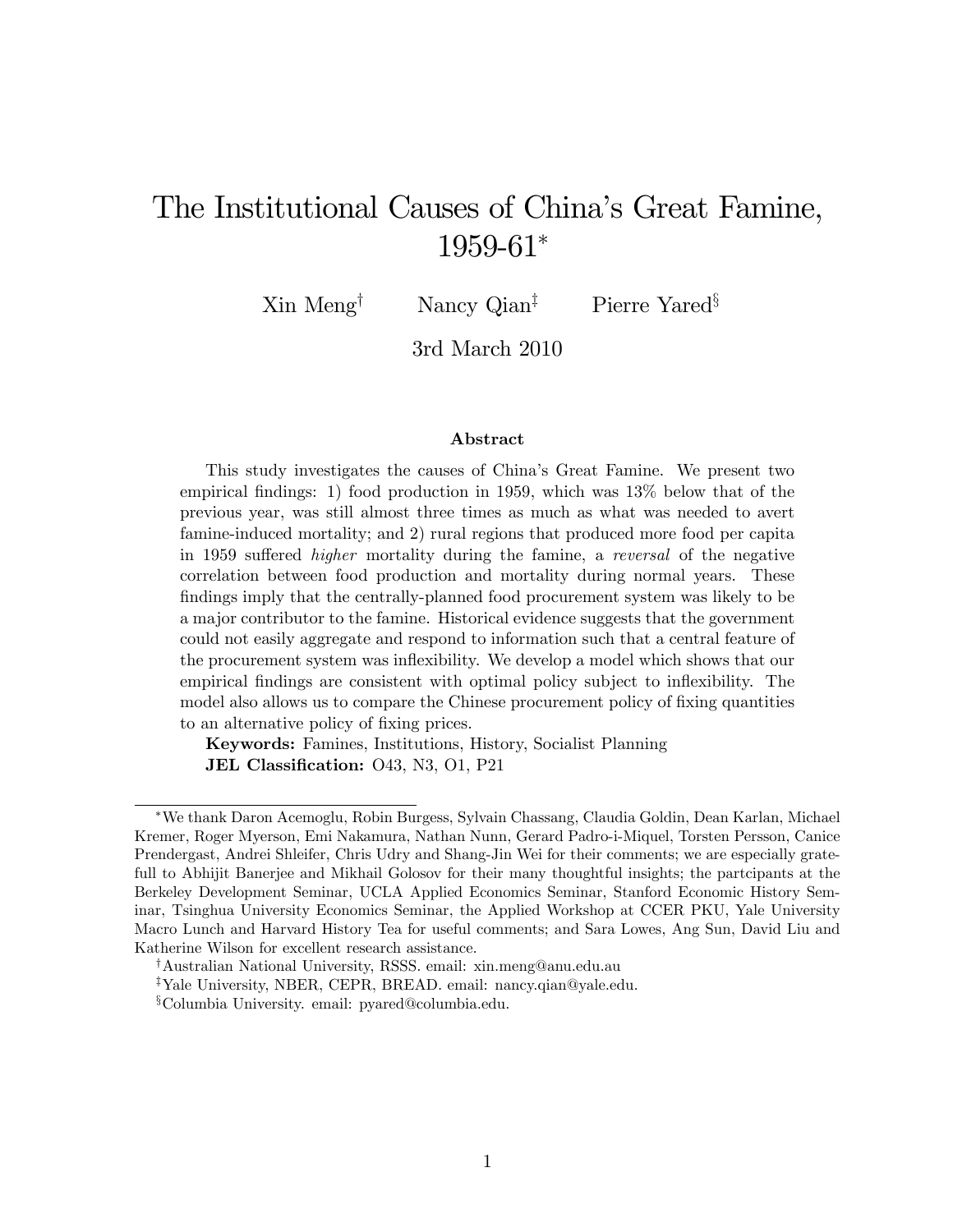## 1 Introduction

In the twentieth century, over 100 million people have perished from famines, more than from both World Wars combined.<sup>1</sup> Famines do not only kill, but they reduce the quality of life of survivors for decades afterwards.<sup>2</sup> In this paper, we study the causes of China's Great Famine, which began in the winter of 1959-60 and lasted until 1961 and claimed the lives of between seventeen and thirty million people.<sup>3</sup> We present novel empirical evidence together with a theoretical model to argue that the centrally-planned procurement system transformed an otherwise moderate fall in production into the largest famine in history.

The first fact we establish is that aggregate production of grain, the main component of the Chinese diet, was well above subsistence needs in 1959 even though it had fallen by 13% from 1958.<sup>4</sup> We compute aggregate caloric needs and food production in 1959 using aggregate population data on the sex and age distribution from the 1954 Population Census and data on total population over time to calculate two benchmarks for total caloric needs: 1) the amount of calories required for agricultural labor and healthy child development (e.g. 1,871 calories on average per capita per day); and 2) the amount of calories required to stay alive (e.g. 804 calories on average per capita per day). To address the concern that the government may have overstated production in 1959 for political reasons, we use the most recently corrected historical series on grain production which is also the most conservative estimate of production ever used in an academic study.<sup>5</sup> Our estimates show that food production in 1959 was  $16\%$  above the first benchmark and  $192\%$ above the second benchmark. The finding that food production was not particularly low when the famine began is not surprising since production was similar to levels in 1949-51 from which there are no accounts of famine. Moreover, when we repeat the exercise for each province, we find that all provinces produced more than what was needed to avoid mortality. These numbers show that there was enough food to prevent the famine.

The second fact we establish is that regions that produced more grain per capita in 1959 experienced more severe famine; this was a reversal of the negative correlation between per capita production and mortality we observe during non-famine years. We use retrospectively corrected data on historical province-level mortality rates and per capita grain production. To address potential issues from measurement error in the data, we repeat the exercise with alternative proxies for famine severity and grain production: birth cohort size from the 1990 Population Census and suitability for grain cultivation predicted by natural conditions. These measures are not vulnerable to politically-motivated

<sup>&</sup>lt;sup>1</sup>See Sen (1981) and Ravallion (1997).

 $^{2}$ In a companion paper on the long run consequences of China's Great Famine on survivors, Meng and  $Qian$  (2009) provides a thorough literature review on the effects of famine.

<sup>&</sup>lt;sup>3</sup>See Coale (1981), Yao (1999), Peng (1987), Ashton et al. (1984) and Banister (1987).

<sup>4</sup>We use the terms grain and food interchangeably since grain makes up over 95% of diets. See Walker (1984) for evidence on the rural population. Urban workers in China during this period also consumed a grain heavy diet (as they do today). For example, in 1957, an average urban worker in Shanghai, one of the richest cities at the time, consumed approximate 270 kg of grains and 15 kg of meat in one year (Reynolds, 1981).

<sup>&</sup>lt;sup>5</sup>We also intentionally construct our measures of subsistence needs to over-state true caloric requirements. We assume that the entire adult population participates in heavy physical labor (e.g. agricultural labor). In reality, approximately 80% of the population live in rural areas.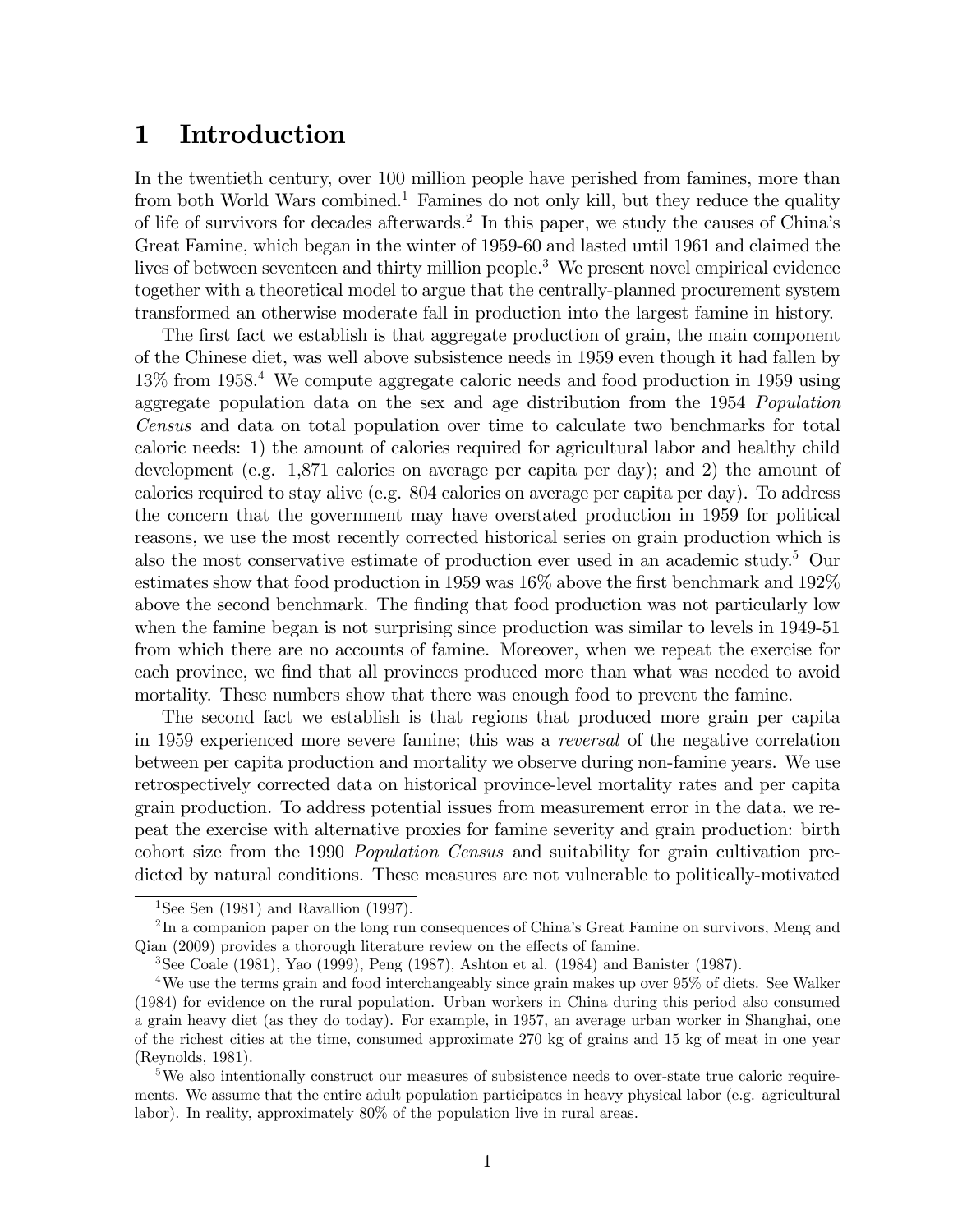government reporting bias. The results support the main Öndings. Moreover, we Önd that the positive correlation between famine severity and local grain production is mainly driven by agricultural households.

These empirical results point to grain procurement policy as a main driving force of the famine. The first finding that food production in 1959 was sufficient for subsistence implies that the famine could not have been solely caused by the drop in food production. This is perhaps not surprising and is consistent with Sen's (1981) thesis that historically, famines have not been caused by aggregate food shortages, but instead are caused by the unequal distribution of food consumption.<sup>6</sup> According to this theory, income is negatively correlated with famine severity, implying that more productive farmers should experience lower famine mortality relative to less productive farmers. However, the second finding that regional famine severity was increasing with per capita production in 1959 is inconsistent with this prediction. A likely explanation for the difference is that China was a centrally-planned economy in which many of the market mechanisms studied by Sen (1981) are not in operation; Chinaís food procurement system determined procurement and transfers of food for every region. Therefore, the empirical evidence suggests that certain features of the procurement system must have caused the famine and its surprising spatial patterns.

Historical evidence suggests that a key feature of the centrally planned procurement system was inflexibility. It was difficult for the Chinese government to aggregate information from a large and heterogenous country and to respond quickly to new information.<sup>7</sup> The inherent inflexibility in centrally planned economies is not unique to China. It has been discussed in the historic works of Von Mises (1921) and Hayek (1946), and in the theoretical work of Weitzman  $(1974)^8$  A natural question is whether the inflexibility of central planning could have, by itself, generated a famine with spatial patterns consistent with China's Great Famine.

To answer this question, we develop a model of optimal procurement policy in which the government is constrained by ináexibility. We consider an environment in which food production varies across regions. The government can redistribute food across regions through procurement and subsidies. For simplicity, we assume that mortality is a continuous function of food consumption and that the government is utilitarian such that it assigns equal weight to all individuals in the social welfare criterion. To understand the effect of a fall in aggregate production, we assume that all regions are subject to a stochastic aggregate production shock. The key constraint faced by the government is that procurement policy cannot respond to this shock. This captures the notion that the government is either unaware of the shock or cannot be responsive to the shock, two factors which contribute to the inflexibility of procurement policy. As such, the government assigns an inflexible region-specific level of procurement based on its expectations of

<sup>6</sup>Historically, scholars have held the view that famine is caused by aggregate food shortages dates. This argument dates back to Malthus (1798).

<sup>&</sup>lt;sup>7</sup>See Section 5 for a detailed discussion of the procurement system.

<sup>&</sup>lt;sup>8</sup>During the *Socialist Calculation Debate*, the Austrian economists argued that from the perspective of e¢ ciency, it was, in practice, impossible for central planners to aggregate the information necessary in a timely fashion.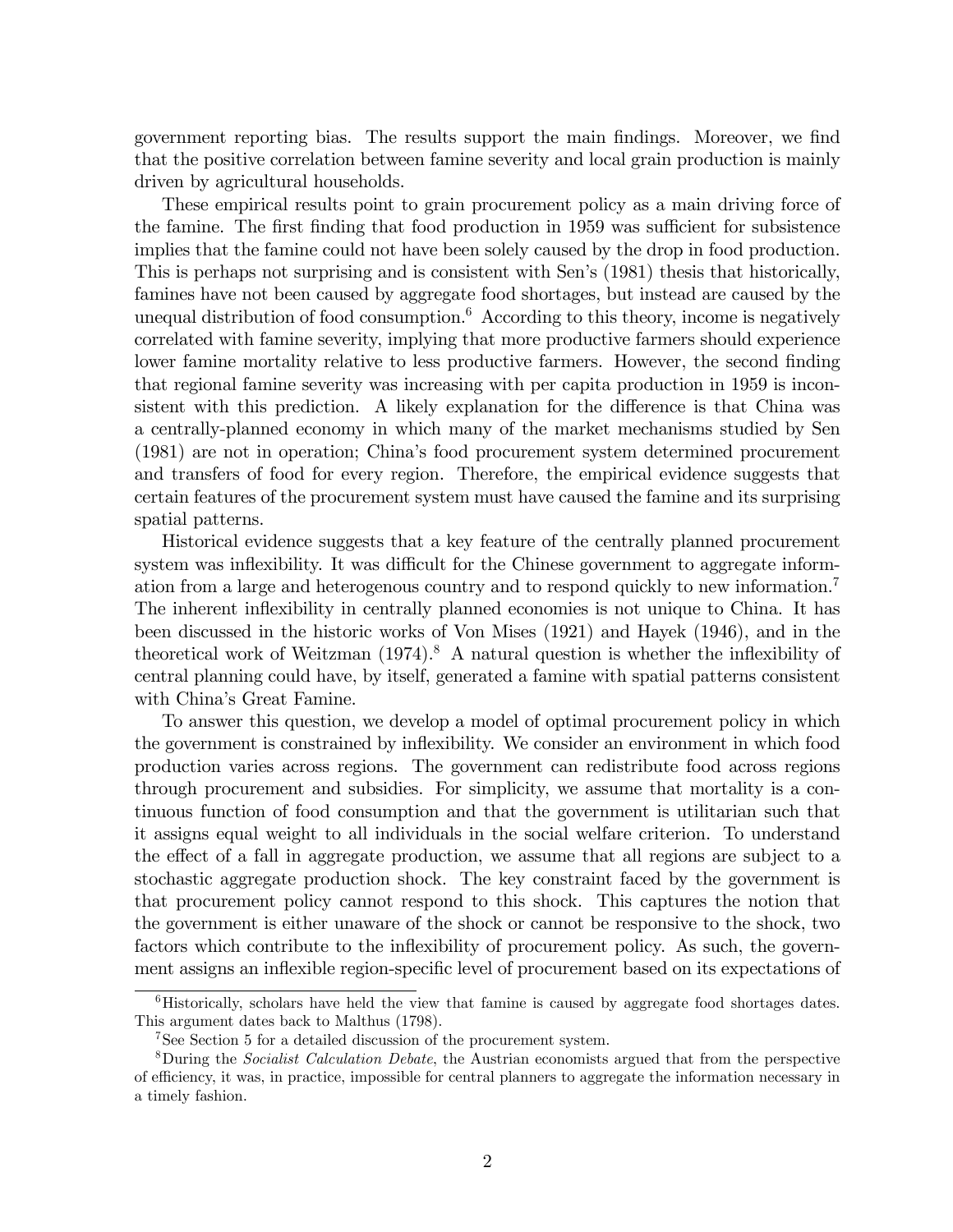regional production. $9$  The model predicts that the procurement policy amplifies the mortality which results from a reduction in food production with spatial patterns consistent with our empirical findings. These results hold generally under very mild assumptions regarding the spatial patterns of the aggregate shock which we are able to verify with the data.

The stylized example in Table 1 illustrates the mechanics of the model. There are three regions: two rural regions A and B and a city, where these regions have similar population and subsistence needs, which we assume to be 100 tons of food for simplicity. Under normal conditions which occur with probability 80%, rural region A produces 225 tons of food and rural region B produces 150 tons of food. If there is an aggregate shock, an event which occurs with probability 20%, production in regions A and B reduces to 180 and 120 tons. The city never produces any food. The government recognizes the probability of an aggregate shock and is fully aware of the relative productivity of each region. Given that the policy is inflexible, the government procures a fixed amount of food from regions A and B which it then redistributes to the city. For simplicity, imagine that the government's objective is to equalize the expected food consumption of all of the citizens in the economy. In this scenario, the government procures 96 and 24 tons of food from regions A and B, which is given to the city as a subsidy. In rural areas, this leaves each region with an expected food consumption of 120 tons, but with actual consumptions of only 84 and 96 tons of food for regions A and B during the shock. The result is that famine occurs in the rural regions during the food production shock since they retain less food after procurement than what is needed for subsistence even though aggregate production is sufficient for subsistence needs. Moreover, there is a negative (positive) correlation between food production and food consumption during the shock (in normal times).

In addition to providing an explanation of the famine that is consistent with the empirical facts, the model allows us to assess the merits of the Chinese procurement policy of fixing quantities relative to an alternative policy of fixing prices. The efficiency of central planning and the tradeoff between quantity and price controls are questions of long-standing interest to economists.<sup>10</sup> In an exercise that is similar in spirit to the study by Weitzman (1974), we show that quantity controls dominate price controls in our context if the rural population is sufficiently large in size relative to the urban population, and if there is little heterogeneity in the magnitude of productivity shocks across rural  $regions.<sup>11</sup>$ 

<sup>&</sup>lt;sup>9</sup>In principle, expectations can be formed from observations of factors of production (e.g. climate, terrain) and historical production. The historical evidence in section 5 suggests that, in practice, the government bases expected production on past production.

 $10$ For example, see Arrow (1964), Dales (1968), Hayek (1945), Heal (1969), Malinvaud (1967), Manove (1973), Samuelson (1970), Weitzman (1970), and Whinston (1962). Also see Browning (1985), Chen  $(1990)$ , Freixias  $(1980)$ , Ireland  $(1977)$  and Laffont  $(1977)$ .

 $11$ Our theoretical model is an extension of his framework in which the government fixes quantities via procurement and the government cannot easily change these quantities in response to shocks. Our reevaluation of the Chinese government's policy of fixing procurement versus an alternative policy of fixing food prices builds on similar insights as in this earlier work. Our result that fixing quantities dominates fixing prices if the rural population exceeds the urban population is a direct application of the more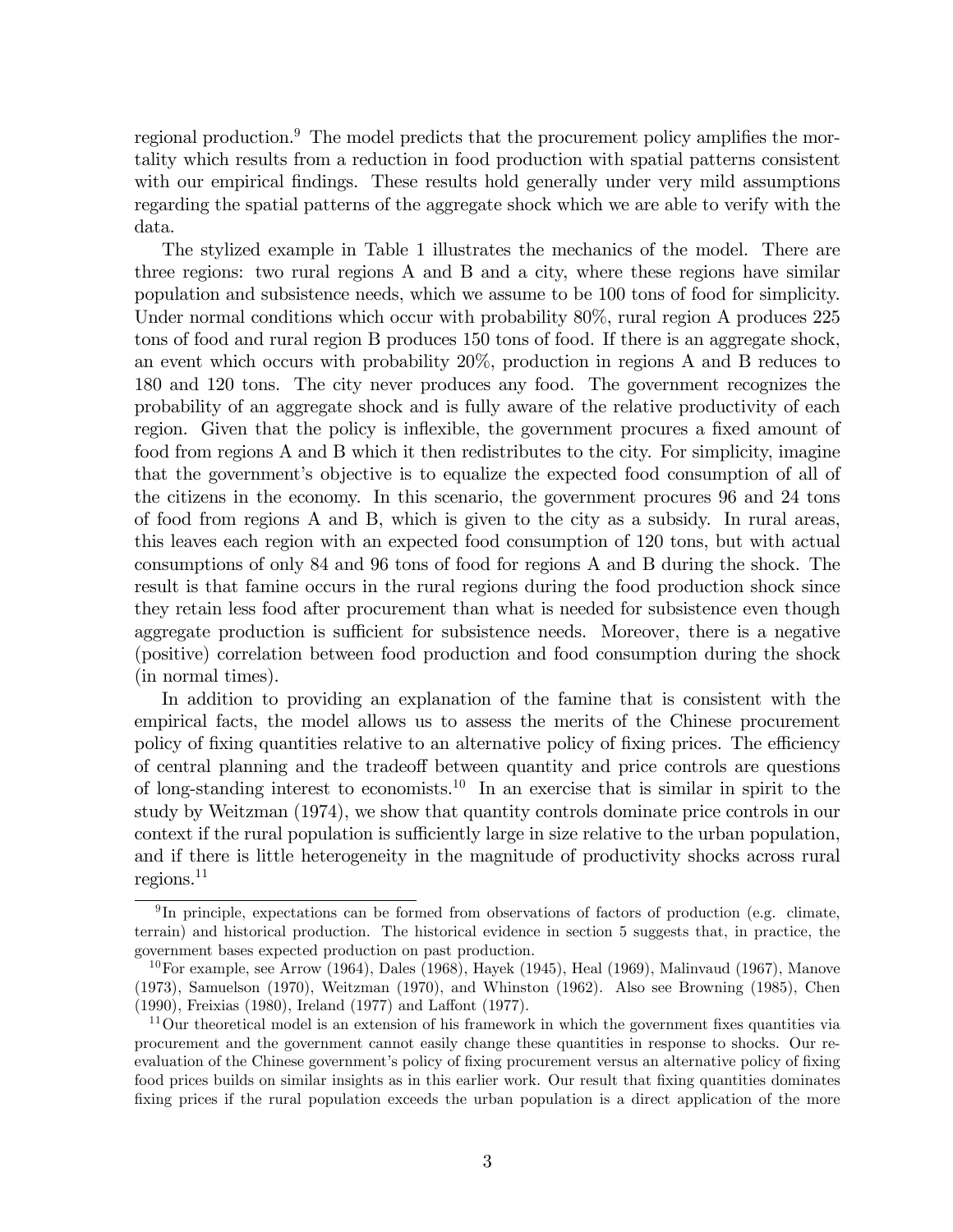Note that the insights provided by this paper are specific to centrally planned economies where government policies such as grain procurement may not necessarily respond flexibly to aggregate shocks. For studies of famines, this is an extremely relevant context since three of the most devastating and controversial famines in history, Chinaís Great Famine (1959-61), the Ukrainian Famine (1932-33) and more recently, the North Korean Famine (1992-95) occurred in such non-market economies.<sup>12</sup>

This paper makes several contributions. First, we build on the work of Sen (1981) in showing that inequality in food consumption can generate a famine even when aggregate food production levels are sufficient for subsistence.<sup>13</sup> Several recent studies such as Shiue (2004, 2005) and Burgess and Donaldson (2009) have continued the exploration of factors beyond aggregate food supply that contribute to famine.<sup>14</sup> Our study differs by focusing on a non-market economy, and by illustrating a precise mechanisms through which government policy can generate a famine. Second, we add to studies on the causes of China's Great Famine. These studies have typically focused on the drivers behind the fall in aggregate food production in China.<sup>15</sup> In contrast, we take the fall in production as given and provide a theory of the procurement system which is consistent with the empirical findings. Moreover, this study is the first to point out the surprising spatial patterns of famine.<sup>16</sup> Third, we contribute to studies on central planning such as Weitzman  $(1974)$ .<sup>17</sup> Fourth, our analysis is related to the growing number of works on institutional capacity

<sup>13</sup>Most studies focus on the reduction in food supply as the primary driver of famine and many have argued that famine was worsened by institutional factors. O'Grada (2007a) and Dreze (1999) provide overviews of recent economic studies on famines. More speciÖcally, see studies such as Hickson and Turner  $(2008)$ , McGreggor  $(1989)$ , O'Boyle  $(2006)$ , O'Grada et al.  $(2006)$ , and O'Rourke,  $(1902)$  on the Great Irish Potato Famine; Webb (1994) on the Ethiopia Famine; Ellman (2002) and Vallin (2002) on the Soviet Famine; and de Waal (1989) on the recent Sudanese Famine in Darfur.

<sup>14</sup>Shiue (2004, 2005) explores the role of government policy in determining famine relief during the famines in Nineteenth Century China. Burgess and Donaldson (2009) study the role of trade and market institutions in mitigating famines in India.

<sup>15</sup>For example, see studies by Chang and Wen  $(1997)$ , Kueh  $(1994)$ , Li and Yang  $(2005)$ , Lin  $(1990)$ , Peng (1987), Perkins and Yusuf (1984) and Yao (1999). Yang (2008) provides a review of the studies on the causes of China's famine.

<sup>16</sup>The positive correlation between famine severity and grain production has been mentioned in the companion paper by Meng and Qian (2009). Among non-academic sources, the correlation is described informally in Becker's (1996) book on China's famine.

<sup>17</sup>Weitzman's framework has been used by many studies of regulatory economics in market economies, especially in application to environmental regulation. For example, see Brown (2000), Copper and Oats (1992), Eskeland and Jimenez (1992), Fraja and Iossa (1998), Joskow, Bohi and Gollop (1989), Koenig (1985), McKibbin and Wilcoxen (2002) and Montero (2005).

general results in his framework. Our result that this is also true if the productivity shock heterogeneity in the rural population is low is not a direct application of his framework since he assumes only one producer for each good.

 $12$ Demographers estimate that approximately 3.2 million died during the Ukrainian famine. The causes of this famine is a subject of intense scholarly and political debate. Explanations range from production falls due to misguided policies during the Soviet Industrialization process to politically-motivated deliberate attack on the potentially rebellious regions in the Ukraine by the Stalinist Soviet government. (See Vallin (2002) for an overview). In North Korea, it is commonly believed that 2-3 million individuals, approximately 10% of the total population, died during this famine (Haggard and Noland, 2006; Demick, 2009). However, there are very few academic studies or reliable accounts of details related to this famine.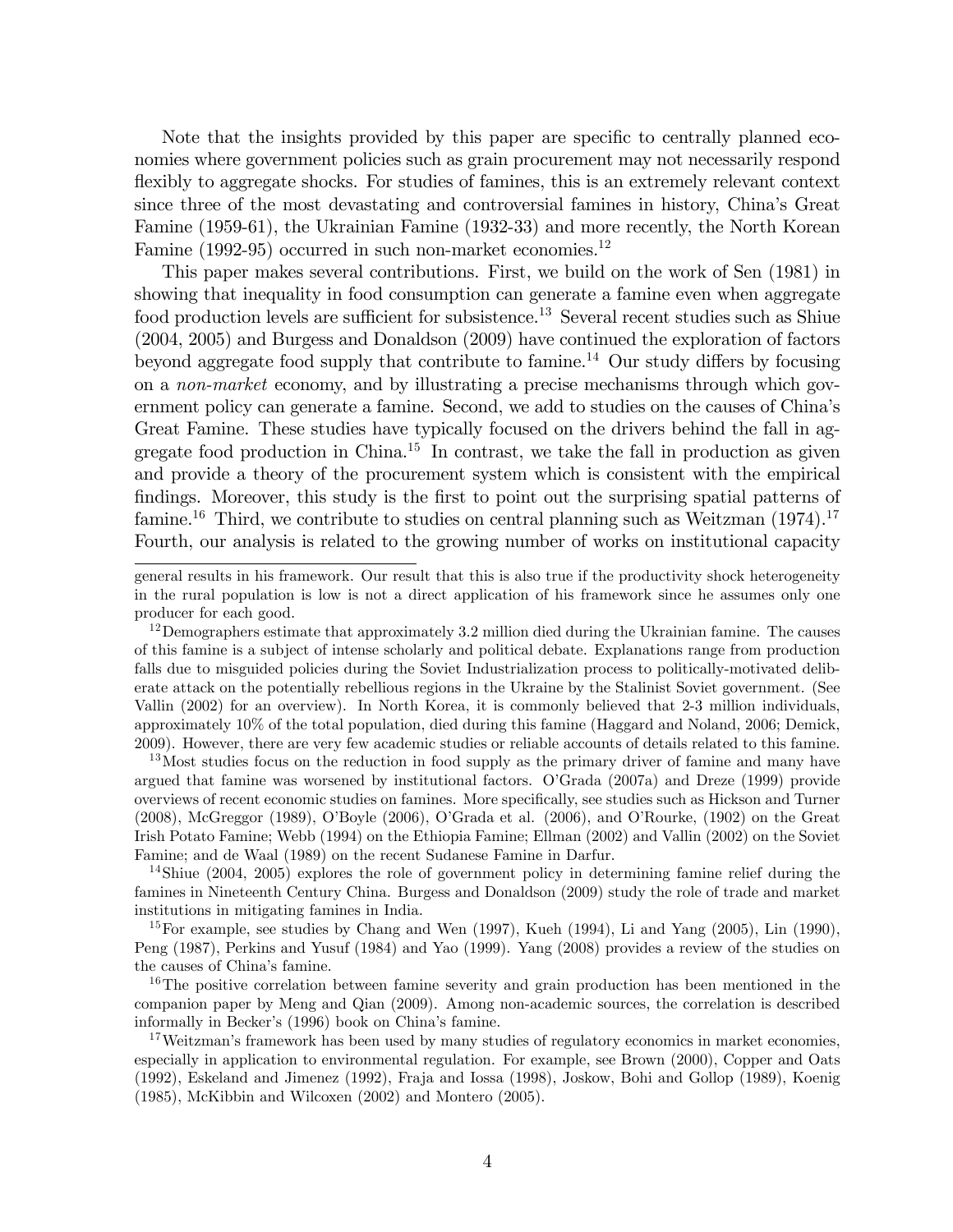such as those by Besley and Persson  $(2009)$  and Greif  $(2008)$ .<sup>18</sup> As a study of the role of state capacity in responding to aggregate shocks, our work is also related to that of Cohen and Werker (2008), Kahn (2005), and Zeckhauser (1996).

The paper is organized as follows. Section 2 describes the historical background for the famine. Section 3 describes the data. Section 4 presents the empirical evidence. Section 5 interprets the empirical evidence as pointing to an institutional cause. Section 6 describes a model of procurement policy which is consistent with the evidence. Section 7 concludes.

## 2 Historical Background

This section brieáy discusses the reforms leading up the famine and the timeline of the famine. Our purpose is to provide the relevant context for interpreting the empirical evidence. Because the policies of the early years of the New China government (1949- 1959) have been a subject of many scholarly works, and it is beyond the scope of this paper to fully describe this interesting period of history, our discussion here only covers issues directly related to our study.<sup>19</sup> We do not discuss the Chinese procurement policy in detail in this section, since it is described in Section 5 before we introduce the model.

#### 2.1 New China Reforms 1949-59

The New Communist government of China led by, amongst others, Party Chairman Mao Zedong (in power 1949-1976) designed a centrally-planned economy similar to that of the Soviets. Some of the goals of the new government were to equalize land access between tenant farmers and landlords, rapidly industrialize, and improve military defense in case of a foreign invasion. Historians today have not formed a consensus on why the Chinese government chose to model its economy based from the Soviets. As such, for our study, and particularly for our theoretical model in Section 6, we take the central planning environment of China as given and consider the policy in such a setting.

In this economy, where approximately 80% of the population worked in agriculture, grain procurement was seen by the government as key for development. Most of the grain was used to fund industrialization, which accounted for 43% of government investment during the 1950s (Eckstein, 1977: pp. 186). This included providing grain to urban populations that worked in industry and exporting grain (mostly to the USSR) in exchange for equipment and expertise. In 1959, approximately 4.3 million tons was exported to the U.S.S.R, which was approximately 2.3% of total production. To a much smaller extent, grain was also stored in government reserves as insurance for disaster relief.

<sup>&</sup>lt;sup>18</sup>Besley and Persson (2009) analyzes the implications of administrative capacity on public policy and Greif (2008) examines government's dependence on administrators to implement policy choices in a historical context.

 $19$ For more detailed historical accounts of the political organization of China, please refer to the scholarly works of Fairbanks (1985) and Spence (1991). Becker (1996) in his book about the famine provides detailed descriptions and a rich collection of anecdotal accounts of the famine from survivors. Finally, a two-volume Chinese publication commissioned by the Ministry of Agriculture entitled Villages for Thirty Years (Wang, 1989) documents the details of the social and economic histories of Chinese villages during the famine era.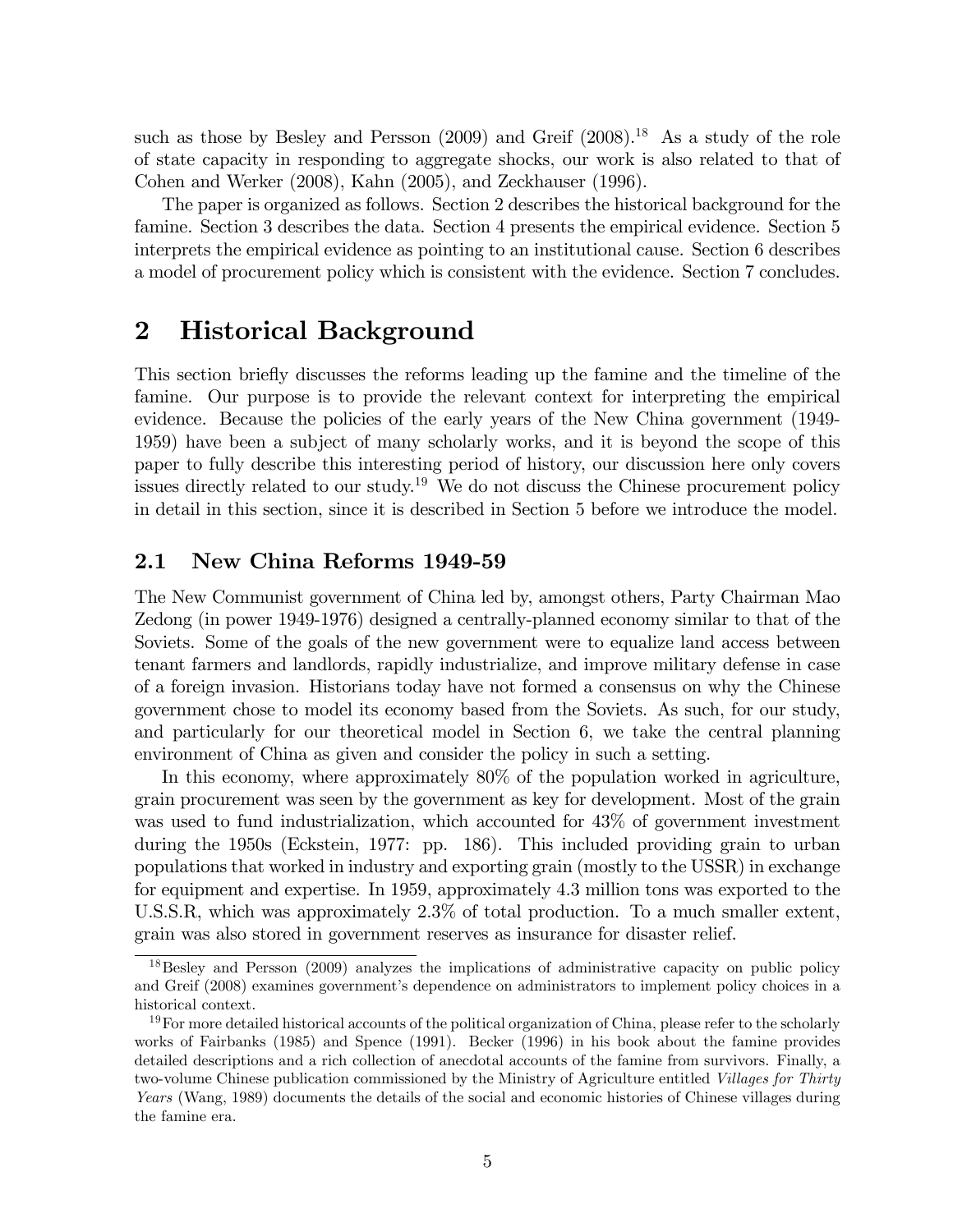Land reforms, which ultimately led to full collectivization by the late 1950s, was a means through which the government could control and improve agricultural production and distribution (Twitchett and Fairbank, 1986 Spence, 1991: pp. 544). They occurred in three phases. The first, which began in 1952, encouraged farmers to form mutual aid teams that were 6-9 households in size. The households pooled their assets and land. The second phase, which began around 1954, was later called "low collectivization". This often required all households within a village to pool together their land and assets. However, the return that each household was entitled to depended on the amount of land and assets it contributed to the pool as well the amount of labor contribution. During this time, agricultural production increased due to the usage of land strips that were formerly used to separate private plots and to increased mechanization, which became more productive due to the pooling of land. During low collectivization, peasants were forced to sell a quota amount of grain to the government at a set low price and allowed to sell their production that was surplus of the state grain quota in markets. Approximately 5% of land was left to peasants as private plots for which they retained all of the production. Therefore, the farmers had much more incentive to work on these private plots. A disproportionately large amount of agricultural production came from these plots. For example, in 1957, these private plots produced  $83\%$  of China's pig and poultry.

Full collectivization, the third phase which is often also referred to as "high level" collectivization was phased in after low level collectivization. The main change was that although the farmers in each village had contributed land and capital assets for production, the amount they now received in return only depended on their labor input. This effectively erased private property rights to land and assets. Private plots were abolished. By 1959, 93% of agricultural land was under high level collectivization (Spence, 1991: pp. 549-50). At this time, mutual aid teams had ceased to exist. Markets for private transactions were also banned (Fairbanks, 1985: pp. 281-85).

In this regime, the central government faced two main problems. The first problem was that farmers were not incentivized to produce more than what was needed for their own consumption, which was guaranteed by the New Communist government. The collective system addressed this by forcing farmers to work with threats of severe punishment, constant monitoring, and peer pressure. The second problem was that farmers were incentivized to under-report true production or to hide production. The government attempted to address this by collectivizing the harvest and storage of grains so that harvest went directly from the field to communal storage depots. Communal kitchens were established so that the collective also controlled food preparation and consumption. (Collectivizing food preparation was also meant to free female labor from household production so that it could be shifted into agricultural production). It then attempted to collect the little grain that farmers could take in their pockets with virulent anti-hiding campaigns, where fields and even the floors of homes were dug up to expose hidden grain, and where the culprit would be publicly humiliated and punished (Becker, 1996: pp. 109).

Chinese peasants, like those in the USSR before full collectivization, slaughtered and ate enormous quantities of meat in anticipation of losing the property rights to their animals, reducing China's livestock by half between  $1957$  and  $1958<sup>20</sup>$  In response to this,

<sup>&</sup>lt;sup>20</sup>See Becker (1996) for comparisons of historical accounts. See Yang (2008) for an economic comparison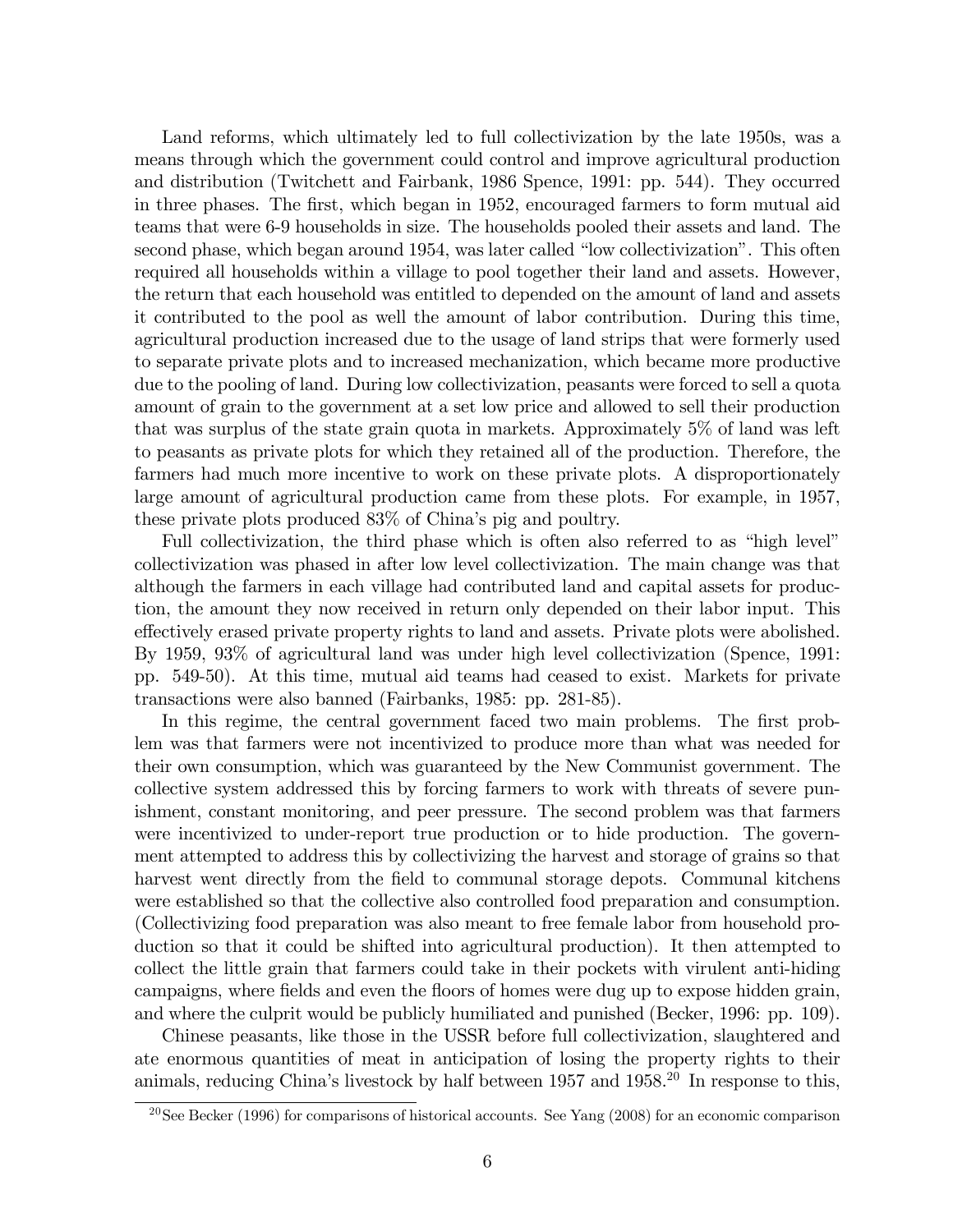the Chinese government declared that slaughtering animals without permission would be considered a crime against the state and severely punished offenders. By 1959, the remaining livestock and drought animals were typically under-nourished and badly tended as peasants no longer had much interest in caring for them.

For the purposes of our study, these phenomena are important because they mean that in 1959, the state had effectively procured or destroyed private savings and effectively became the only provider of insurance against shocks. Moreover, the collectivization of food preparation and consumption meant that peasants could not smooth their consumption by decreasing their food intake and therefore making their supplies last longer.

In 1958, there were accounts of starvation. However, these were isolated accounts. Widespread starvation did not occur until 1959. Grain production had grown almost monotonically between 1949 and 1958 (Li and Yang, 2005). This was partly due to the recovery and political stability after decades of conflict and to efficiency gains from early phases of collectivization. It may also have been due to new farming methods that were introduced during the collectivization period. Some of these methods, such as multiple cropping, may not have been sustainable in the long run and arguably contributed to the fall in grain output in 1959. It is believed by historians and individuals who can remember the period that there was much general optimism at the time that production will continue to grow (Spence, 1991: pp. 183).<sup>21</sup>

#### 2.2 The Famine 1959-61

In 1959, grain production fell for the first time in the ten year history of the new government. It fell by approximately 30 million tons (13% from 1958). After harvest, in mid-October and November, approximately 52 million tons, 36% of total production, was procured by the central government. Had production in 1959 grown at the same 4% per annum rate as the previous years (on average), the procurement would have been 30% of production, a moderate increase from the 26% in 1958, and the same as procurement in 1954. The majority of famine deaths occurred in January and February of 1960, two to three months after the grain was procured (Becker, 1996:pp. 94).

The Chinese government has alleged that the fall in grain output was due to bad weather in 1959 and that this caused an aggregate food shortage which resulted in the famine (Coale, 1981; Yao, 1999; Peng, 1987; Ashton et al., 1984; and Banister, 1987). However, over time, scholars have revised the contribution of weather downwards to approximately 50% (Kueh, 1994) and 14% (Li and Yang, 2005). The Central Meteorological Office, which by all accounts functioned accurately as a scientific monitoring station, reported that there were no abnormalities in the weather during 1959-61 and that it was actually rather good.

Li and Yang (2005) compile province-level panel data on imputed grain consumption,

of the famines in China and the USSR.

 $^{21}$ There was a general belief that China was awash with food. In the fall of 1958, villagers were explicitly encouraged to eat as much as they wanted from communal kitchens (Becker, 1996, pp. 80). Pressure to not publicize shortfalls and the strict control on information áows would prevent collectives from knowing about the general decrease in production in 1959.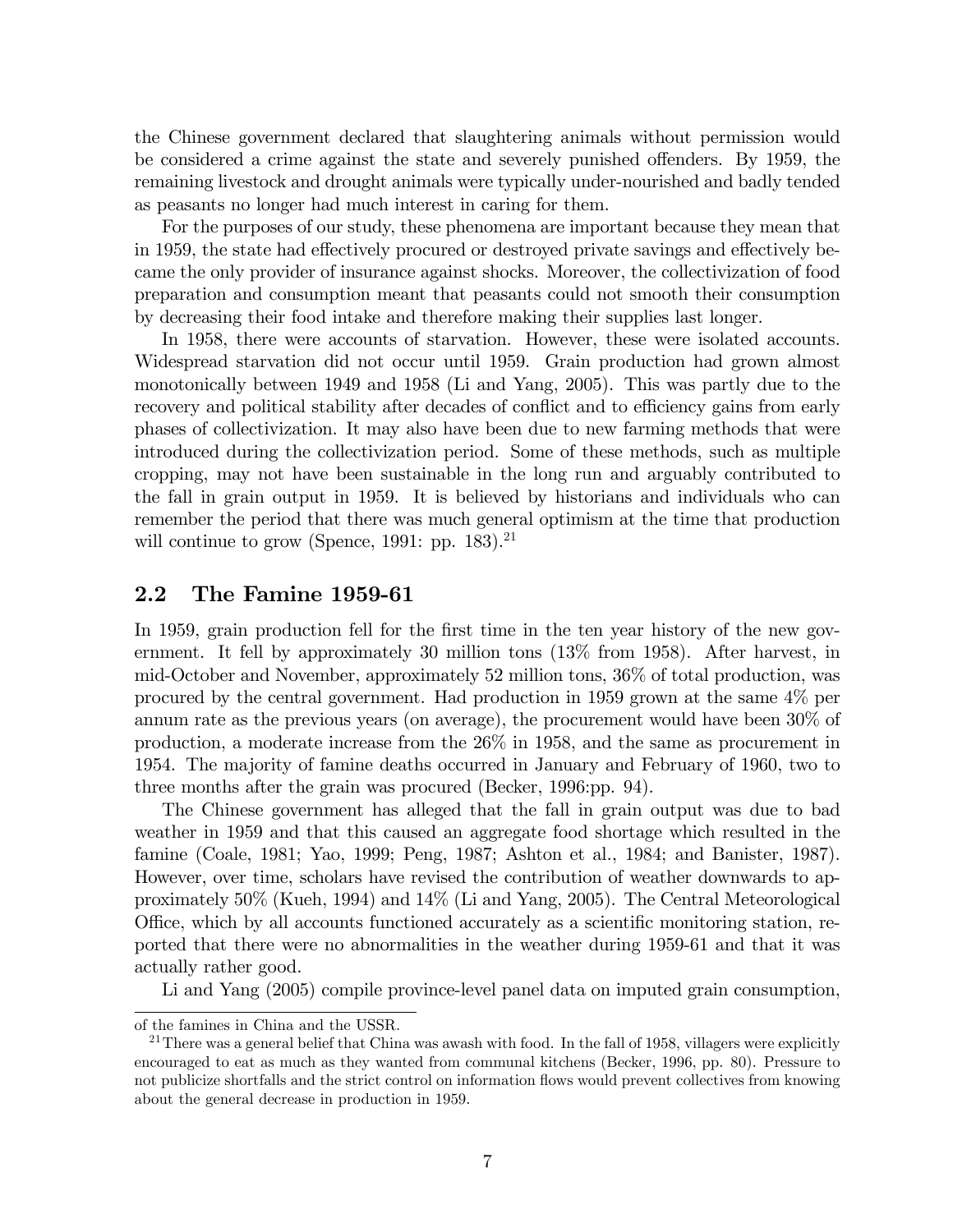grain production, and potential factors that contributed to the decline in production as hypothesized by existing studies to quantify the impact of each factor.<sup>22</sup> They find that in addition to weather, the relevant factors were diversion of labor away from agriculture for projects such as rural industrialization during the Great Leap Forward (GLF, 1958- 60) and over-procurement. Diversion of labor together with weather which was not as favorable for grain cultivation as in previous years caused production to fall in 1959. However, because the government did not accordingly revise procurement downwards, retention in the country side was too low for the workers to be productive in 1960, which caused further declines in production. Our study takes their Öndings and the fall in grain production in 1959 as given and instead investigate the reasons that this was transformed into a famine that winter.

Survivors recall eating plentiful meals from communal kitchens during the following months, after what is typically remembered as a good harvest (e.g., Yang, 1996; Chang and Wen, 1997). Food stores ran out in the winter of 1959, when people began to die of starvation in large numbers across the country.

A critical fact to keep in mind for our study is that the highest level of mortality occurred in January and February of 1960, two to three months after the grain was procured.<sup>23</sup> Half of the deaths are believed to have been of children under ten years of age (Spence, 1991: pp. 583).<sup>24</sup> The number of deaths is staggering, particularly when one considers that relatively little food is needed to stay alive in the absence of disease and the presence of clean water, which characterized rural China after drastic public health measures undertaken during the 1950s (Fairbanks, 1985: pp.  $279$ ).<sup>25</sup> Hence, the deficit

Our study is most closely related to Li and Yang (2005) which uses a dynamic model to argue that erroneous expectations of production caused over-procurement in 1959, which in turn reduced inputs for agricultural production (e.g. labor was weakened, and seeds were consumed by hungry peasants) in 1960, leading to a further decline in production. They calculate grain retention after procurement in 1959 to be 223kg per person and in 1960 to be 212 kg per person, which we argue is not low enough to cause 17-30 million to die absent distributional problems. Importantly, and in contrast to our work, they do not describe or discuss the positive correlation between grain productivity and famine severity which is a large focus of our study. See Yang (2008) for a recent review of the studies on the causes of Chinaís famine.

 $^{23}$ Mortality data from the famine is not available at the monthly frequency. Historians and survivors provide consistent accounts that almost all of the mortality happened during the Örst winter. For a detailed description see Becker (1996) and Fairbanks (1985).

 $24$ Younger children may have been more vulnerable to famine for biological or food allocation reasons. They have been physically more vulnerable to nutritional deprivation, which for infants could reflect a decrease in the supply or quality of breastmilk from mothers. Alternatively, households may decide to allocate more food towards adult members who can convert these calories into income or food for the household. For similar reasons, the elderly are considered to be more vulnerable in times of shocks.

<sup>25</sup>The Chinese Famine is similar to the Leningrad and Dutch famines where mortality is mostly due to

<sup>22</sup>Studies have found that weather can only explain 30-50% of the fall (Kueh, 1994; Li and Yang, 2005). Past works have hypothesized that the fall in production was associated with Great Leap Forward (GLF) era policies such as labor and acreage reductions in grain production (e.g., Peng, 1987; Yao, 1999), implementation of radical programs such as communal dining (e.g., Yang, 1996; Chang and Wen, 1997), reduced work incentives due to the formation of the people's communes (Perkins and Yusuf, 1984), and the denial of peasants' rights to exit from the commune (Lin, 1990). Li and Yang (2005) found that amongst these hypotheses, grain procurement and labor diversion away from agriculture for GLF projects were the most important contributors to the fall in production in 1959.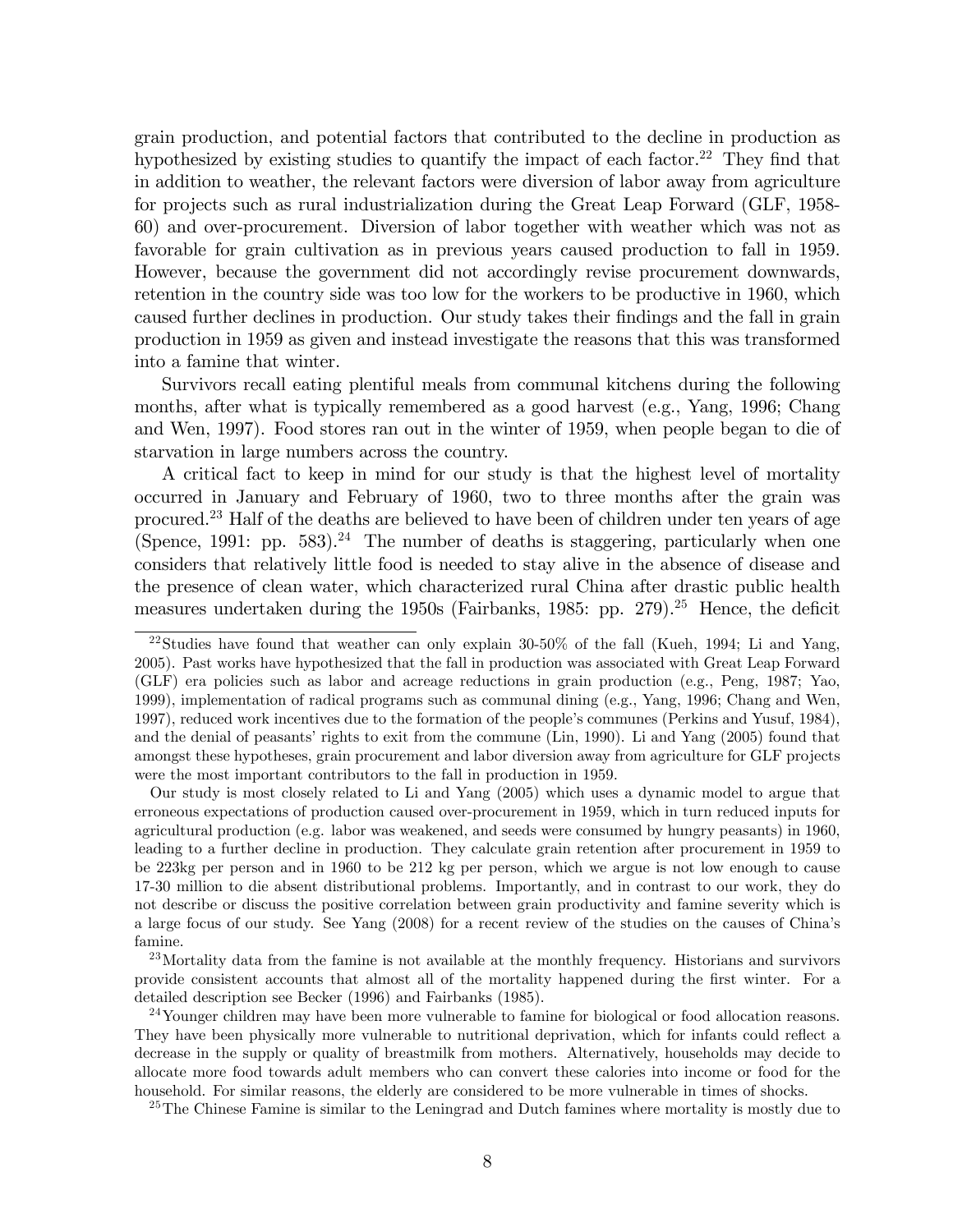of food supply relative to subsistence needs in rural areas, where most of the mortality occurred, must have been enormous.

It seems that the government began to respond to the famine as early as the spring of 1960. The government acknowledged the famine (although it did not publicly admit the magnitude of the devastation) and reduced food rations for urban areas. Urban areas, which lived on food subsidies, never experienced extreme famine or mass starvation. The government also returned rural workers that had been transferred to cities to assist in industrialization back to agriculture in order to supplement the greatly weakened rural labor supply and prevent further falls in production. However, the number of returned workers was small relative to the demands of the agriculture sector and organic inputs to production such as seeds and organic fertilizer had been consumed. Therefore, production in 1960 declined dramatically from 1959. After this bad harvest, the People's Liberation Army (PLA) delivered grain to famine stricken areas and mortality rates declined by 30% in 1961 and returned to normal in 1962. There is no detailed historical account of where exactly the grain replenishment came from. By observing the decreases in investment in industry, which had peaked at 43% of government revenues in 1959 and in military expenditure which decreased by 30% from 1959 to 1960 (Gittings, 1967: p. 309), we can speculate that these grains came from what was otherwise designated for military uses and industrial purposes. Production slowly recovered in the subsequent years.

## 3 Data

This study uses historical province-level data on production and mortality and retrospectively constructed county-level data of proxies for production and famine severity.

## 3.1 Historic Measures of Famine and Production

The annual province-level historical data on grain production are from on the Comprehensive Statistical Data and Materials on 50 years of New China (CSDM50) published by the China Statistical Press in 1999. In our study, we use data from all provinces for the years 1949-1998.

There are two main issues to keep in mind in our analysis of this province-level series. The first issue regards accuracy. For political reasons, the government has historically over-stated production. The 1999 series have been corrected retrospectively to account for contemporaneous reporting errors. For our study, the main concern is that the official national figures overstate actual production. This would lead us to incorrectly overestimate available food per capita in 1959. In principle, this should not be the case since these data were reconstructed precisely to address issues related to historical misreporting.<sup>26</sup> A comparison of contemporaneous reports of grain production and the reconstructed data

starvation rather than succumbing to infectious disease (O'Grada, 2007b).

 $^{26}$ To the extent that the current government which reports these statics is biased, it would likely be biased in the direction of under-reporting production and over-reporting population so as to preserve the 1959 governmentís claim of the existence of an aggregate food shortage below per capita subsistence needs.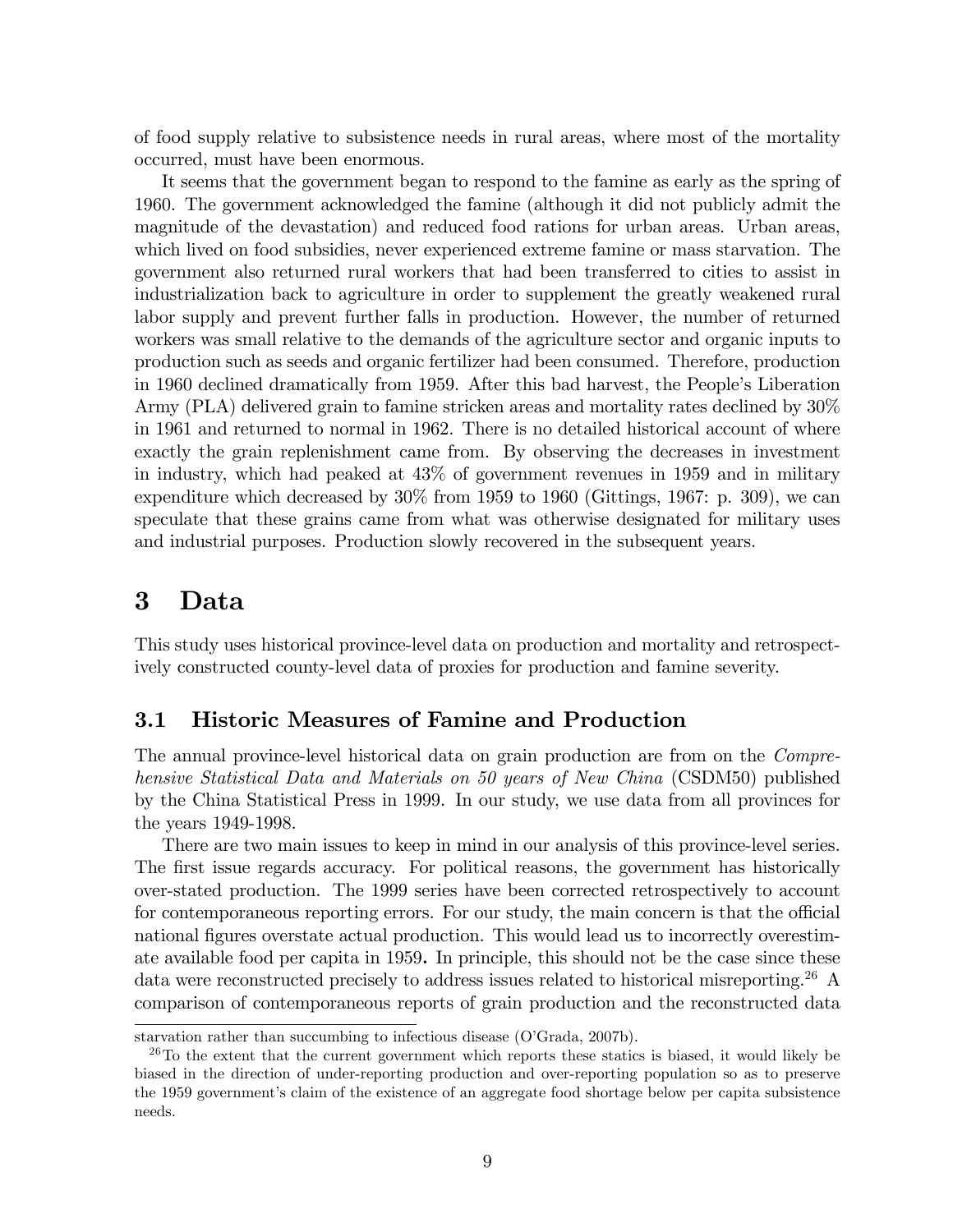suggests that the production numbers have been drastically revised downwards. For example, the *People's Daily* in August 1, 1958, claimed that Rice production exceeded  $7500 \text{ kg per mu } (0.067 \text{ hectare})$ <sup>n</sup> for a county in Hubei province. The revised statistics report that actual grain output in that province was closer to being 120 kg per mu. If we aggregate production across provinces, our production data for all thirty provinces is approximately 10% lower than the aggregated production from 21 provinces in the 1989 Ministry of Agriculture series used by Li and Yang (2005). This is consistent with the notion that during the ten years between when these two series were published, the National Bureau of Statistics (NBS) made a sincere effort to revise past production numbers.<sup>27</sup> To the best of our knowledge, this is the most conservative historical production data that has ever been used in a scholarly study of the famine or the GLF era.

The second issue regards the completeness of the province-level data. Provinces for which production could not be accurately revised such as Sichuan in 1959 have been dropped from the sample. In non-famine years, Sichuan produces approximately 16% more grain per capita than the average province. This means that our calculation of aggregate production per capita in 1959 is much lower than true production per capita. The series also does not report production or mortality rates for Tibet in 1959.

The national historical data on population are based on a series recently released by the China Population Information and Research Center (CPIRC) in 2000. The main concern with government reported data on population is that it understates population losses. For political reasons, government officials may have wished to understate the famine severity. The CPIRC series takes into account the retrospectively corrected mortality data (see below) and fertility changes that can be observed in famine year birth cohort sizes from later population censuses. We believe that the population data is reasonably accurate. Our estimates for food need in 1959 should not be affected even if these data still understate population losses from the famine because famine deaths mostly occurred in 1960. 28

The CPIRC series only report aggregate population. To calculate caloric needs, we use the sex and age distribution from Coale  $(1981)$  which is based off of the 1954 Population Census. We assume that the population had the same sex and age distribution as in 1954 for all years in our sample. See Coale (1981) for details on the quality, collection, and subsequent corrections of this data. This should be a reasonable estimate for the years close before and after 1954. But for years after the famine began, 1960 onwards, this becomes increasingly inaccurate, especially since the famine killed disproportionately more young children and elderly. However, this is not crucial for our study, which focuses on whether production before the famine began in 1959 was sufficient for aggregate population needs.

Historical data on mortality rates (deaths per 1,000) are also published by the CSDM50

<sup>&</sup>lt;sup>27</sup>Much of the recent revisions have been made possible by the uncovering of contemporaneous reports of production that were not exaggerated and not published in the past. Many of these re-discovered collective reports can be found in the multi-volume government publication Villages for Thirty Years (Wang et al, 1989). The NBS uses these to estimate the amount of exaggeration and to make projections across similar regions. The details of the method of revision is not made public.

 $^{28}$ For the years 1960 and 1961, such understatement would cause us to overestimate population food need and overestimate any aggregate food shortages. Therefore, it would bias against our finding that there was no shortage.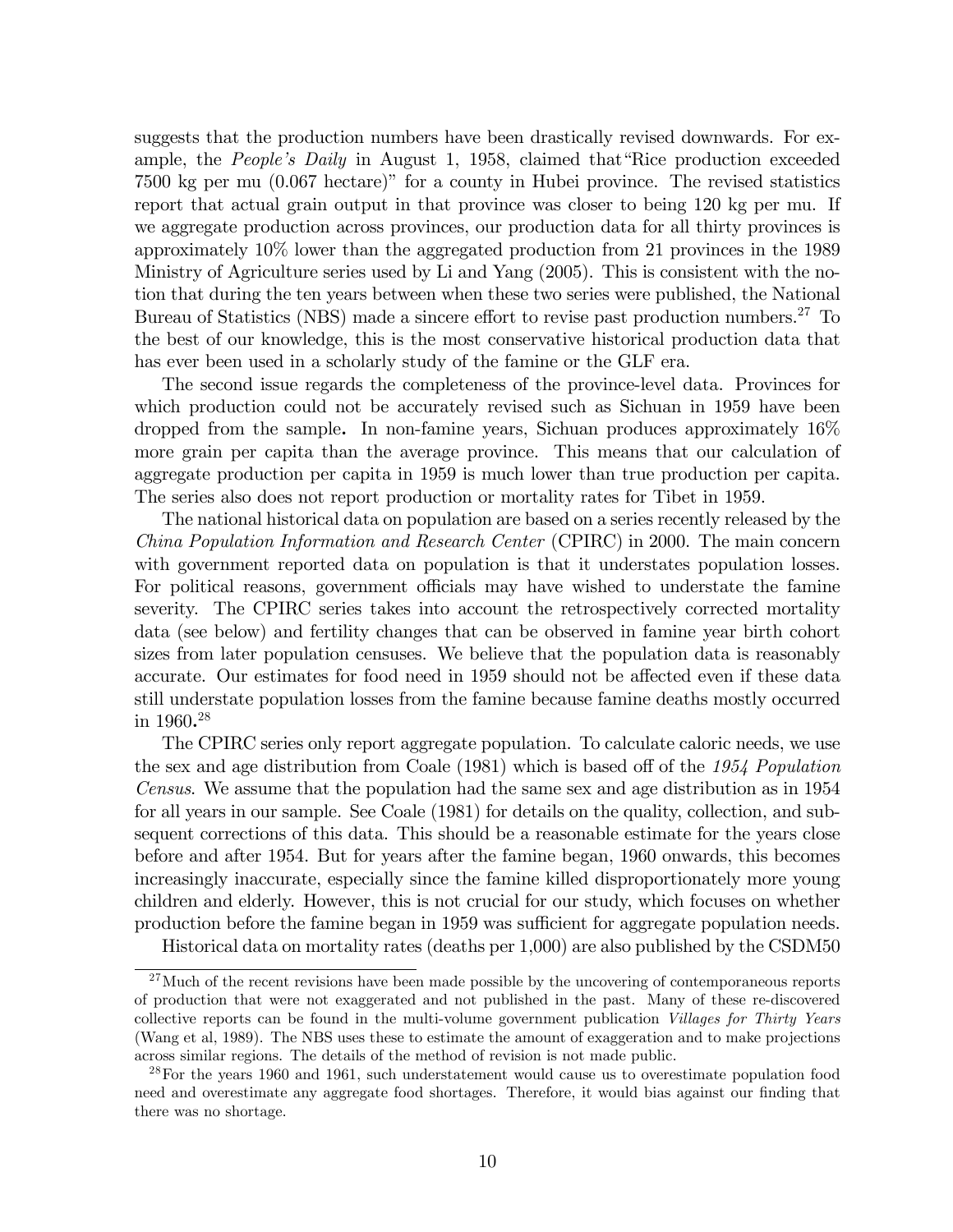series. The main concern here is that the government understated mortality. Famine induced mortality numbers vary between 16.5 million (Coale, 1981) to 30 million (Banister, 1987) due to different estimation methods (e.g. 18.5 million in Yao, 1999, 23 million in Arid, 1982 and Peng, 1987 and 29 million in Ashton et al., 1984). Our mortality data, which does not report mortality rates in 1959 for Tibet, Sichuan and Hainan due to the NBSís inability to provide accurately corrected mortality rates, show that mortality for the remaining regions during the years 1959-1961 sum to approximately 21.5 million individuals. Since most scholars of the famine believe that Tibet and Sichuan experienced very high famine mortality, an estimate of 21.5 million when these provinces are excluded suggests that our mortality data is very similar to the higher estimates by famine scholars

We plot the average mortality rates over time in Figure 1. It shows that over the fifty years of the New Communist regime, there was a strong secular trend such that average mortality rates declined from approximately 15 per 1,000 to approximately a third of that, five per 1,000. The data show that this decline was not strictly monotonic and that there were occasional increases of up to  $10\%$  relative to the previous year's mortality rates (e.g. in 1958, 1964, 1972, 1990). However, none of these increases are close in magnitude to what occurred in 1960, when mortality rates almost doubled from approximately 11 per 1,000 in 1958 to peak in 1960 at approximately 22 per 1,000. This is consistent with historical accounts which place the time of the most severe mortality rates during January and February of 1960. Mortality rates return to trend in 1962.

Table 2 Panel A describes the province-level data. It shows that on average, a province has a population of approximately 29 million. The mortality rate in 1960 was more than double the sample average. Excluding Sichuan and Tibet, an average province produced 5.3 million tons of grain in 1959. Per capita production in 1959 was approximately 252 kg per person.

## 3.2 Retrospectively Constructed Measures of Famine and Production

Since we cannot observe production and mortality rates during the famine years at the county-level, we supplement the province-level historical data with proxies of famine severity and grain production using retrospectively measured and imputed data.

We proxy for historical production at the county-level with data on suitability for grain cultivation as predicted by natural conditions from the FAO.<sup>29</sup> This measure of suitability is based purely on the biophysical environment of a region and it is not influenced by which crops were actually adopted in an area. Factors that are easily affected by human actions, such as soil pH, are not parameters in this model.<sup>30</sup> The data on suitability is available at a 50 km-50 km grid cell level, where one can choose the level of agricultural inputs on which to base the calculation. Our chosen level of inputs allows for rain-fed irrigation but no heavy machinery or chemical fertilizers since GLF policies forbade chemical fertilizers

 $29$ The data are the result of over twenty years of research and are the product of a joint collaboration between the FAO and the International Institute for Applied Systems Analysis (IIASA).

<sup>&</sup>lt;sup>30</sup>Nunn and Qian (2009) provide a detailed description of the construction of this data and how to calculate suitability measures at the regional level from this data. We follow their method.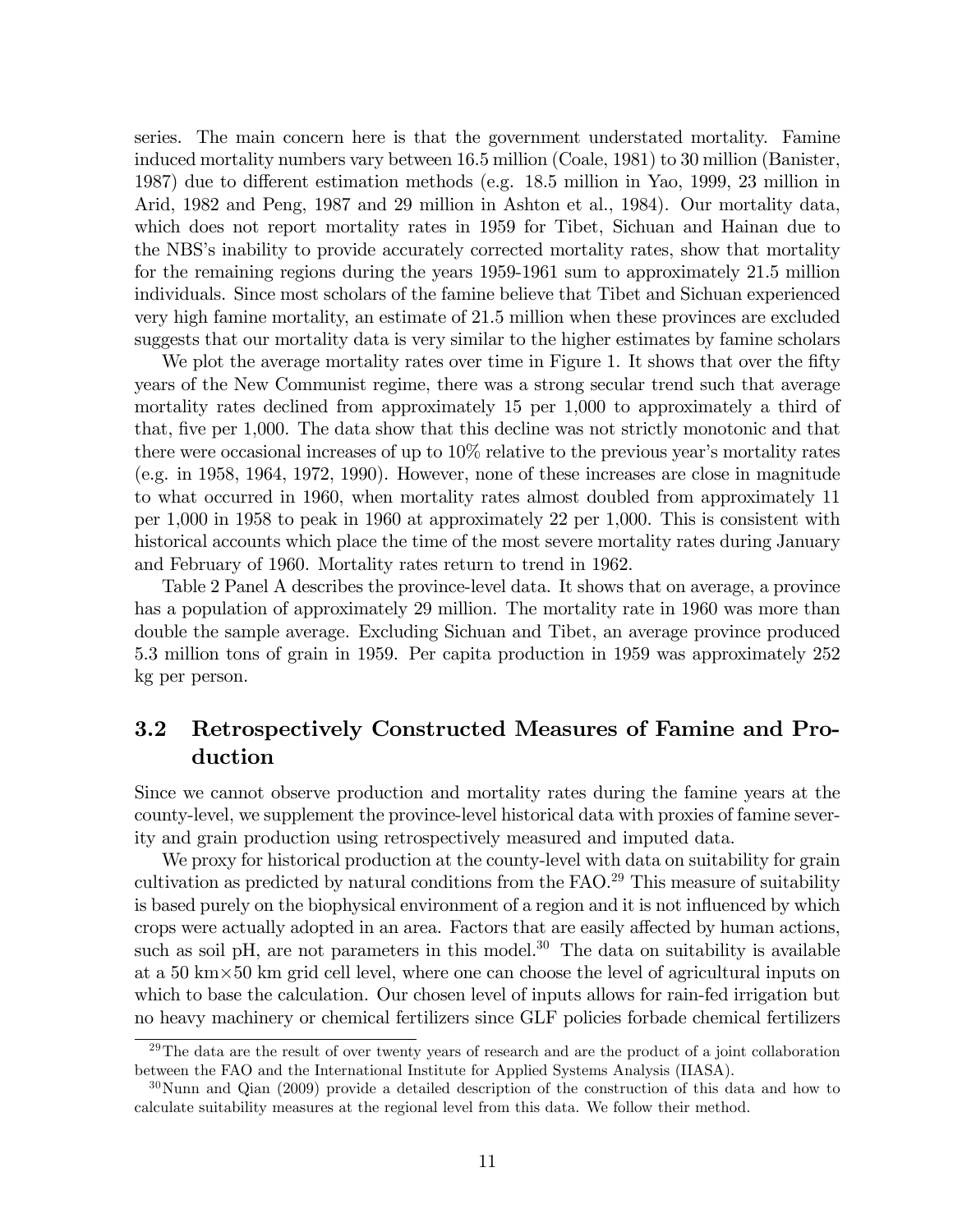and since the use of heavy machinery such as tractors would have been unlikely in this era. We aggregate grid-level data to the county data as follows. The grid-level data reports the predicted amount of output of rice and wheat. If a grid can produce 40% or more of the maximum possible output for any grid, then we code it as "suitable". The suitability measure at the county-level is the fraction of grids within a county that is suitable. We use this measure for the sake of computational ease.<sup>31</sup> Since procurement targets treated rice and wheat similarly, our measure of suitability is the union of land that is suitable for either rice or wheat within each county. To get a sense of the county-level agricultural suitability data, Appendix Figures A2A and A2B present maps that overlay county-level boundaries with the grid level suitability measures for rice and wheat, respectively. Table 2 Panel B describes the county-level data. It shows that on average, 14-15% of land is suitable for cultivating rice or wheat.

For famine severity, we use birth cohort size as measured in the 1990 Population Census. A smaller birth cohort size during famine years reflect a more intense famine. This data has the advantage that it allows us to disaggregate down to the county-level and therefore capture much more of the variation in famine. We can also split the data into agricultural and non-agricultural households. Non-agricultural households live in small cities and towns, often in the same county as agricultural populations, who live in villages surrounding the towns. Important for our study is the fact that only agricultural households face grain procurement. Non-agricultural households receive grain subsidies from the government. These categories were first assigned during the 1950s. It is very difficult for households to transition from agriculture to non-agriculture. One caveat to using birth cohort size to measure famine severity is cross-region migration. The Census does not report region of birth. We restrict the sample to households who report as living in the place they are reporting from for at least Öve years. This excludes approximately 5% of the sample, most of which are amongst non-agricultural households. Note that because strict migration policies made it extremely difficult for rural individuals to move, we interpret our sample as people who are living in their county of birth (West and Zhao, 2000).<sup>32</sup> The majority of the little migration that did occur was mostly for non-agricultural households. Therefore, the empirical analysis focuses on agricultural households and the results for non-agricultural households should be interpreted cautiously.

The county-level sample we construct is a balanced panel of birth cohorts of 1,454 counties and 36 birth years (1930-66) for agricultural households, and 1,414 counties

 $31$ Moderately changing the threshold does not affect the estimates. Using county-level production data from the 1997 Agricultural Census shows that our measures of suitability are highly correlated with actual production. The correlation across counties is approximately 0.7 and statistically significant at the  $1\%$ level. To assess whether our suitability data are good proxies for historical production, we can aggregate the measures to the province-level to show that suitability is also a good predictor of production at that more aggregate level. These estimates are omitted for brevity. They are available upon request.

<sup>32</sup>West and Zhao (2000) survey studies on migration in China. There is broad consensus that migration was largely controlled until very recently, and most of the migration that did occur were across urban areas, which would not affect this study. In principle, it is possible that some rural regions at the time of the 1990 Census Renumeration may have contained urban youths were moved from cities to rural areas during the Cultural Revolution (1966-76). However, there have been no accounts to suggest that such movement correlated with famine intensity.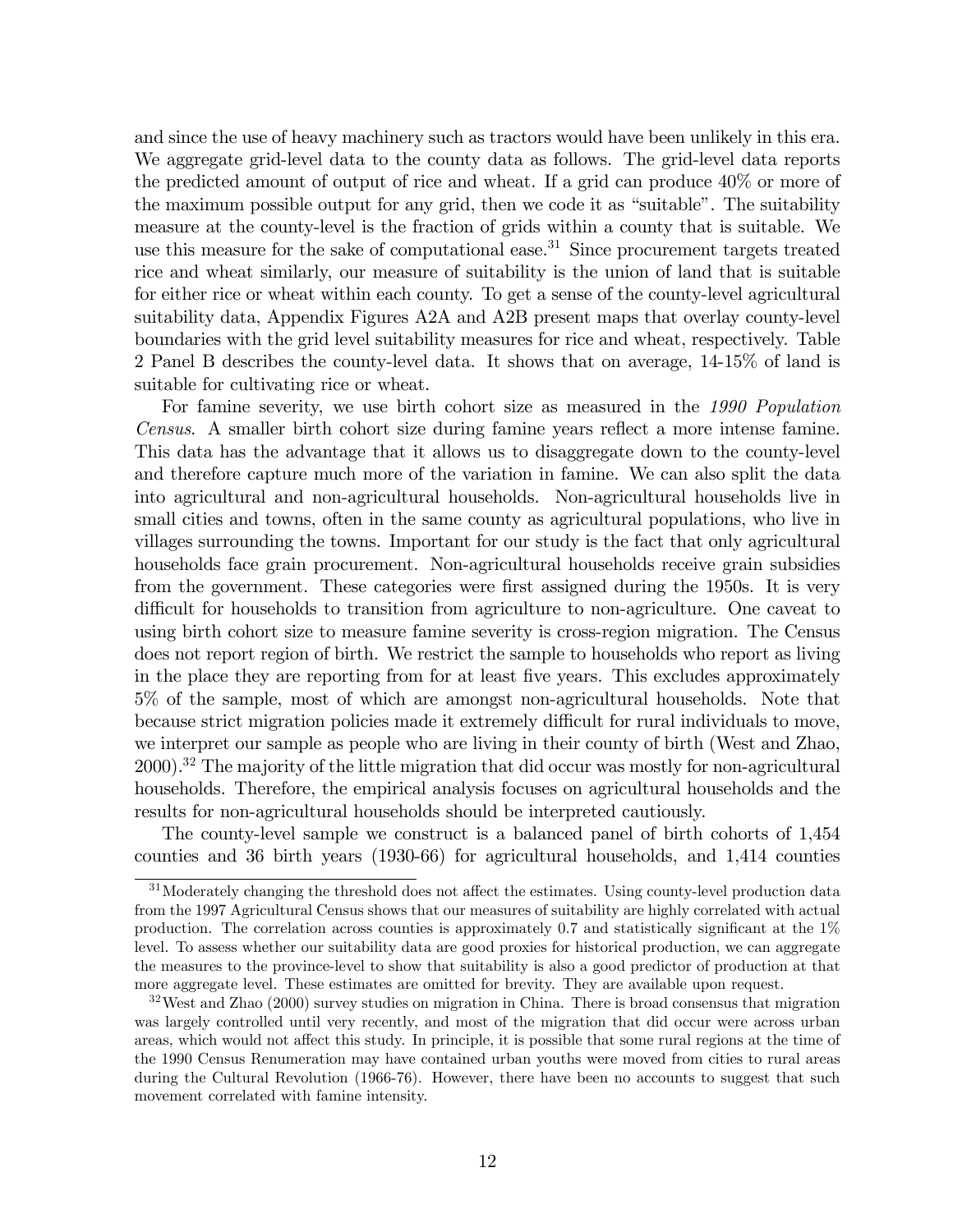and 36 birth years for non-agricultural households. The latter is smaller because not all counties have non-agricultural populations. Note that unlike the province-level analysis on mortality which spans the years 1949-98, we end the sample for the county-level analysis on cohort size in 1966 when the cultural revolution began. This is to avoid confounding factors that could have influenced fertility but are unlikely to influence mortality (e.g. family planning policies). Similarly, the sample on county-level birth cohort extend back to 1943 whereas the province-level data only begins in 1949. Table 2 Panel B shows that agricultural households have approximately 3,714 individuals per cohort on average in each county. Famine cohorts are smaller on average, comprising of approximately 3,301 individuals. This is approximately 28% smaller than the cohorts born prior to the famine (1954-57), which contain approximately 4,968 individuals per county. The ratio of the famine cohort relative to the pre-famine cohort is approximately 0.72. If we use this ratio being below one to indicate whether there was a famine, then 85% of the counties in our sample experienced the famine to some extent. The table also shows that famine was more severe for agricultural households than non-agricultural households living in the same county. The ratio of famine cohort to pre-famine cohort is larger in non-agricultural households  $(0.85)$  than agricultural households  $(0.72)$ . Moreover, by this metric, 85% of counties with agricultural households experienced some famine. In comparison, only 65% of counties with non-agricultural households experienced some famine. As we discussed before, if some agricultural households successfully obtain non-agricultural households status, then this observed difference would understate the difference in famine severity between agricultural and non-agricultural households.

To observe aggregate cohort size over time, we aggregate the county-level data to the national level and plot the number of people living from each birth year for agricultural and non-agricultural households in Figure 2. It shows that both agricultural and nonagricultural households experienced a decrease in cohort size close to the famine years, though the drop is much more dramatic for the agricultural population. The drop in cohort size for those born close before the famine reflect the mortality of young children during the famine. The more severe drop for the famine birth cohort  $(1959-61)$  reflects infant mortality and more importantly, a dramatic decrease in fertility. In the figure, we plot a projected linear trend for the agricultural households and show that there is a positive linear trend in cohort sizes from 1942 to approximately 1955. Cohort sizes are well below trend for individuals born right before and during the famine as indicated by the vertical lines, though they return to trend after 1961 when the famine is over. Figure 2 shows that the cohort size is smallest for individuals born during the famine (1959-61). To observe the cross-sectional variation in famine intensity, we plot a histogram of the ratio of famine cohort size to pre-famine cohort size for agricultural populations in Figure 3. These show that there is substantial cross-sectional variation in famine intensity.

To assess whether birth cohort size from 1959-61 is a good proxy for famine severity, we compare their trends over time and across provinces to those of the mortality data. For this, we aggregate the Census data to calculate cohort size by birth year and province. The correlation between the percent drop in cohort size and the percent increase in mortality during 1959-61 is approximately  $-0.65$  and is statistically significant at the 1% level. This can be illustrated visually by plotting mortality rates and cohort sizes over time for each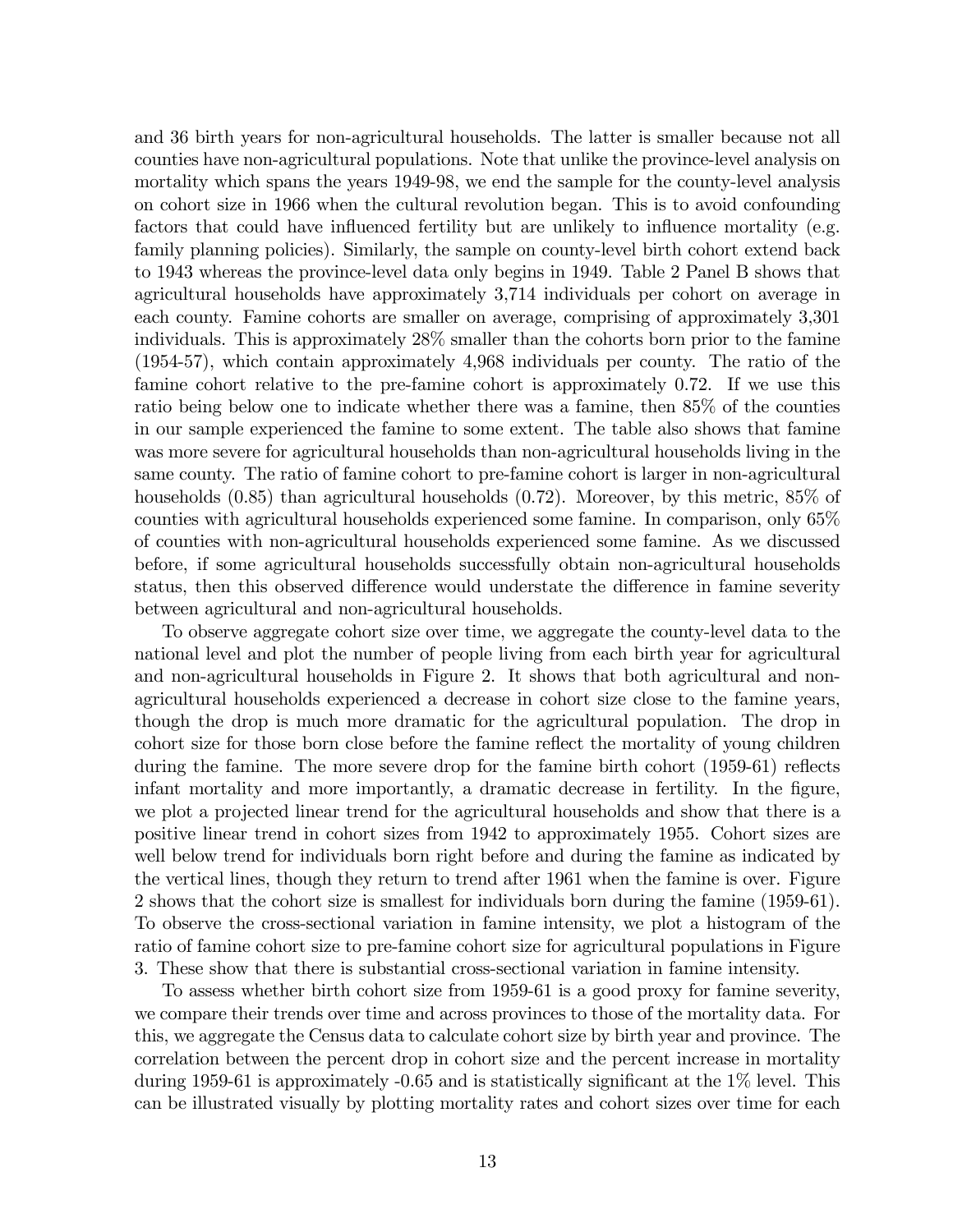province. Figures 3A and 3B show clearly that for every province that exhibits a spike in mortality rate during the famine in Figure 3A, there is corresponding drop in famine birth cohort size in Figure 3B. However, there are several provinces that exhibit a drop in birth cohort size in Figure 3B for which there is no corresponding spike in mortality rate in Figure 3A (e.g. Guangdong, Henan, Jiangxi, Shandong). Moreover, using the survival measure, we are able to measure famine intensity for the three provinces for which there is no famine era mortality data (e.g. Sichuan, Henan, and Tibet).

These figures suggest that survival in 1990 is a reasonable measure of famine intensity and because it does not suffer from government reporting bias, it is likely to be a more accurate measure. Survival is also likely to be a more sensitive measure of famine as a moderate famine will typically cause affected individuals to delay fertility before it induces mortality.<sup>33</sup> Note that these figures also show that there was substantial variation in famine intensity across provinces.

As we described above, there are several caveats to interpreting the county-level proxies for production and famine severity. However, these data have three key advantages over the province-level historic data. First and most important, they are not subject of systematic government reporting bias. Second, the disaggregated nature of the data allows us to have a larger sample size, capture more of the variation in famine, and therefore obtain more precise estimates. Finally, in the county-level data, we have data on all thirty provinces whereas in the province-level data, we lack mortality data in 1959 for three provinces.<sup>34</sup>

In summary, the empirical analysis will use two data samples. This section has described in detail the advantages and disadvantages of each. The key point is that both samples provide measures (proxies) for famine severity and grain production, but they are vulnerable to very distinct measurement issues. Therefore, consistent results from these two samples will suggest that our findings are driven by famine severity and grain productivity rather than by measurement error.

## 4 Empirical Results

This section presents two empirical findings. First, we find that the drop in aggregate food production in 1959 was not sufficiently large enough to cause production to fall below per capita subsistence needs. Second, we Önd that mortality outcomes were not uniform across rural regions; high productivity regions experienced higher famine mortality even though these same regions experienced lower mortality in non-famine years.

<sup>33</sup>Survival measures famine mortality with noise because it also captures a reduction in fertility caused by the famine, and it ignores the mortality of any children who were born during the pre-famine fertility booms. The latter would imply that the survival data understate aggregate mortality, but is not very important for this study, which only uses survival to infer relative regional famine intensity.

 $34$ Historical data on production and mortality is not available for many counties. Even if it were, it would be subject to the same reporting errors as in the province-level historic data.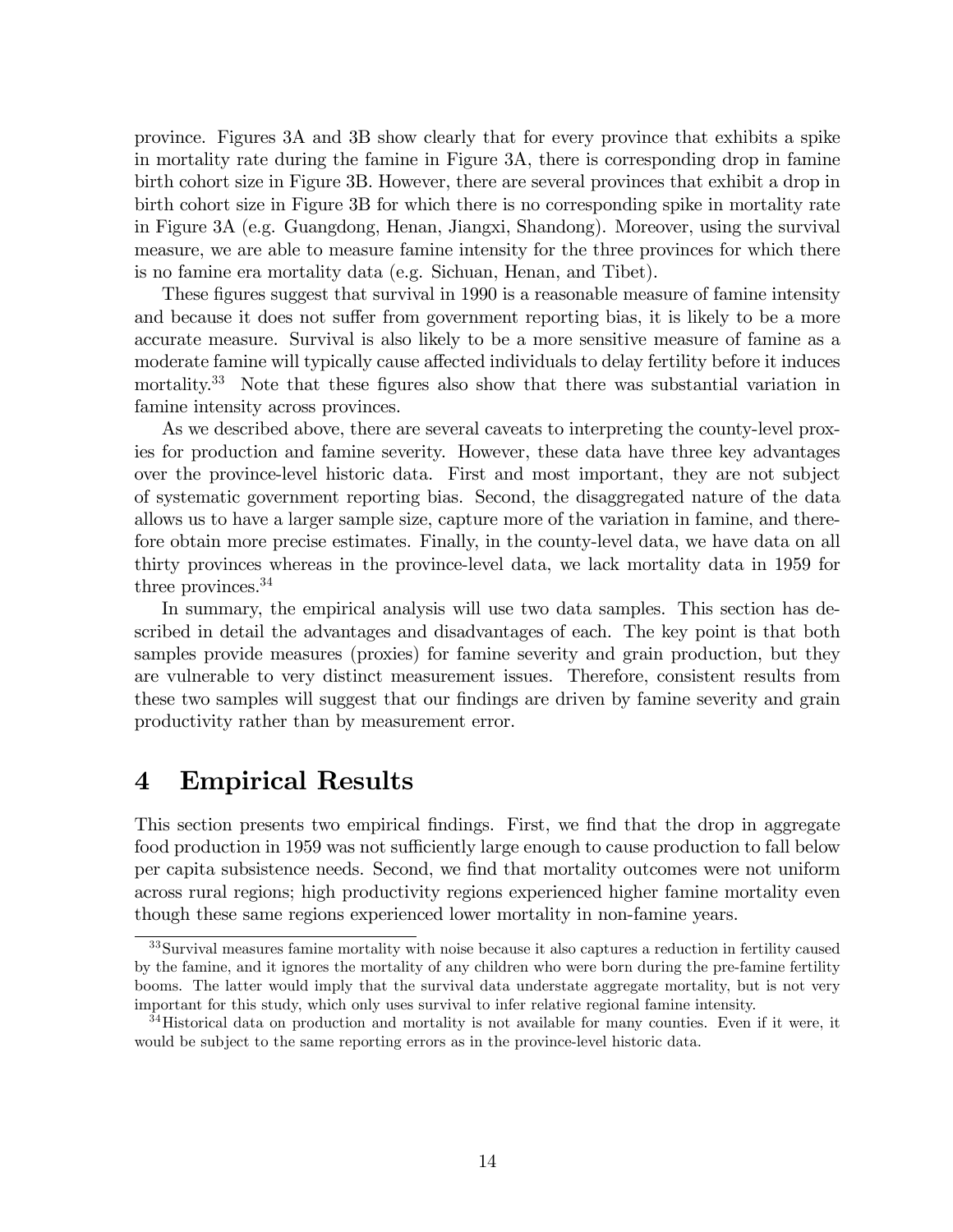#### 4.1 National Grain Production and Subsistence in 1959

In this section, we discuss our first finding that food production in 1959 exceeded per capita subsistence needs. We compare the historical estimates of national food production to two benchmarks for caloric needs in 1959. The two benchmarks distinguish between the caloric needs for preventing a decrease in labor productivity from the needs for preventing mortality. Because the majority of famine mortality occurred during the winter following the harvest in the fall of 1959, we focus on the level of production in 1959 only, and we do not consider the additional fall in production in 1960 which occurred after a large proportion of the rural workers had already died or were starving. Note that, a priori, it would not be surprising to find that production in 1959 did not fall below the needs for preventing mortality since aggregate production per capita in 1959 only dropped to the same level as in 1950, a year in which there was no famine.

Table 3 Columns (1) and (2) show the population age and sex distribution in 1954 as reported by Coale (1981). Caloric requirements in Column (3) for working and healthy child development are calculated based on a model published by the United States Department of Agriculture. In Panel A, for adults, we assume that females age 21-50 weigh 120 lbs., females age 51-100 weigh 100lbs. Males age 21-50 weigh 140 lbs., and age 51-100 weigh  $120 \text{ lbs.}^{35}$  We assume that all adults age  $21-50$  perform a high level of physical activity, and those age 51-100 perform a medium level of physical activity. Caloric needs for staying alive are estimated to be 43% of those in Panel A. This is projected from the assumption that an adult male laborer needs approximately 900 calories to stay alive, which is approximately  $43\%$  of the requirement for heavy physical labor.<sup>36</sup> In Panel A, Column (5) shows that the average population caloric need for productive agricultural laborers (or for normal child development) was 1,870.7 calories per day. Panel B Column (5) shows that average need to stay alive is approximately 804.4 calories per day.

Note that this calculation overstates average caloric needs for two reasons. First, we have assumed that the entire adult population works as laborers in agriculture whereas in reality, approximately 20% of the population in 1959 worked in non-agricultural jobs which are less intensive. Second, post-World War II fertility rates were very high. Therefore, relative to 1954, a larger percentage of the population was made up of very young children in 1959, and children need fewer calories than the adults.

Table 4 Column (1) shows that production had increased almost monotonically by approximately 70% from 102 million tons in 1949 to almost 170 million tons in 1958. In 1959, production fell by approximately 13% to 148 million tons. Column (2) shows that population was also increasing during this period. We use the data on population and average population caloric needs from Table 3 to compute population food needs in terms of grain. For this, we follow the Ministry of Health and Hygiene of China in assuming that 1 kg of grain (in the form consumed by the average Chinese worker) provides 3,587 calories. We assume that individuals subsist solely on grain and that each individual consumes the same amount every day of the year. Therefore, a diet of 1,870 calories per

 $35\,\text{Weights are computed using data from physical examinations from the China Health and Nutritional.}$ Survey 1989.

 $36$ See Dasgupta and Ray (1986) for a discussion of caloric needs.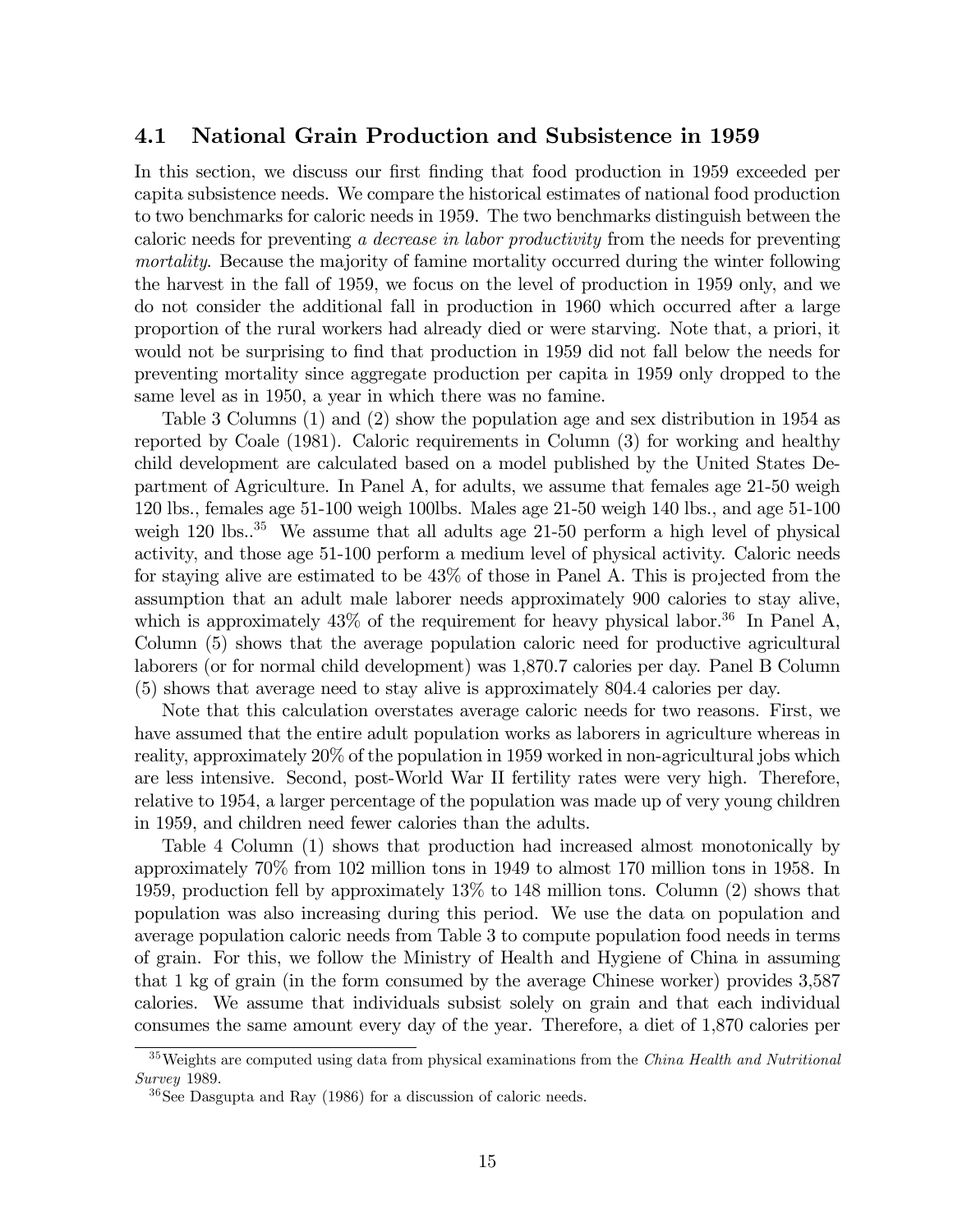day translates into per capita grain needs of 190kg per year. In column (3), we aggregate the needs for the entire population and report them in units of millions of tons. The estimates show that aggregate food needs had increased by approximately 20% between 1949 and 1959. In Column  $(4)$ , we calculate the deficit in production as the difference between production as stated in Column (1) and need as stated in Column (3). The estimate show that in 1959, there was no deficit. In fact, there was a 21 million ton surplus. Interestingly, according to our estimated needs, there was a small shortage in 1949, a year from which there were no accounts of famine. This is consistent with the fact that we are most likely overstating caloric needs.

In Columns (5) and (6) of Table 4, we repeat the exercise for the lower benchmark of caloric needs for preventing mortality. These estimates highlight a stark fact: in 1959, production was almost three times as what was needed to avoid mortality in the following year. In other words, there was 98 million tons in surplus of subsistence needs, which was 51 million tons. These patterns are illustrated in Figure 4.

The enormous gap between production and need in 1959 is important when considering the data concerns we described in the previous section. The main point conveyed here that the fall in production by itself could not have caused the famine absent distribution problems–must be true unless if our data on production in 1959, the most conservative that has been used in any study of the famine, still overstates true production by 200%. This seems highly unlikely.

In conclusion, these results provide evidence against the aggregate supply view of famine and imply that some additional mechanism must have amplified the effect of the reduction in aggregate food production in order to cause a famine that killed 17 to 30 million individuals.

#### 4.2 Regional Grain Production and Famine in 1959

The fact that there should be some significant variation in famine intensity across households naturally follows from our previous section which shows that the total level of food production exceeded per capita subsistence needs, implying that significant inequality in food consumption must have caused the famine. This level of inequality does not only exist between rural and urban households. In particular, rural households retained enough food in the aggregate to prevent mortality even after one accounts for the aggregate level of procurement. Average per capita retention in 1959-60 was almost 195 kg per capita (Li and Yang, 2005; see Appendix Table A1B), more than the 190 kg needed for workers to stay productive and more than twice as the 75 kg needed to stay alive. This suggests that we should find significant variation in famine severity within rural households.

Using regional data on mortality rates and production, we systematically examine the spatial patterns of famine. Table 5 lists the provinces in ascending order of mortality rate in 1960 (which captures deaths in the 1960 winter following procurement in the fall of 1959). Columns (1) and (2) show mortality rates in 1960 and production in 1959. In Columns (3) and (4), we calculate grain production that was in surplus of the two benchmarks used in the previous section. They illustrate two stark facts. First, three of the four regions that produced less than what was needed for laborers to be productive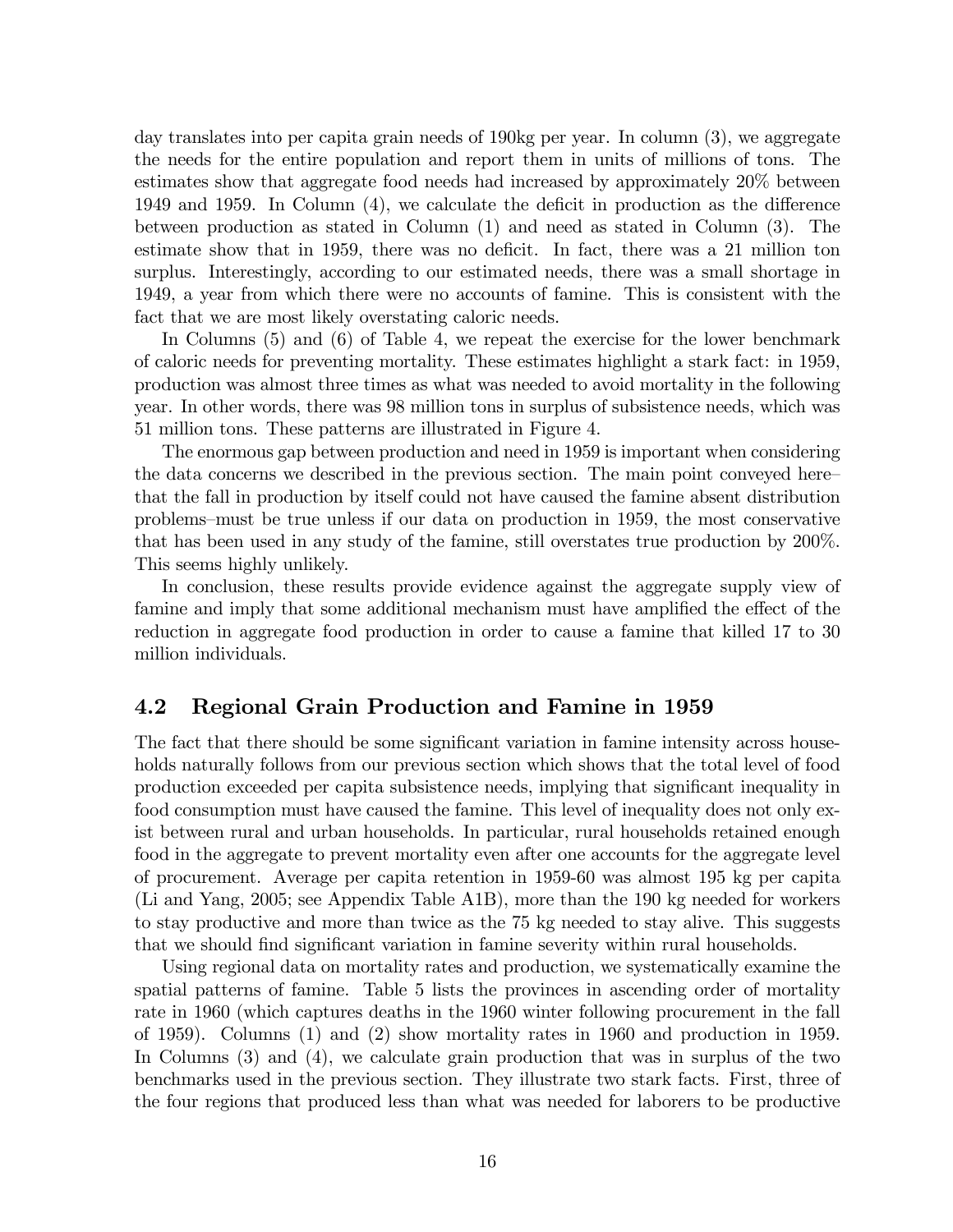(the three municipalities) also experienced three of the lowest mortality rates (see Column (3)). A striking fact is shown in Column 4. Local production did not fall below the level needed to avoid starvation in *any* province in 1959. This reinforces the finding in the previous section that aggregate production did not fall below subsistence needs.

To investigate the cross-sectional relationship between per capita production and mortality rates more systematically, we estimate the correlation between the natural logarithm of per capita production in province  $p$  and year  $t$  and the natural logarithm of the mortality rate in that province the following year.

$$
LnMortality_{p,t+1} = \beta lnGrainpc_{p,t} + \varepsilon_{pt}
$$
\n<sup>(1)</sup>

We separately estimate this relationship for the famine years (1959-61) and the nonfamine years (1949-58, 62-98). The estimate is shown in Table 6 Columns (1) and (2). They show that during the famine years, per capita grain production was positively correlated with mortality rates. The estimate implies an elasticity of 0.2. It is statistically significant at the  $5\%$  level. Importantly, this is a reversal from the correlation in normal years, when higher per capita production is correlated with lower mortality rates. The estimate implies an elasticity of  $-0.18$  and is statistically significant at the  $1\%$  level.

To assess whether these two estimates are statistically different from each other we pool the data.

$$
LnMortality_{p,t+1} = \beta(\ln Grainpc_{p,t} \times FamineDummy_t) + Faminedummy_t + \varepsilon_{pt} \quad (2)
$$

Mortality rates in province  $p$  and year  $t+1$  is a function of: the interaction term between the natural logarithm of per capita grain that is produced in that province,  $\ln (grainpc)$ , and a dummy variable for the famine years of 1959-61,  $Faminedummy_t$ ; and the famine years dummy main effect.

Column (3) of Table 6 estimates this relationship and shows that the estimate of the interaction effect is statistically significant at the  $1\%$  level so that the difference in the coefficients estimated in columns  $(1)$  and  $(2)$  is significant. In Column  $(4)$ , we control for government expenditures on health and education, which we interpret as a proxy for public goods.<sup>37</sup> The estimates show that this is negatively correlated with mortality. Adding this control reduces the magnitude and significance of the coefficient on per capita grain production, since regions with higher average per capita production also have better public goods provision. However, the estimated interaction effect of per capita grain production and famine years dummy is unchanged in magnitude and still significant at the  $1\%$  level. In both columns  $(3)$  and  $(4)$ , the sum of the main effect of per capita production and the interaction effect of per capita production and a dummy for famine years is positive, approximately 0.22, and statistically significant at the  $5\%$  level. Therefore, the reversal in the correlation between per capita production and mortality rates during the famine years is statistically significant.

As we described in Section 3, there are many concerns over the quality of the provincelevel historic data. To address this issue, we conduct a supplementary analysis at the

<sup>37</sup>This data is reported in the CSDM50.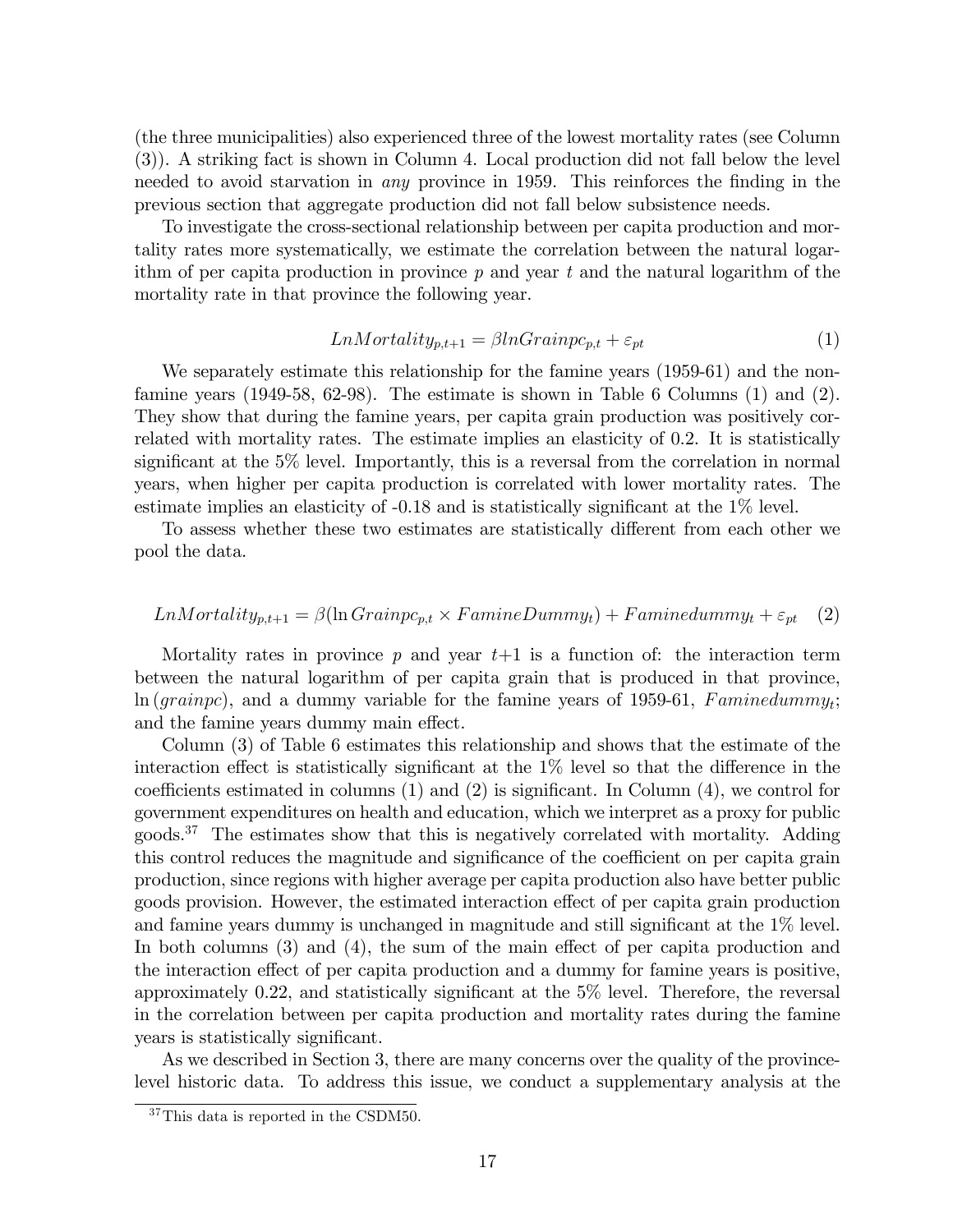county-level using survival data as measured by birth cohort size from the 1990 Population Census and using a proxy for grain production measured as the suitability for cultivating rice or wheat as predicted by time-invariant natural conditions. This supplementary analysis has three major advantages over the province-level analysis. First, the disaggregated nature of the data allows us to capture much more of the variation in famine. Second, the survival data from the 1990 Population Census can be divided into agricultural households who were subject to grain procurement by the central government, and non-agricultural households who were not taxed and in contrast received grain subsidies. Finally, and most importantly, the data is not subject to concerns of systematic government misreporting. Therefore, the supplementary analysis can be viewed as a robustness check for the provincial historic analysis.

The main estimating equation where we examine the cross-sectional relationship between the natural logarithm of birth cohort size and a countyís suitability for grain production is the same as equation (1), except now we use an unnormalized measure of birth cohort size as the dependent variable and we control for the natural logarithm of each county's average cohort size (over time) on the right hand side. This additional covariate allows us to control for a proxy for the population of each county on the right hand side in order to scale each observation by its relevant population. This is important since we are interested in comparing these results to the province-level correlations which document the structural relationship between mortality rate and production *per capita*. Given the absence of these exact measures at the county level, it is important to control for a countyís average population which can be proxied by average cohort size on the right hand side.<sup>38</sup>

Table 7 Columns (1) and (2) show the estimates for famine birth cohorts (born 1959- 61). Like the provincial level results, they show that the correlation is reversed. For these cohorts, grain suitability is negatively correlated with cohort size. Taken literally, these estimates imply that increasing suitability by one standard deviation (0.26) is associated with a 2% smaller cohort size on average across China. In column (2), we address the possibility that political economic factors which may vary across provinces can affect cohort sizes by adding controls for province fixed effects. The estimate shows that within provinces, a one standard deviation increase is on average correlated with a 6% reduction in cohort size. All of these estimates are statistically significant at the  $1\%$  level. Column (3) repeats the estimates for the non-famine birth cohorts (born 1943-58 and 1962-66). It shows that grain suitability is positively correlated with cohort size. Increasing suitability by one standard deviation is on average associated with a 2.4% increase in cohort size. In column  $(4)$ , we address the possibility that political economic factors which may vary across provinces can affect cohort sizes by adding controls for province fixed effects. As with the famine cohorts, the estimate shows that the relationship is more stark within provinces.

These estimates support the province-level estimates. As with those estimates, we can assess the statistical significance of the difference between the famine and non-famine years as well as improve the precision of the estimates by pooling the data and estimating the interaction effect of grain suitability and a dummy variable for being born during

 $38$ For our panel estimates, we can allow average cohort size to have time varying effects by interacting it with time dummies. This does not change the estimates. Therefore, they are excluded for brevity.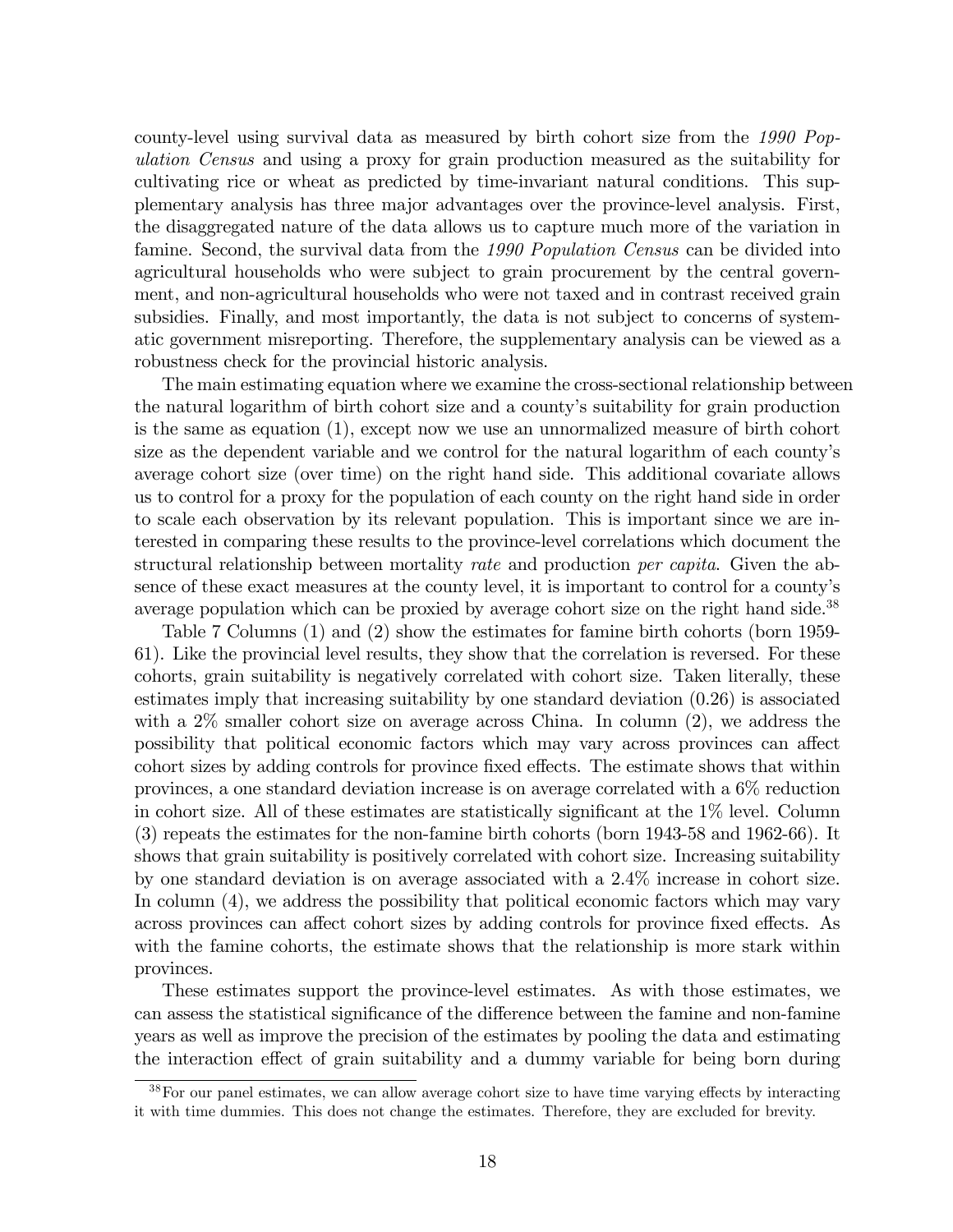the famine. For interest, we divide the sample into agricultural and non-agricultural households. For brevity and to control for differences in regional political economic factors, we focus on the results with province fixed effects.<sup>39</sup> For comparison with the provincelevel estimates in Table 6, we first show the estimate when controlling for a dummy variable indicating that a cohort is born during the famine (Table 7 Column 5). In column  $(6)$ , we control for birth year fixed effects. The two sets of estimates are very similar. They show that controlling for province-level fixed effects, grain suitability is on average positively correlated with birth cohort size for agricultural households. However, for famine birth cohorts, the correlation reverses and is negative. The estimates are statistically significant at the 1\% level.

To further isolate the effect of grain suitability from other factors that could vary across regions, Column  $(7)$  controls for county fixed effects. This addresses the possibility that there is variation in factors that could affect cohort size at the county-level which is uncorrelated with grain production (e.g. the number of party leaders, availability of public goods), and it is mechanically equivalent to the estimation of Columns (5) and (6) if one constrains the coefficient on average county cohort size to be equal to one.<sup>40</sup> The estimated interaction effect is smaller in magnitude those in Columns  $(5)$  and  $(6)$ , which is consistent with the belief that there was much local variation in factors that could affect cohort size (or famine intensity). However, it is still negative and statistically significant a the 1% level. The estimate shows that for famine years, increasing suitability by one standard deviation was associated with a 5% reduction in cohort size relative to normal years.

Columns (7)-(9) repeat the estimation for non-agricultural households who were not subject to agricultural procurement. They show that the reduction in cohort size during famine years is much smaller than for agricultural households when we control for province fixed effects. However, when county fixed effects are introduced, there is no correlation between cohort size and local grain suitability. Note that because of migration amongst urban populations, these results should be interpreted very cautiously.

The estimates in Table 7 provide a broad sense of how much of the variation in famine intensity can be explained by differences in production. The R-squared for the regressions Column  $(1)$  is 0.81 and suggests that approximately 81% of the variation can be explained by differences in production. This means that regional differences in productivity in 1959 are important for explaining the geographic variation in famine severity.

The large sample size provided by the disaggregated county-level data allows us to examine the correlation between grain suitability and cohort size in more detail. Specifically, we can examine whether the reversal in the positive correlation between grain suitability and cohort size coincides with the timing of the famine. We estimate the relationship between cohort size and grain suitability for each birth year separately as in the following equation. For this exercise, cohorts born before 1943 are collapsed into one reference group.

 $39$ The estimated interaction effects with no province or county fixed effects are nearly identical to those with province fixed effects. They are available upon request.

 $^{40}$ Since average cohort size is time invariant, it is omitted from this specification.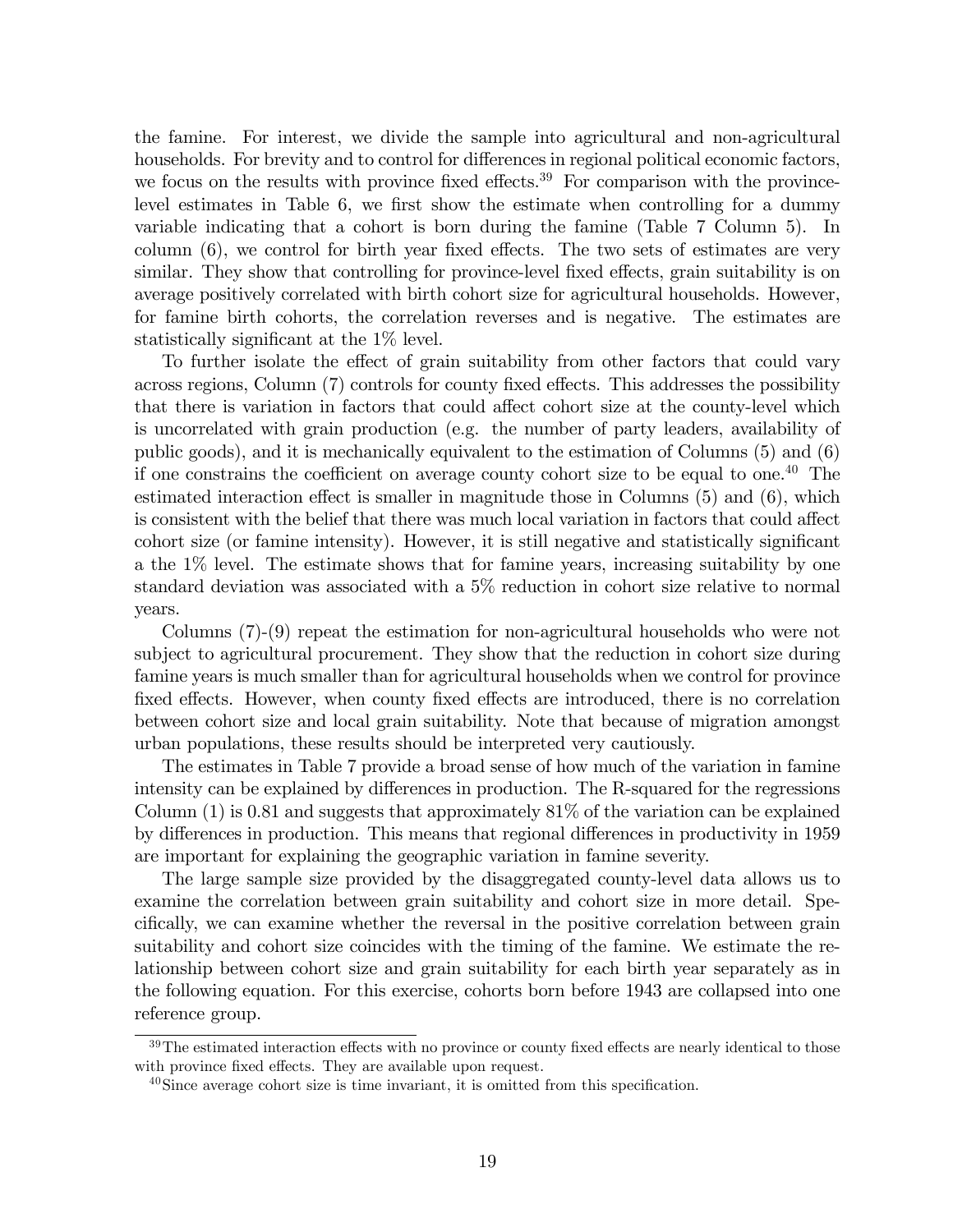$$
\ln(cohortsize_{it}) = \sum_{s=1943}^{1966} \beta_s(grain\_suit_i \times 1 \bullet (biryr_t = s) + \gamma_i + \delta_t + \varepsilon_{it},\qquad(3)
$$

The natural logarithm of the cohort size of individuals born in year  $t$  in county  $i$ ,  $ln(cohortsize_{it})$ , is a function of the following variables: the interaction terms between the fraction of land that is suitable for rice or wheat production in county i, grain  $suit_i$ and dummy variables  $biryr_{st}$  which equals 1 if  $s = t$  and equals 0 otherwise; county fixed effects,  $\gamma_i$ ; and birth year fixed effects,  $\delta_t$ . The reference group is comprised of individuals born during 1930-1942. This group has all of its interaction terms dropped. All standard errors are clustered at the county level. The inclusion of year fixed effects controls for secular changes in fertility and mortality that may affect cohort sizes. The inclusion of county fixed effects controls for time-invariant differences between counties. For example, counties that are more suitable for grain cultivation are also typically richer and provide better health care, and this may cause these counties to have larger cohorts or to be more resilient to negative shocks. Note that because the coefficient on grain suitability is interacted with a year dummy, even with the addition of county fixed effects, these regressions continue to exploit the cross-regional variation in log cohort size as our previous regressions. As the descriptive statistics suggest, most of the reduction in cohort size occurs for individuals born close before and during 1959-1961 (see Figure 2). Our analysis thus predicts that  $\beta_t$  should be negative for those years so that the cross-regional reduction in cohort size is negatively correlated with grain suitability in these years.

The coefficients and their  $95\%$  confidence intervals are plotted in Figure 5A. (They are reported in Appendix Table A2). It shows that for those born many years before the famine, cohort size is positively correlated with grain suitability. It is only for those born close before or during the famine that cohort size is negatively correlated with grain suitability. For interest, we estimate the same equation for the sample of non-agricultural households. The coefficients and their standard errors are shown in Appendix Table A2 Column  $(2)$ . The coefficients are plotted in Figure 5B together with the estimated coefficients for agricultural households. The figure shows that for cohorts born many years before the famine and after the famine, the correlation between cohort size and local grain production is positive and similar between the two types of households. However, for cohorts born close before and during the famine, the correlations diverge, and it becomes negative for agricultural households. These results highlight the fact that the reversal in the correlation between grain suitability and mortality is primarily driven by agricultural populations who were subject to procurement, and this is a key factor for understanding the geographic patterns of the famine.<sup>41</sup>

<sup>&</sup>lt;sup>41</sup>The weak positive correlation between suitability and cohort size for non-agricultural households suggests that non-agricultural households to some extent benefit from being geographically close to suitable agricultural areas from where the grain is procured.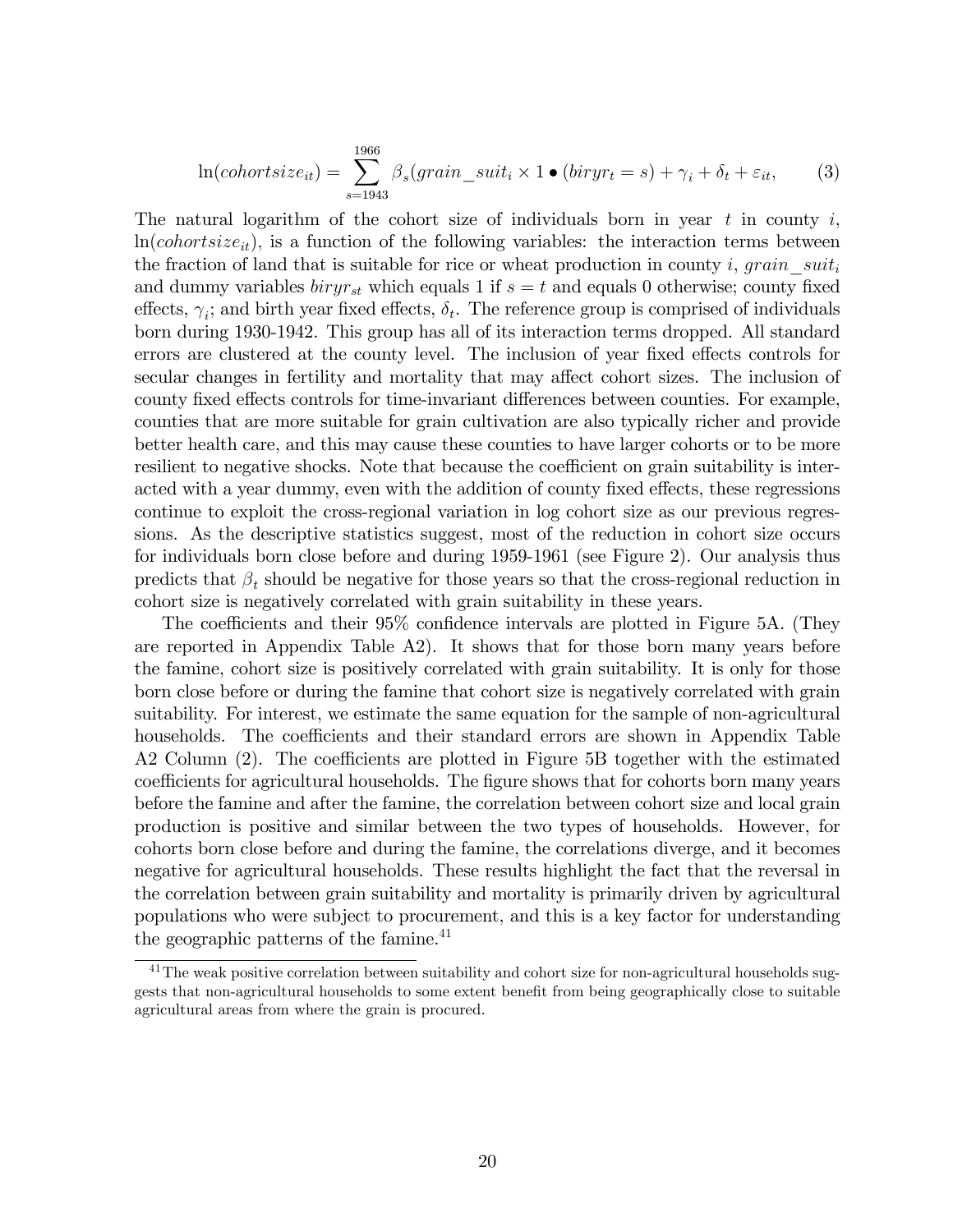## 5 The Grain Procurement System

The previous section provides evidence for two findings that point to grain procurement policy as a main driving force of the famine. The Örst Önding that food production in 1959 was sufficient for subsistence implies that the famine could not have been solely caused by the drop in food production, a traditional explanation for why famines occur.<sup>42</sup> It is consistent with Sen's (1981) thesis that historically, famines have not been caused by aggregate food shortages, but instead are caused by the unequal distribution of food consumption. According to this theory, income is negatively correlated with famine severity, implying that more productive farmers should experience lower famine mortality relative to less productive farmers. However, the second finding that regional famine severity was increasing with per capita production in 1959 is inconsistent with this prediction. A likely explanation for the difference is that China was a centrally-planned economy in which many of the market mechanisms studied by Sen (1981) are not in operation; China's food procurement system determined procurement and transfers of food for every region. Therefore, the empirical evidence suggests that certain features of the procurement system must have caused the famine and its surprising spatial patterns.

Historical evidence suggests that a key feature of the centrally planned procurement system was inflexibility due to difficulties in aggregating and responding to information. In this section, we describe the procurement system and document potential structural causes for its inflexibility. Specifically, we argue that inflexibility was a result of the lack of local incentives to truthfully report production, the political pressures to follow rules, and the limited bureaucratic capacity of the central government.

Grain procurement was planned centrally. The central government decided on the production targets each year. These made their way down to regional government of  $\ddot{H}$ cials, who traveled to collectives each spring to announce the expected production (e.g. production targets) for that collective. In the fall, around mid-October and November, procurement would take place. The government's formula for procurement can be seen in policies such as the "Three Fix Policy". In 1956, it stipulated that to "fix" procurement levels for each collective, expected local production levels in 1956 should be based on production in 1955, and subsistence levels of consumption and seed retention should be based on population and production needs.<sup>43</sup>

The main reasons for setting procurement based on expected production is that peasants and local officials were not incentivized to report actual production truthfully. Discussions amongst the top party leadership shows that they were well aware that peasants had a clear incentive to under-report production in order to retain a larger amount of

<sup>&</sup>lt;sup>42</sup>The view that famine is caused by aggregate food shortages dates back to Malthus (1798).<br><sup>43</sup>See Johnson (1998) for a description of the procurement system.

Johnson (1998) for a description of the procurement system. Historical grain policies are outlined in public government archives. See http://2006.panjin.gov.cn/site/gb/pj/pjjz/pjjz\_detail.php?column\_id=2382. The fact that procurement was set based on past production is consistent with the available data on procurement targets and production from the 1980s. They show that procurement targets are predicted by past production and not by current production. To the best of our knowledge historical data on procurement targets from the famine era do not exist and the procurement system in the 1980s used similar rules as the 1950s and 60s.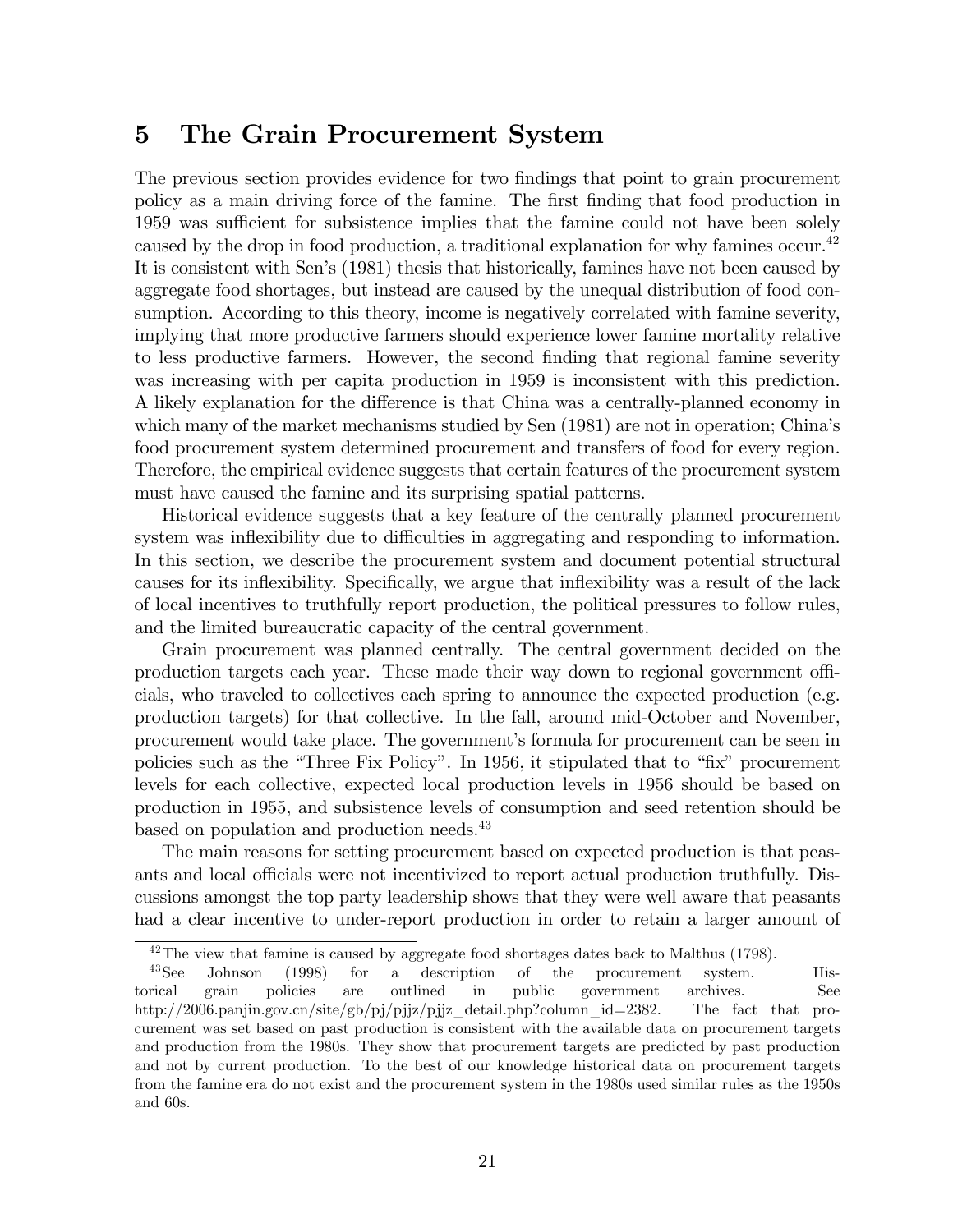grain. In addition, they would have wanted to under-report to prevent the government from demanding greater production in the future. Local leaders could share the incentives of the peasants, or could be incentivized by potential political reasons to over-report production (Fairbank, 1985: pp. 305-8). Given that reported information could have been very unreliable, it made sense for the government to condition procurement on historic information.

To a large extent, bureaucrats seemed to have followed the prescribed procurement rules. This was especially true in 1958 and 1959, when political tensions were intensified between Mao and members of the Politburo who did not support his GLF policies. At the height of tensions, Mao purged all moderate political leaders from the upper and middle levels of government, creating an environment where few were willing to report that production in 1959 was lower than expected before the production numbers could be aggregated and presented to Mao in an impersonal manner.<sup>44</sup> In other words, the rules, together with the political pressure to follow them created led to a very inflexible policy.<sup>45</sup>

<sup>45</sup>One obvious question of the local leadership during China's Great Famine is why local leaders allowed grain to be procured in 1959 when they knew that this would leave them with less than subsistence needs. One explanation is that political pressure from the central government caused local leaders to be willing to risk falling below subsistence later over being immediately punished for failing to produce enough grain. A complimentary explanation comes from the fact that the New Communist government came to power partly because of their promise of "no more famines". Therefore, in these early years of the new government, local leaders may have naively believed that once people began to starve, they will be given grain replenishments by the central government. We can speculate that a reasonable response for local leaders is to give the government the planned amount of procurement and postpone their plea for grain

<sup>&</sup>lt;sup>44</sup>The political climate in 1959 was extremely tense and most likely caused leaders to follow rules, even those that were likely to prove problematic later. The GLF had been received with cynicism from the very beginning, and its failures and successes were crucial to Mao's political leadership. In December 1958, at a meeting of the Central Committee of the CCP in Wuhan, party leaders refused to fully endorse GLF policies. Following this meeting, Liu Shaoqi replaced Mao, who remained Party Chairman, as the Head of State in early Spring of 1959 (Spence, 1991: pp. 581). Many historians view this as an unwilling back step by Mao. It is therefore predictable that further challenges of the GLF resulted in a strong response from Mao. In July 1959, Mao famously purged Peng Dehuai, a field marshal of extremely high political standing, for criticizing collectivization and other GLF policies and expressing forebodings of famine. These problems of the collective system mandated by the GLF were a source of contention between communist party moderates and hard-liners who backed Mao. However, with the exception of Peng Dehuai, a field marshal who did a tour of the countryside during the spring of 1959, there is no evidence that any top leader ever obtained an accurate picture of the problems of collectivization and the danger of famine. Peng discretely reported these problems to Communist Party Chairman Mao Zedong in a personal letter. The problems he mentioned included reduced incentives to work, a diversion of labor away from agriculture, and over-procurement of grain by mid-level party leaders who were underpressure to fulÖll grain target quotas that had been set too high. Fearing a political revolt against his leadership based on perceived failures of the GLF, Mao used the contents of this letter to purge Peng as a rightist at the historic Lushan conference in July of 1959. Peng was put under house arrest and later executed during the Cultural Revolution. At this conference, the top party leaders made clear that the first year of the GLF was a success and that collectivization was increasing grain harvest more than ever (Becker, 1996, pp. 87-92).) The Lushan conference had important consequences. The removal of Peng was accompanied by a violent purge of all of his supporters amongst top party members as well as any moderate mid-level party leaders who had expressed concerns about collectivization and the dangers of famine (Fairbank, 1985: pp. 303-335; Becker, 1996, pp. 93). It put remaining leaders under enormous pressure to deliver the high targets for grain quotas for the harvest of 1959 in order to not be grouped with the critics of Mao (Spence, 1991: pp. 574-583).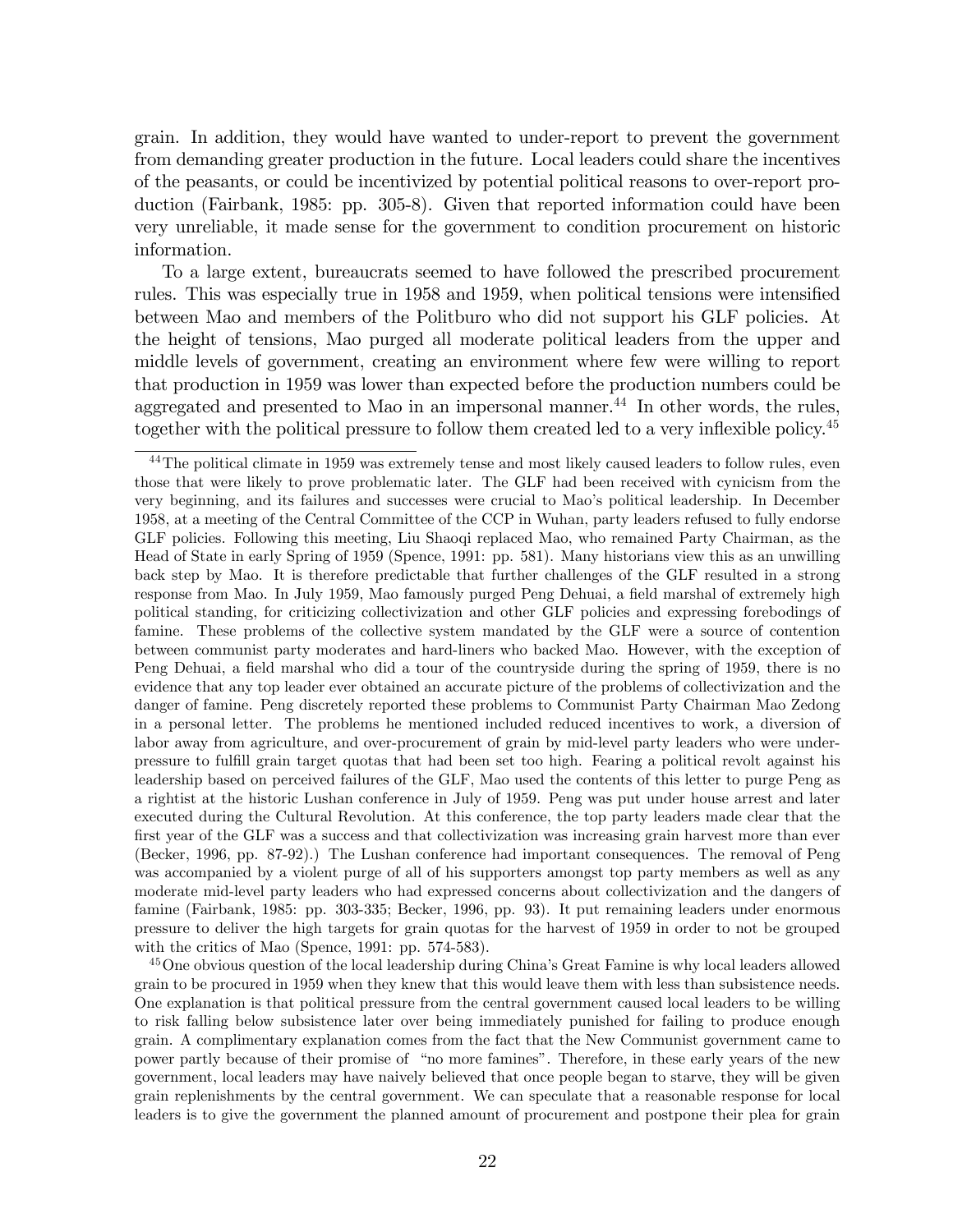An alternative source of inflexibility that is entirely independent of incentive issues is limited bureaucratic capacity together with the centralization of political power. The Standing Committee of around seven Politburo members was the only government organ with the power of making major policy decisions.<sup>46</sup> Policies were decided from the top and implemented by lower level governments. Information on the effectiveness of policies was collected locally, aggregated by the regional government, and then eventually reported upwards to the Standing Committee (Fairbank, 1985: pp. 297-341; Spence, 1991: pp. 542).

Part of the difficulty for a centrally planned regime to govern a country like China was its size. China is the third or fourth largest country in terms of geographic size.<sup>47</sup> Therefore, conditions which determine agricultural production, amongst other concerns of the central government, were very heterogeneous across regions. The poor conditions of Chinaís transportation and communications infrastructure at this time greatly added to the central government's difficulties in obtaining and aggregating information.<sup>48</sup>

In the late 1950s, three factors significantly exacerbated these structural difficulties in administration. First, in order to reduce the budget deficit, the government severely cut expenditure on administration, which declined from 19.3% of total government budget expenditure in 1950 to only 7.8% in 1957 (Eckstein, 1977: pp. 186). Since both Chinaís

 $^{46}$ It controlled 21 provinces, five autonomous regions, and two municipalities, which in turn governed approximately  $2,300$  county-level governments that supervised over one million branch offices of the Chinese Communist Party (CCP) in towns, villages, army units, factories, mines and schools.

 $47$ The precise ranking depends on boundary definitions for certain territories of China and the U.S.

<sup>48</sup>Thousands of officials were sent from urban areas to collectives for procurement and information gathering. When they returned to cities, information from each was collected and cumulatively reported to the provincial capital, which aggregated information from across the province and then, in turn, reported it upwards to Beijing. Only then could Beijing have information for the entire country.

Traveling between cities, where information was accumulated and policies made, and rural areas, where the food was produced, was very time consuming. Transportation networks were almost completely destroyed by decades of civil unrest (e.g. the civil war between the Sun-Yat Sen led Guomingtang (KMT) and warlords, 1911-1935; the war with Japan, 1936-1945; the civil war between Communist CCP and Chang Kai-Shek led KMT, 1945-49) and reparations had just begun (Fairbanks, 1987: pp. 278). The most common method of transportation for officials who traveled to rural areas was a combination of riding on government conveyance vehicles, bicycles, and mules. In a country as geographically vast as China, where urban centers were relatively few and geographically concentrated, it could take many weeks to reach an outlying collective. Moreover, rural areas were typically not connected by telecommunications infrastructure. This meant that the central government learned about production figures from rural areas rather slowly.

<sup>(</sup>and potential punishment) from the central government. This is consistent with accounts of collective kitchens providing large quantities of food even after the smaller fall harvests were realized (e.g., Yang, 1996; Chang and Wen, 1997).

The rigidity of rules and how it caused officials to sacrifice efficiency can be observed in food delivery. Oi (1999) documents that local leaders punctually put harvests by the roadside for pick up even in bad weather causing huge losses sometimes. Presumably, these leaders knew that they would be punished for the lack of punctual delivery but not for bad weather induced losses. Local leaders may have had an additional sense of false security from believing that the decrease in production was not shared by other regions. During the late 1950s, there was a general belief that China was awash with food. This belief came from government propaganda and the high yields in the years before the famine.

See Section 6.2 for a discussion of the implications of politically motivated regional variation under our model.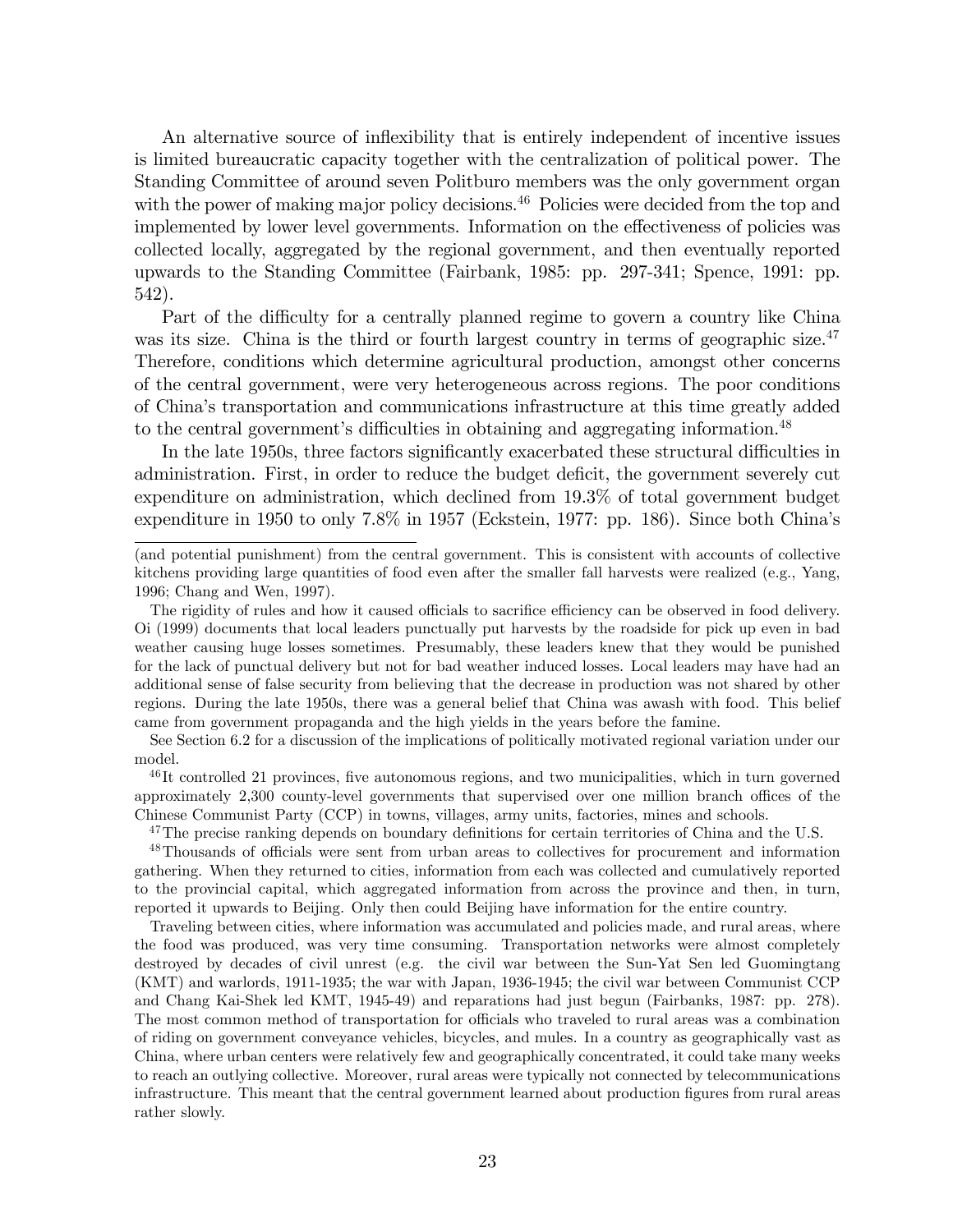economy and government expenditures were increasing during this period, these figures suggest that government administration did not grow even though the economy and the scope of central planning had increased substantially. Second, the government lost much of its able personnel from the bureaucracy. Approximately 700,000 of its most educated bureaucrats were purged in 1957 after the Hundred Flowers Movement.<sup>49</sup> Moreover, in 1958, Mao actually abolished the State Statistical Bureau, which meant that there were no statisticians or demographers in 1959 to project national production figures before all of the harvests were procured and aggregated across regions (Fairbank, 1985: pp. 300; Spence,  $1991$ : pp.  $580$ ).<sup>50</sup> Third, for political reasons, Mao implemented measures which further decreased the structural flexibility of the system. For example, after the Lushan meeting in 1959, in order to solidify his power, Mao banned the twice-weekly meetings of the Standing Committee and further removed decision-making powers from regional governments, two institutions which helped the leadership to address unexpected shocks. By the end of 1959, the Standing Committee met only once every two months, and the regional leadership had little power for independent decision making (Fairbank, 1985: pp. 303).

To summarize, many factors hampered the Chinese government's ability to aggregate information and respond to new information. The inflexibility of the Chinese government is similar to the inherent inflexibility in centrally planned economies discussed in the historic works of Von Mises (1921) and Hayek (1946), and in the theoretical work of Weitzman (1974).

## 6 Model of Procurement

This section presents a simple model to determine whether the inflexibility of central planning as we have described in the previous section, could have, by itself, generated a famine with spatial patterns consistent with Chinaís Great Famine. The model is also useful for understanding the contribution of additional factors (i.e., misreporting of production, miscalculation of production, preferential treatment of certain regions) to the famine. Moreover, it allows us to interpret the merits of the Chinese procurement policy relative to the alternative central planning policy of fixing prices.

#### 6.1 Model

We consider procurement policy in an environment in which different regions produce different quantities of food. A key feature of our environment is that all regions are subject

 $^{49}$ In 1957, in order to fight off criticism from intellectuals during the *Hundred Flowers Movement*, the leadership promoted the anti-rightist campaign, where as many as 700,000 intellectuals (e.g. high school graduates and above) were removed from government positions, and where some were sent to labor camps. This did not directly affect agricultural production, which did not involve the labor intellectuals, but it crippled the bureaucracy.

 $50$ Being branded as a rightist effectively ended the career of the individual. Many were demoted to manual labor jobs for re-education. In extreme cases, individuals were sent to labor camps. Since most intellectuals lived in urban areas, this did not have a direct affect on agriculture.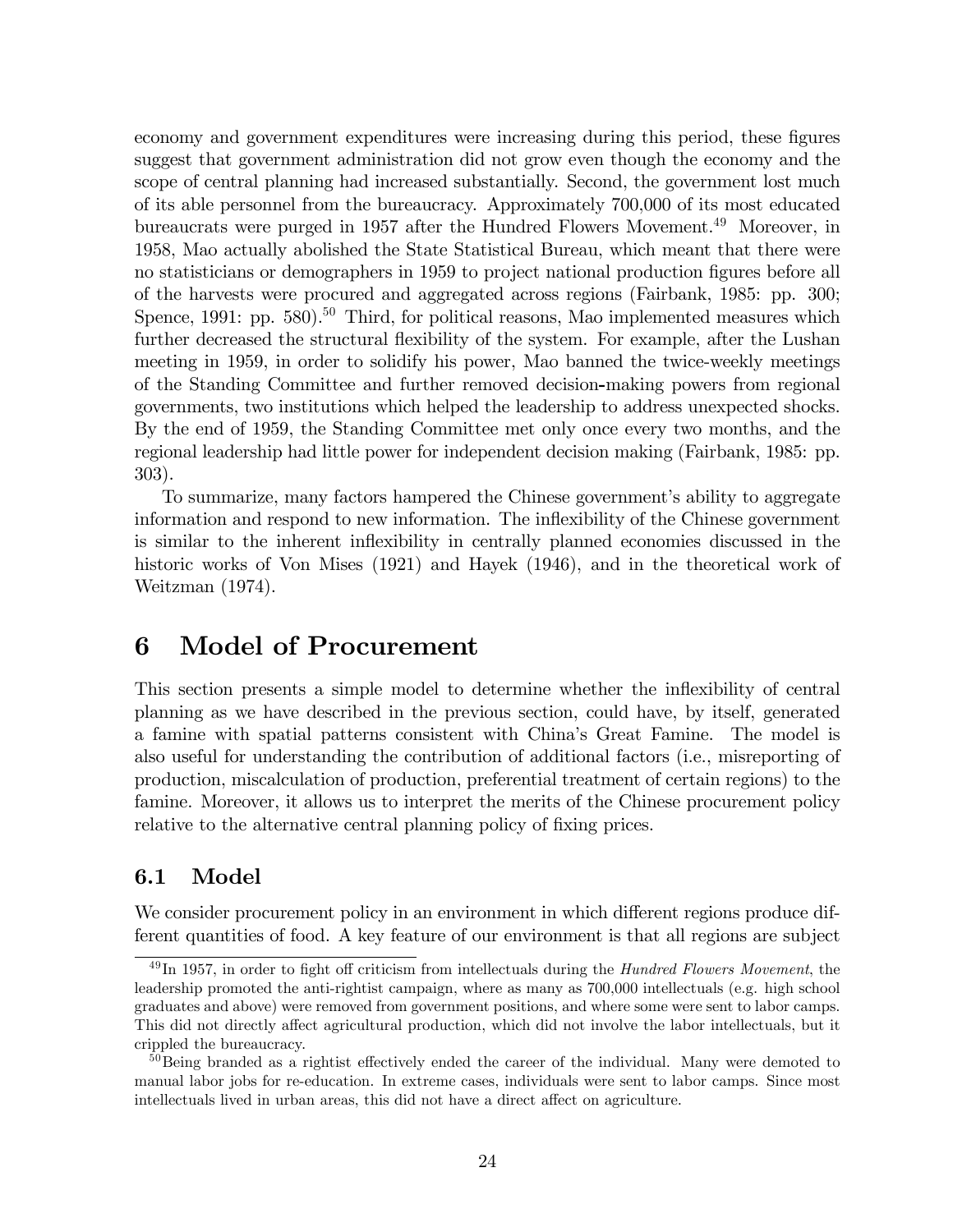to an aggregate production shock that reduces food production. The government can procure food from some regions and subsidize other regions with food. Given our discussion in Section 5, the government's procurement policy is constrained by inflexibility. In other words, the government's redistributive policy must be chosen prior to the aggregate shock and it cannot adjust to the aggregate shock. This constraint on policy captures the fact that the Chinese government could not easily aggregate and respond to new information because of institutional frictions. Given this constraint on policy, our model is therefore in the spirit of Weitzman (1974) who studies the optimal choice of quantities in a centrally planned economy in which quantities cannot respond to aggregate shocks.

More formally, the economy consists of M rural regions labeled by  $i = \{1, ..., M\}$ and N urban regions labeled by  $i = \{M + 1, ..., M + N\}$ . Every region is populated by a mass  $p_i$  of identical households which have a stochastic per-capita agricultural endowment  $e_i(s) \geq 0$  which depends on the aggregate shock  $s = \{H, L\}$  which can be low or high. Let Pr  $\{s = H\} = 1 - Pr\{s = L\} = 1 - \mu \in (0,1)$ , the probability that a food reducing aggregate shock is avoided. Let  $e_i(H) = \hat{e}_i$  and  $e_i(L) = \hat{e}_i - \sigma_i$ .  $\hat{e}_i$  parameterizes the productivity of a region since a higher  $\hat{e}_i$  corresponds to a higher level of food production per capita.  $\sigma_i$  captures the volatility of production in region i. Urban regions do not produce any food so that  $e_i(s) = 0$  for  $s = \{H, L\}$  if  $i \in \{M + 1, N\}$ . We consider the economies subject to the following two assumptions regarding the production process:

**Assumption 1**  $e_i(L)$  is strictly increasing in  $\hat{e}_i$ .

**Assumption 2**  $\sigma_i$  is strictly increasing in  $\hat{e}_i$ .

Assumption 1 states that more productive regions produce more food per capita during both the high and the low shock. Assumption 2 states that more productive regions experience a higher variance in production (i.e., a sharper drop during the aggregate food downturn). One can easily verify that the historical evidence on production supports the validity of these two conditions. The correlation between per capita production in 1959 and the average per capita production from the previous four years is 0.85. The correlation between the rank of per capita between 1959 and the previous four year average is 0.75. Both are statistically significant at the  $1\%$  level. These correlations are consistent with Assumption 1. Similarly, the correlation between the absolute vale of the magnitude of the per capita drop in food production in 1959 and the average production from the previous four years is  $0.14$  and statistically significant at the  $1\%$  level. This positive relationship indicates that the drop in production per capita was sharper for more productive regions, which is consistent with Assumption 2.

Every household in region i produces food  $e_i(s)$  and is subject to a level of food procurement  $\tau_i$ , where a negative value of  $\tau_i$  corresponds to a food subsidy. A household's level of food consumption  $c_i(s)$  therefore satisfies

$$
c_i(s) = e_i(s) - \tau_i \text{ for } s = H, L.
$$
 (4)

Note that while food consumption and production depend on the aggregate shock s, the level of procurement  $\tau_i$  does not depend on the aggregate shock. This assumption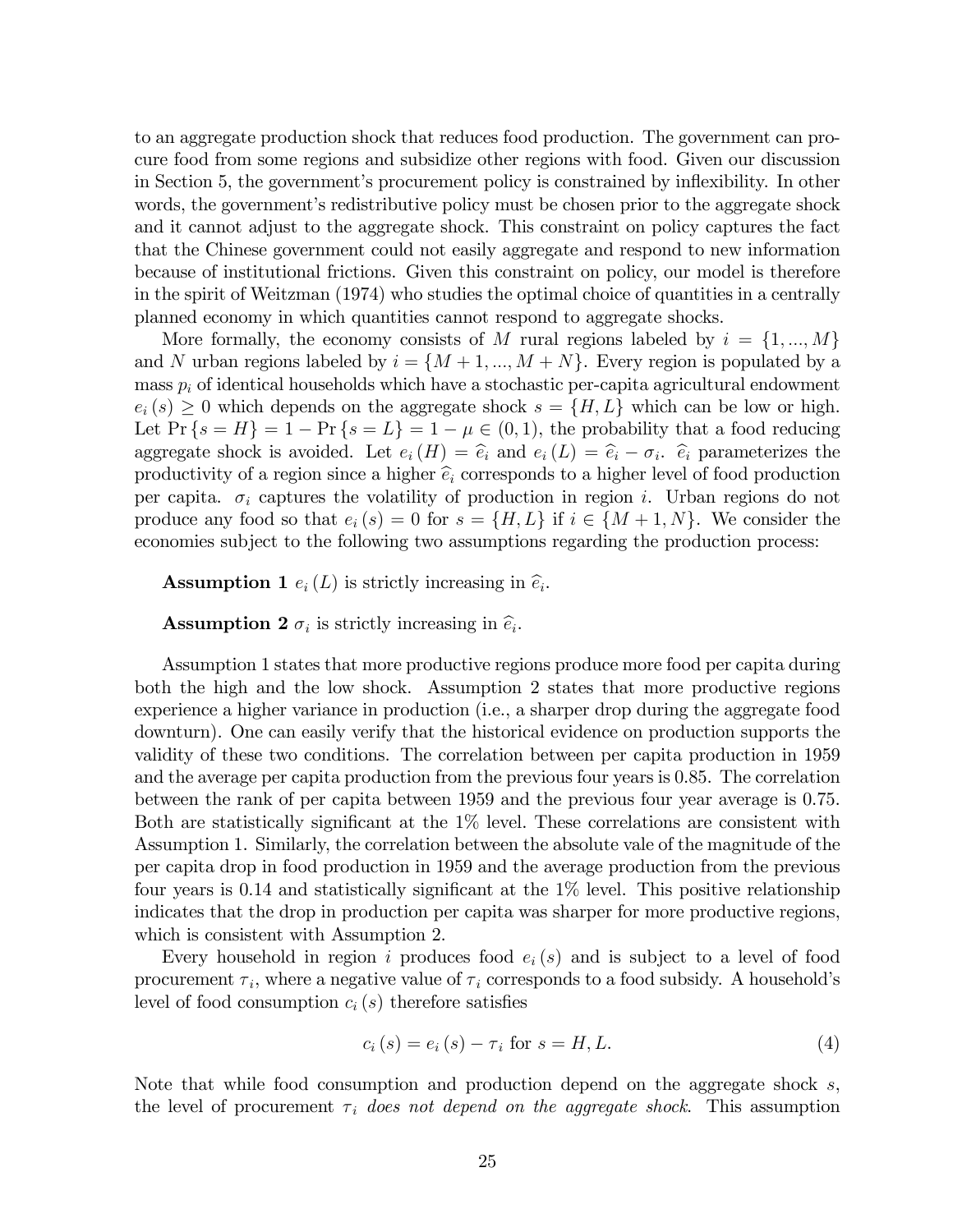is motivated by our discussion in Section 5 where we argue that a central feature of the Chinese procurement is its ináexibility. The government could not easily aggregate and respond to information, making it difficult for levels of procurement to respond to new information. <sup>51</sup> Note that since the shock  $\sigma_i$  equals 0 for urban regions, the level of consumption  $c_i(s)$  is independent of the aggregate shock for these households. The government runs a balanced budget and does not engage in any public spending so that its budget constraint is

$$
\sum_{i=1}^{M+N} p_i \tau_i = 0.
$$
 (5)

from the right hand side of equation (4) where  $\delta_i \geq 0$  is a region-specific transport cost.<sup>52</sup>

The government is utilitarian. Therefore, the government chooses a set of taxes and transfers to maximize the following object:

$$
\sum_{i=1}^{M+N} p_i ((1 - \mu) \pi (c_i (H)) \chi + \mu \pi (c_i (L)) \chi) .
$$
 (6)

 $\pi(c_i(s))$  corresponds to the probability of survival as a function of consumption  $c_i(s)$ and  $\chi$  corresponds to the value of life. We assume that  $\pi(\cdot)$  is continuously differentiable, strictly increasing, and strictly concave, so that the probability of survival rises with food consumption, but this is subject to diminishing returns.<sup>53</sup>

The government knows the productivity  $\hat{e}_i$  and the volatility  $\sigma_i$  of each region and the probability of the aggregate shocks. It is clear in this environment that if the government could condition procurement  $\tau_i$  on the shock s, then it would provide all households with the same level of food consumption conditional on the shock. In such an environment, there would be no cross-regional variation in mortality in response to an agricultural shock.<sup>54</sup>

In our environment, such a redistributive policy is not possible because procurement cannot respond to the shock. More specifically, consider a hypothetical procurement policy  $\tau = {\{\tau_i\}}_{i \in \{1, M+N\}}$ . Given Assumption 2 and equation (4), it is clear that the variance in consumption for a given region is increasing in  $\hat{e}_i$  (i.e. more productive regions experience

$$
\mu V\left(\sum_{i=1}^{M+N} p_i (e_i(H) - c_i(H))\right) + (1-\mu) V\left(\sum_{i=1}^{M+N} p_i (e_i(L) - c_i(L))\right)
$$

for  $V(\cdot)$  which is increasing and concave. This refinement does not affect any of our results.

 $51$ We do not distinguish between the different factors which could underlie this inflexibility. Our model takes the extreme view that the policy does not respond to the shock. Nonetheless, our main results hold more generally in a setting in which the government can respond to a noisy signal about the state of the economy. Details available upon request.

 $52$ One can easily incorporate transport costs in our framework without changing our results. For instance, one can subtract  $\delta_i \tau_i^2/2$ .

<sup>&</sup>lt;sup>53</sup>One can easily incorporate in our framework a motive for the government to save or deplete its current stock of food by ignoring the food portion of (5) and adding an additional term in the government objectives:

 $54$ Note that one could easily incorporate the government's potential bias towards the urban elite without changing any of our results since this would correspond to assigning a higher weight to urban regions in the social objective.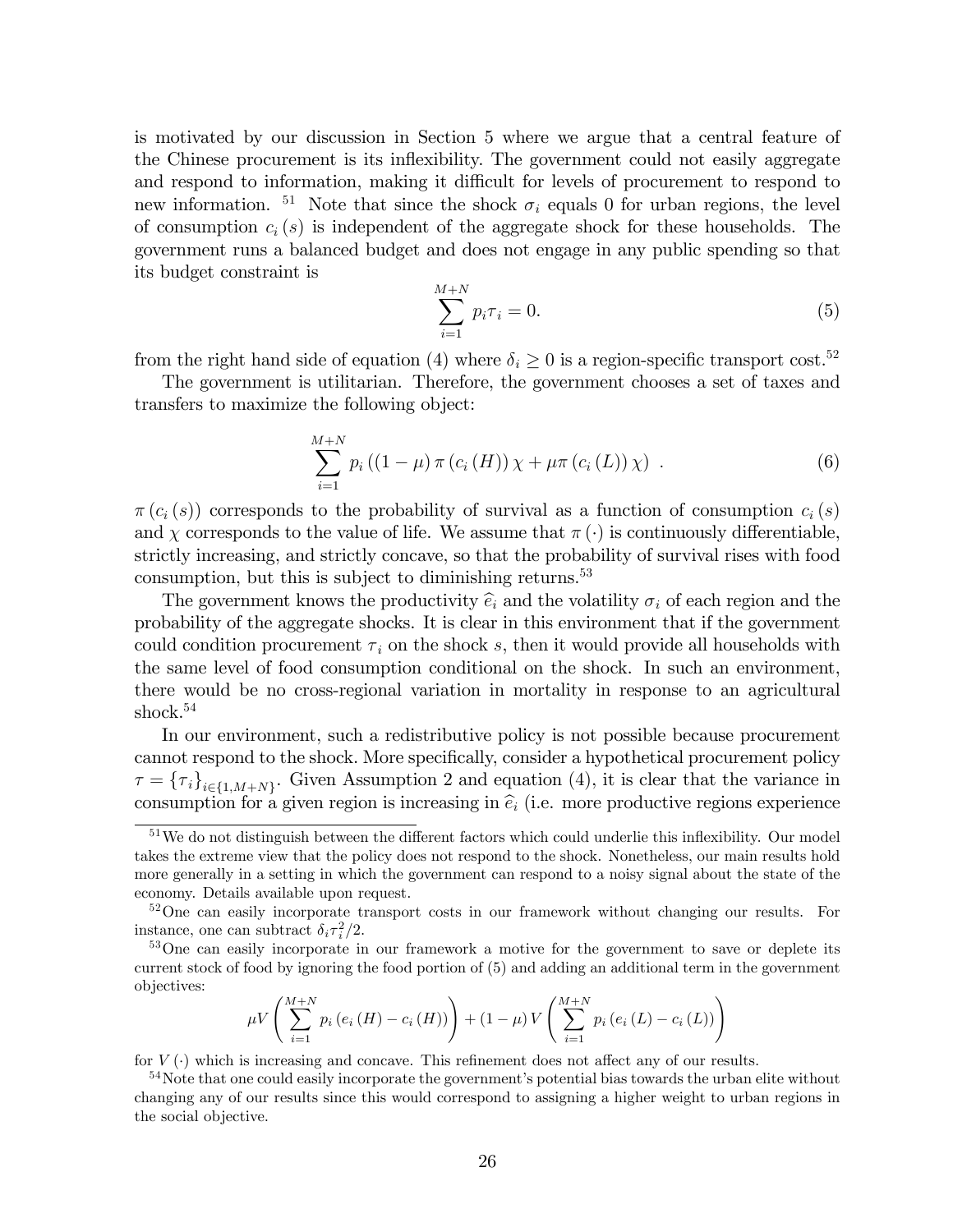a higher variance in production). Thus, under an inflexible procurement policy, it is not possible for the government to equalize consumption across regions in all states of the world. More specifically, the government in choosing the optimal policy solves the following program:

$$
\max_{\tau}(6) \text{ s.t. } (4) \text{ and } (5).
$$

Letting  $\psi$  correspond to the Lagrange multiplier on constraint (5), the first order conditions to the government's program yield:

$$
(1 - \mu) \pi' (c_i(H)) + \mu \pi' (c_i(L)) = \psi \ \forall i. \tag{7}
$$

Therefore, the government equates the expected marginal utility of food consumption of all households, taking into account that more productive households will inevitably experience a higher variance in food consumption. Equation (7) has some important implications which are summarized in the below proposition. All of the proofs are in the Appendix.

**Proposition 1** (predictions) The optimal policy of the government has the following features:

- 1. Aggregate survival  $\sum_{i=1}^{M+N} p_i \pi(c_i(s))$  conditional on  $s = \{H, L\}$  is below that implied by an equal distribution of consumption,
- 2. Procurement  $\tau_i$  is increasing in productivity  $\widehat{e}_i$ , and
- 3. Regional survival  $\pi(c_i(s))$  is decreasing in productivity  $\hat{e}_i$  if  $s = H$ , and regional survival  $\pi(c_i(s))$  is increasing in productivity  $\widehat{e}_i$  if  $s = L$ .

**Corollary 1** The variance of mortality  $Var(\pi(c_i(s)))$  is rising in productivity  $\hat{e}_i$ .

The first part of Proposition 1 states that the intensity of famine is higher under optimal government policy relative to that implied under the equal distribution of food, which clearly minimizes mortality. This result follows from Assumption 2 which implies that an equal distribution of food consumption is impossible under all shocks and an inflexible procurement policy.<sup>55</sup> This result suggests that even under the optimal procurement policy, it is possible that some individuals may die of famine as a consequence of the inflexibility of such a policy.

The second part of Proposition 1 states that procurement is increasing in productivity  $\hat{e}_i$ , so that more productive regions experience a higher procurement tax relative to less productive regions. This follows from the fact that by Assumption 1, more productive regions produce more in all states of the world, so that a government wishing to redistribute towards the less productive regions should procure more food from these more productive regions.<sup>56</sup>

<sup>55</sup>While we discuss our result in terms of aggregate mortality, one can easily discuss this result in terms of the fraction of the population below some arbitrarily chosen per-capita famine threshold  $c^*$ .

<sup>56</sup>See Footnote 43 for empirical evidence supporting this result.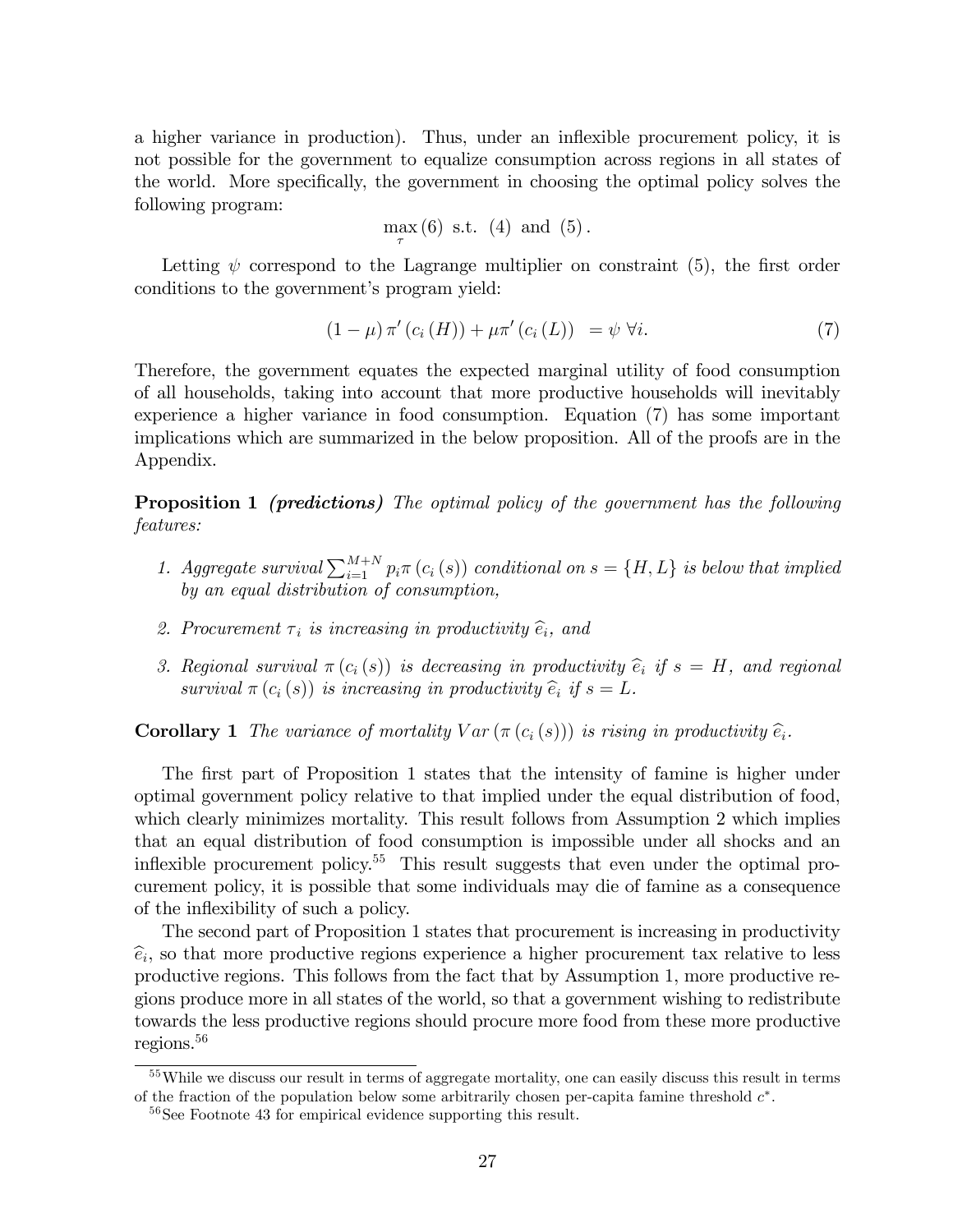This third part of Proposition 1 states that during a food production boom, mortality and productivity are negatively correlated across regions. In contrast, during a food production downturn, mortality and productivity are positively correlated across regions. This prediction is consistent with our empirical findings regarding the spatial distribution of famine intensity. Intuitively, recall that more productive regions have more volatile production (Assumption 2) though all regions are subject to an ináexible and non-volatile procurement policy. Thus, more productive regions experience more volatile consumption, a result which is stated formally in Corollary 1. Since the government cares about all households equally, it follows that households subject to more volatile consumption experience relatively higher consumption during the food production boom and relatively less consumption during the food production downturn, leading to the spatial patterns of mortality.<sup>57</sup> For an illustration of the mechanics of this model, recall the simple stylized example presented in the Introduction and Table 1.

As an aside, note that in addition to capturing patterns associated with the famine, our model makes several general predictions regarding mortality outcomes under an inflexible procurement system. For instance, consider a generalization of our setting in which every single region's stochastic food endowment  $e_i(s)$  is subject to a set of aggregate and idiosyncratic shocks, where the level of procurement is independent of the realization of this shock because of inflexibility. In such a environment, the following two patterns emerge: (1) mortality is negatively correlated with food production within a region, and (2) variance in food production is positively correlated with variance in mortality outcome across regions. These two patterns emerge precisely because of the imperfect insurance resulting from the inflexibility of the food procurement system; regions must bear a portion of the risk associated with their own stochastic production. We find that these two patterns are present in the data. More specifically, if we re-estimate  $(2)$  with province fixed effects, we find that the coefficient on per capita grain production is negative and that the sum of this coefficient plus the interaction effect is also negative. Moreover, we find that the correlation between the within-province standard deviation in log mortality and the within-province standard deviation in log production per capita is positive.<sup>58</sup> These patterns which point to the presence of imperfect insurance provide additional evidence regarding the inflexibility of the procurement system

## 6.2 Additional Institutional Mechanisms

Our model shows that even in the absence of additional institutional factors which may have contributed to the famine, the optimal procurement policy which cannot adjust to aggregate shocks can both amplify the mortality increase from a food production downturn and can lead to the spatial pattern of mortality which are observed in the data. In this section, we discuss how additional institutional factors may have contributed to the famine

<sup>&</sup>lt;sup>57</sup>If the government is biased towards the urban elite, this prediction will hold for the sample of rural regions but not for the comparison of urban versus rural regions.

 $58$ These results are available upon request. In addition, we collect historic data on weather conditions from scientific weather stations, and we find that the within-county standard deviation in log cohort size is positively correlated in the within-county standard deviation in rainfall.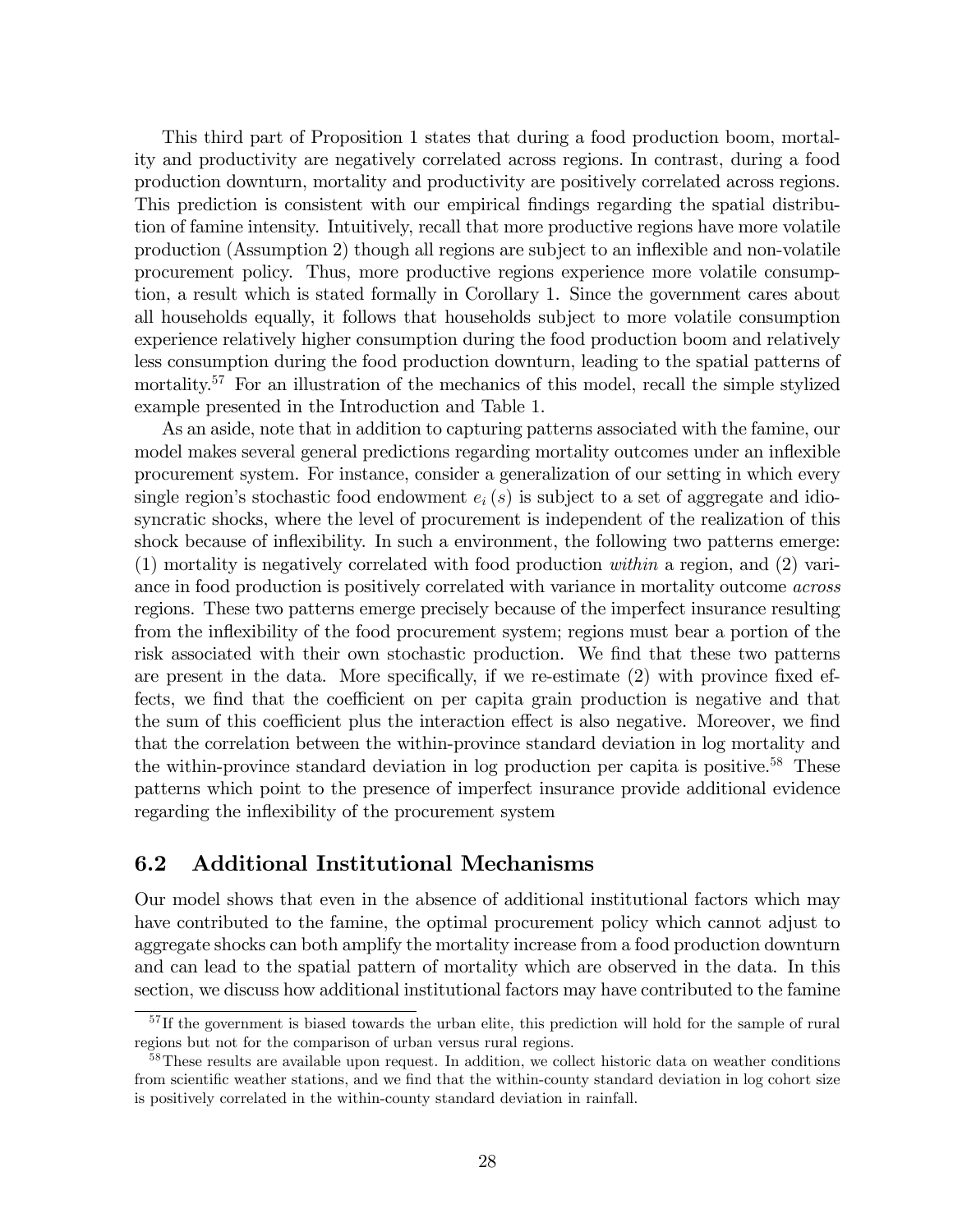in the context of our model.<sup>59</sup>

First, we explore whether misreporting could have contributed to the famine beyond the mechanisms illustrated in the model (i.e. cause the government to condition procurement on expected rather than actual production). In a dynamic extension of our environment, one can imagine that the government estimates the productivity  $\hat{e}_i$  of each region based on the history of reports of production. In such an environment it is clear that a tendency by officials to over-report in previous years may cause the government to over-procure from certain regions in the current year, and this can amplify the rise in deaths due to an aggregate food production downturn. More generally, one can imagine that incompetence on the part of the government could cause it to miscalculate many of the parameters of the model. For instance, if the government underestimates regionspecific food production volatility,  $\sigma_i$ , or the probability of a food production downturn,  $\mu$ , then one can show that that these types of systematic biases by the government could serve to reinforce our conclusions since they could result in over-procurement. However, in the absence of the constraint of an inflexible procurement policy, such biases on their own would not generate the empirical spatial distribution of mortality.<sup>60</sup>

A second issue to consider is the possibility that the government was too committed to high levels of grain procurement and this caused the aggregate procurement level to be very high during the famine. This could have been the case historically for two reasons. First, it is possible that the government wished to send the grain abroad in order to use the revenue to invest in industry. Second, the government may have wished to procure more and more grain from rural regions as a means of providing incentives for farmers to raise production levels and productivity.<sup>61</sup>In the context of our model, the motive to procure grain would amplify even further the mortality consequences of the reduction in food production, since this is equivalent to increasing the Lagrange multiplier  $\psi$  in (7) which represents the shadow value of food consumption.<sup>62</sup> However, a commitment to high levels of procurement alone would lead to a uniform distribution of mortality, and not to the spatial inequality that we observe in the data.<sup>63</sup>

A third issue to consider is the possibility that the government favored certain regions

 $59$  In particular we consider the effects of misreporting of production, government incompetence, government commitment to high procurement levels, and political favoritism towards particular regions.

 $60A$  natural question is whether misreporting alone with a hypothetically fully flexible procurement policy could account for the spatial distribution of famine. For this to be true, one would have to assume that for some behavioral reasons, region leaders who over-report during the food production downturn also under-report during the food production boom and additionally that the government is unaware of this misreporting bias.

 $61$  For example, the government may have been trying to learn to aggregate capabilities of each rural region by procuring more and more over time. In addition to potentially causing the downturn in production, the theory proposed by Li and Yang (2005), high levels of procurement could have exacerbated the impact of the downturn by creating large inequalities in food consumption.

 $62$ In fact, the government may have recognized that the high procurement levels may have contributed to the famine since the procurement rate declined significantly following the famine (see Appendix Table A1) though the system itself remained inflexible throughout the next three decades.

 $63$ Empirically, our discussion in Section 4.2 also suggests that even after one takes into account aggregate procurement levels, there was enough food in the aggregate to prevent famine, which suggests that aggregate procurement levels alone cannot explain the famine.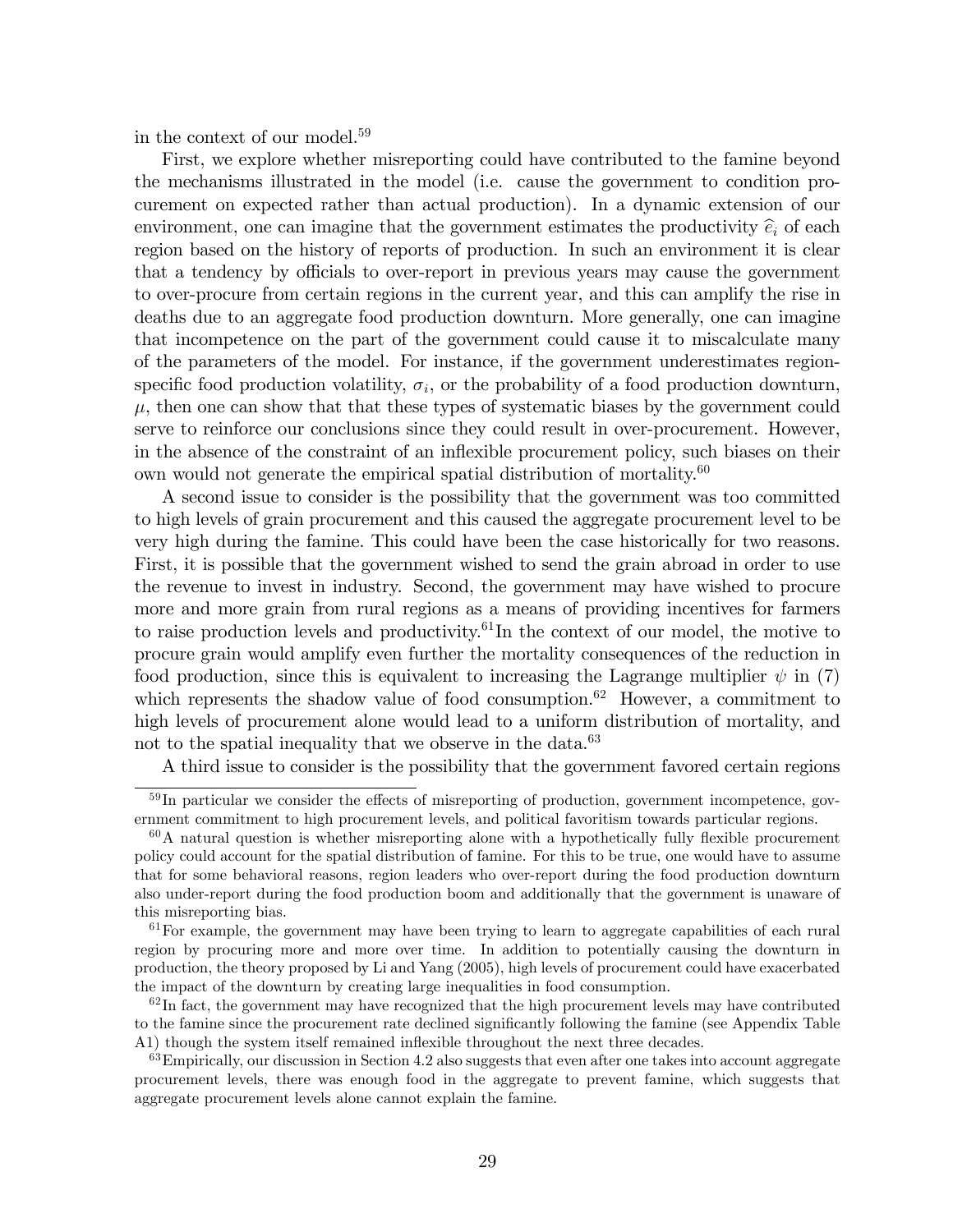over others and that this may have contributed to the famine. More specifically, one could interpret the self-interest or malevolence of politicians as manifesting itself in favoritism of some regions over others so that some regions would receive more weight in the social welfare function. For the famine, this means that the government favored urban areas over rural areas. $64$  In the context of our model, this could lead to further inequality in food consumption and a higher famine intensity, particularly if this favoritism is towards cities over rural regions.<sup>65</sup> It is important to note that favoritism on its own would cause some regions to consistently experience higher mortality both during a food production boom and during a downturn. It cannot explain the reversal in the correlation between food production and mortality between good and bad years that we find in the data. $66$ 

The final issue to consider is the extent to which transport costs contributed to the famine. Theoretically, if transport costs are high, then they could generate a famine by making it very difficult for the government to transfer food from high food productivity regions to low food productivity regions. In the context of our model, the addition of transport costs can be easily introduced as an extension. What the extension implies is that if the government faces transport costs alone, then regions with the higher levels of production would consume more food and hence experience lower famine intensity than the regions with lower levels of production. This is because the presence of transport costs makes it difficult to equalize food consumption across regions so that the government cannot transfer as much food to the low productivity region as it would like. The implied patterns of transport cost frictions are therefore inconsistent with the patterns in the data. Therefore, while transport costs may have amplified the extent of the famine, they must have done so in conjunction with the inflexibility of government policy.

## 6.3 Counterfactual Exercise: Fixing Quantities vs. Prices

A natural question given our interpretation of this historical episode is the extent to which the Chinese government could have chosen a better policy. More specifically, in the context of an inflexible central planning environment, the government could have chosen

 $64$ It is important to recognize that the communist party rose to power with a promise of ending famines in China and that the power base for Mao and the party as a whole was in the rural areas. Too see this, note that the Chinese CCP membership of approximately 5.2 million in 1957 was approximately 70% rural. This is a sharp contrast to the USSR, where CCP membership was approximately 70% urban. Throughout this period, the party leadership in China were aware that no policy which caused the peasants misery would be popular and that China could not politically afford to implement a procurement policy that will cause a famine such as what occurred in the USSR (Spence, 1991; pp. 575-576). Therefore, while one may criticize the government for being callous, it is difficult to believe that the government wanted the famine to occur. The government should have wanted to avoid famine even if simply from the selfish desire of remaining in power.

<sup>&</sup>lt;sup>65</sup>If the government is very biased towards urban households then it is thus very likely to provide rural households with very low food consumption so that famine is even more severe for these households during the aggregate food shortage.

 $66$  In principle, one could imagine an environment in which the social welfare function is state dependent, so that during a food production boom, the social planner assigns more weight to the more productive regions, whereas during a food production downturn, the social planner assigns more weight to the less productive regions. Such a setting would generate the empirical spatial patterns of famine even without an inflexible procurement policy.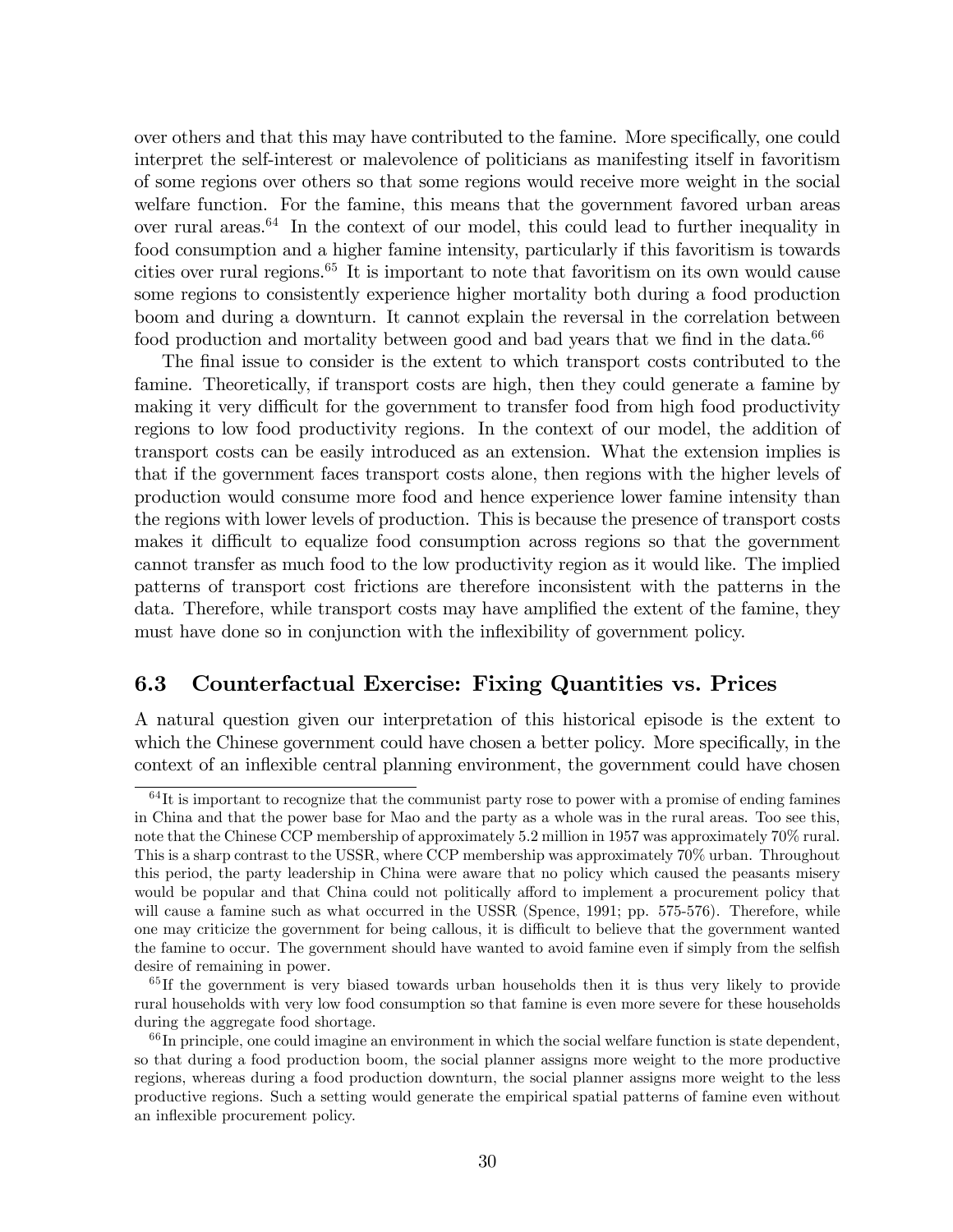to have redistributed food from farms to cities by paying a fixed price to farmers for this food.<sup>67</sup> This style of policy was used under central planning regimes such as the Soviet Union during the New Economic Policy. In China, it was used in the early 1950s and again from the mid 1990s to today.

In this section, we use the model developed in Section 6.1 in order to discuss the trade-offs a government faces in deciding to use quantity versus price controls since these policies have different implications for which segment of the population bears the burden of the aggregate shocks to food production. In highlighting these trade-offs, we show that a government is better of pursuing quantity controls in the same fashion as the Chinese government if a large fraction of the population is rural and if the heterogeneity in the magnitude of productivity shocks across the rural populations is low.

For this exercise, we introduce a second consumption good to the model to serve as the numeraire for the price of food P. Our exercise is in the spirit of that of Weitzman (1974) who studies the use of price and quantity controls in an inflexible policy setting. As in this work, one can gain some insight into the answer to this question by assuming linear preferences over the non-food good and assuming that the function  $\pi(\cdot)$  is quadratic. More specifically, letting  $x_i(s)$  represents household is non-food consumption as a function of the state s, then the social welfare function is

$$
\sum_{i=1}^{M+N} p_i \chi((1-\mu)\left(\pi(c_i(H))\chi + x_i(H)\right) + \mu\left(\pi(c_i(L))\chi + x_i(L)\right))
$$
  
for  $\pi(c_i(s)) = \begin{cases} 1 - \alpha \left(\overline{c} - c_i(s)\right)^2 & \text{if } c_i(s) \le \overline{c} \\ 1 & \text{if } c_i(s) > \overline{c} \end{cases}$ 

for some parameter  $\alpha > 0$ .

The government fixes the price of food as follows. It commits to purchasing any quantity of food from rural households at a price  $P$  and it redistributes this food to urban households. To finance these purchases, the government taxes the non-food endowment of households. Note that because preferences over non-food consumption are linear, the government does not care about the inequality in non-food consumption from this taxation, so that we can effectively ignore non-food consumption in the government's optimization program. For simplicity, imagine that the government chooses an interior price  $P \ge \max_{i \in \{1,M\}} \pi'(e_i(L))$  so that it is sufficiently high that all rural households would choose to sell food to the government in all states of the world.<sup>68</sup> Moreover, to facilitate interpretation, suppose that the implied level of consumption under the optimal policy always satisfies  $\overline{c} \geq c_i(s) \geq \overline{c} - \alpha^{-1/2}$  so that the value of  $\pi(\cdot)$  is always between 0 and 1. In this circumstance, the first order conditions for rural households would imply that

$$
\pi'(c_i(s)) = P \text{ for } s = \{H, L\}
$$
\n(8)

 $67$  If we allow for two goods and quasi-linear preferences in our model, the utilitarian optimum could be achieved with perfectly competitive markets. For this exercise, we rule out this possibility to examine the less dramatic measure of Öxed supplier prices which the Chinese government may have been able to pursue during this time period.

 $68$  If the government could choose a region specific price, it would choose the same price for all regions since it is utilitarian.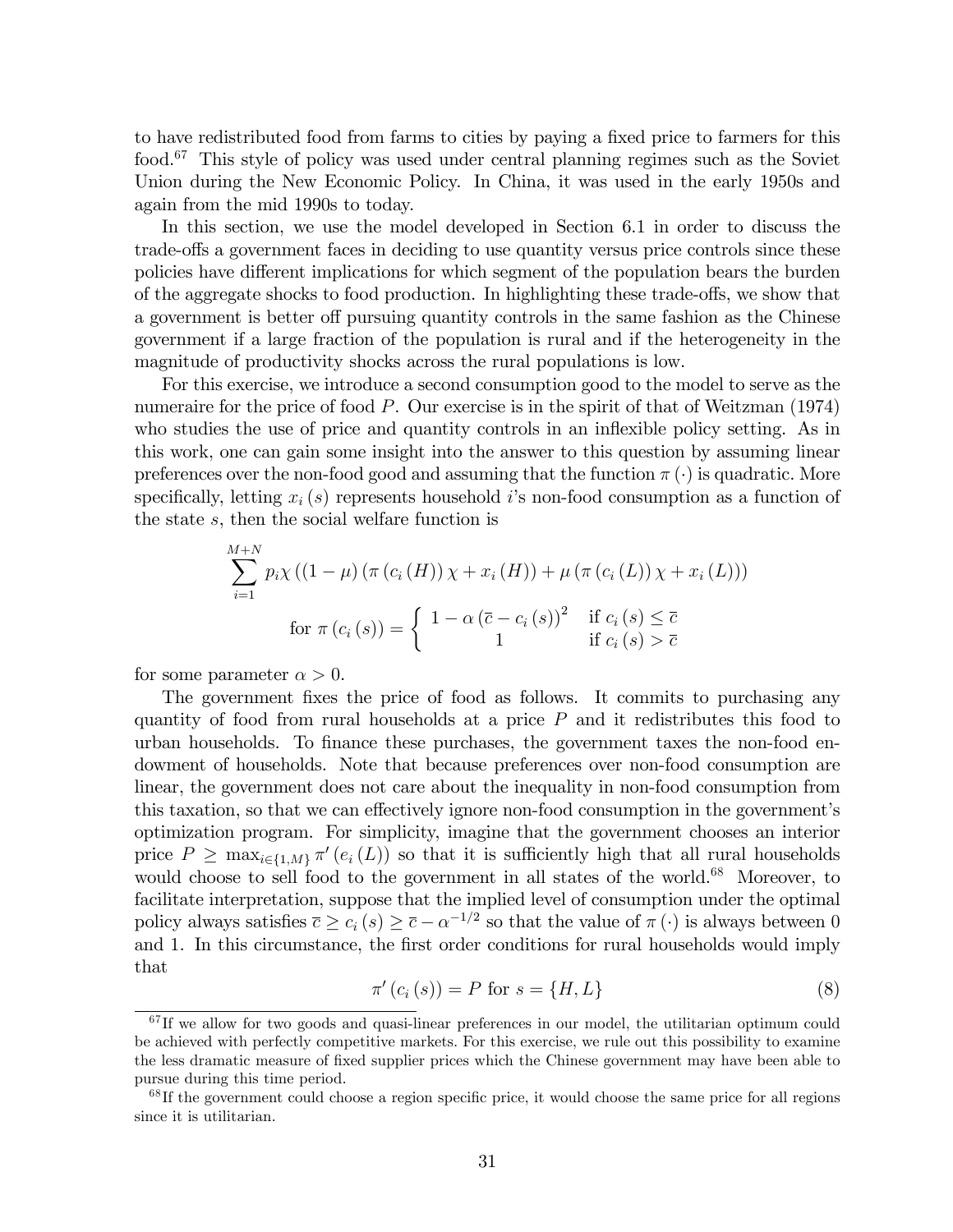so that all rural households have a level of food consumption that is independent of the aggregate shock and which sets the marginal utility of food consumption equal to the price of food. This means that during the food production boom, they would sell more food to the government, and during the food production downturn, they would sell less food to the government. Consequently, urban households would all have a volatile consumption and would endure the entire risk associated with the aggregate production shock. Interestingly, this is the exact *opposite* situation as in an environment with fixed quantities in which the entire burden of the aggregate production shock is borne by rural households.

By analogous reasoning as in the environment with Öxed quantities, optimal policy implies that the first order condition in equation (7) (where  $\psi$  must be interpreted as the Lagrange multiplier for the resource constraint of the entire economy). More specifically, the government equates the expected marginal utility of food consumption across households, taking into account that this level of consumption is deterministic for rural households and stochastic for urban households. In addition to treating all rural households symmetrically, the government treats urban households symmetrically, so that they all equally bear the burden of the aggregate shocks.

Proposition 2 *(quantities dominate prices)* Expected mortality is lower under fixed quantities relative to fixed prices if and only if the following condition holds:

$$
\left[\sum_{i=1}^{M} p_i / \sum_{i=M+1}^{M+N} p_i\right] \left[\left(\sum_{i=1}^{M} \frac{p_i}{\sum_{i=1}^{M} p_i} \sigma_i\right)^2 / \sum_{i=1}^{M} \frac{p_i}{\sum_{i=1}^{M} p_i} \sigma_i^2\right] > 1
$$
\n(9)

Proposition 2 states that a policy of controlling quantities dominates a policy of controlling prices if the size of the rural population is significantly higher than the size of the urban population (i.e.,  $\sum_{i=1}^{M} p_i$  is significantly higher than  $\sum_{i=M+1}^{M+N} p_i$ ) and if the crosssectional variance in the magnitude of shocks  $\sigma_i$  across rural regions is sufficiently low (i.e.,  $\sum_{i=1}^{M} p_i \sigma_i^2 / \sum_{i=1}^{M} p_i$  is sufficiently low relative to  $\left(\sum_{i=1}^{M} p_i \sigma_i \sum_{i=1}^{M} p_i\right)^2$ ).

The intuition for this proposition is as follows. Imagine for simplicity if all rural regions are identical so that condition (9) collapses to  $\sum_{i=1}^{M} p_i > \sum_{i=M+1}^{M+N} p_i$ . This means that quantity controls dominate price controls if the urban population is in the minority. To understand this result, note that if the rural households are a majority, then the government faces a choice between having a majority of the population experiencing small consumption fluctuations under fixed quantities versus having a minority of the population facing large consumption fluctuations under fixed prices. The government prefers to let a majority experience the shock because because large volatilities in consumption are extremely costly to the government from a welfare perspective and it is better to pool this risk across rural households.<sup>69</sup>

 $69$ This insight is related to Weitzman's (1974) result that quantity controls dominate price controls if the absolute value of the second derivative of the benefit function with respect to quantity exceeds the second derivative of the cost function with respect to quantity. This is also true in our setting if one interprets the benefit function as the portion of social welfare attributable to the urban population and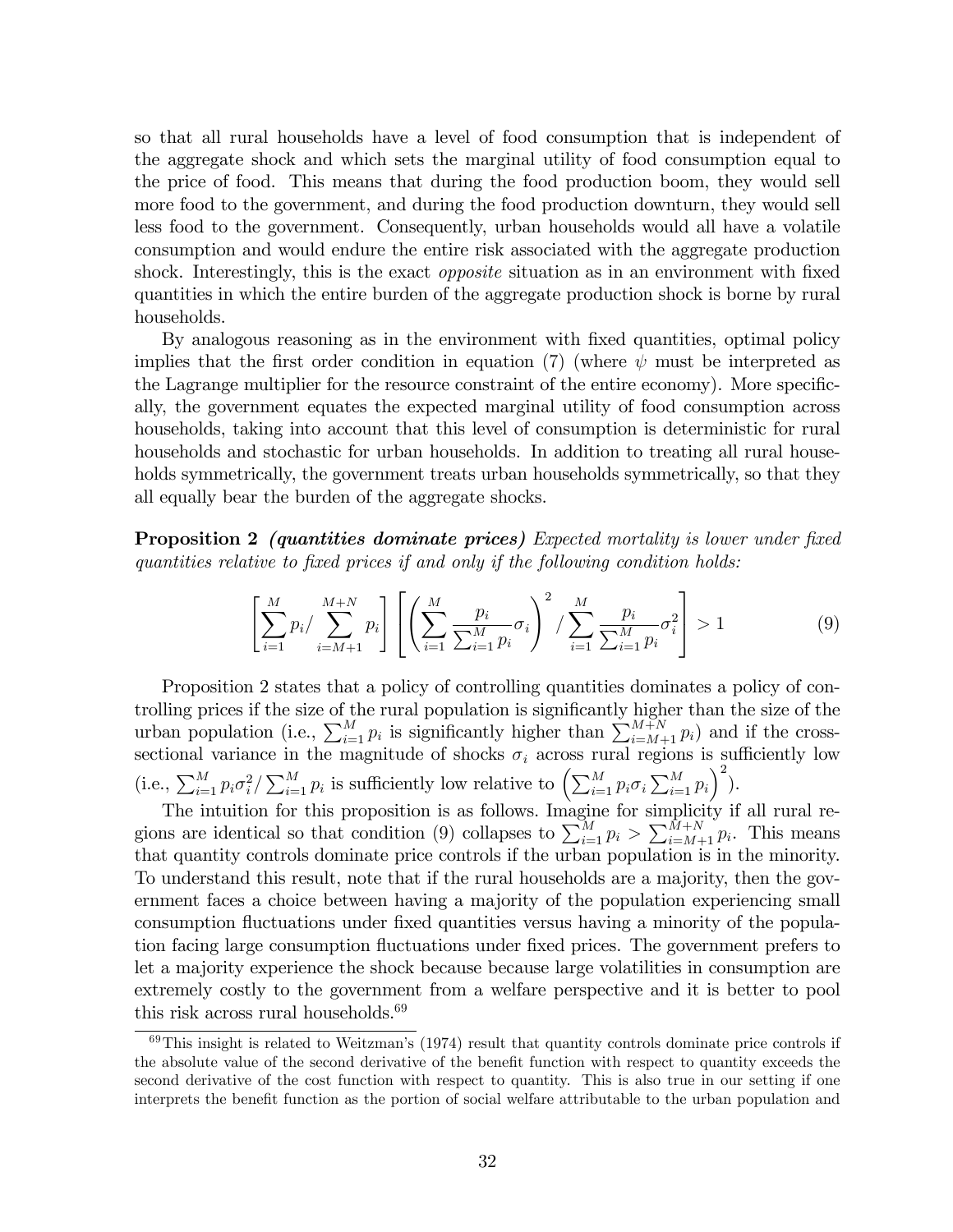To understand why quantity controls dominate price controls only if the cross-sectional variance in the magnitude of shocks is low, imagine for simplicity that rural and urban regions have the same population size so that (9) collapses to  $0 > Var(\sigma_i)$ . Thus, if rural households are homogeneous, then quantity and price controls are equivalent from a welfare perspective for reasons previously discussed. However, if there is any heterogeneity in the productivity shocks across rural households, then price controls dominate quantity controls. The reason is because price controls make it possible for the urban population to pool all of the differential risk faced by the rural population. For example, if there were two rural regions of equal size, one with a higher value of the shock,  $\sigma_i$ , than the other, then the government would prefer to let half of the population (the urban population) experience an intermediate level of consumption volatility under price controls versus having one quarter experiencing very high volatility and one quarter experiencing very low volatility under quantity controls.<sup>70</sup>

In conclusion, a retrospective evaluation of the merits of the Chinese procurement policy of Öxing quantities versus Öxing prices relies on two factors. On the one hand, it is clear that the urban population represented a small minority of the population, and this fact provides support for the relative benefit of the procurement policy. On the other hand, the Chinese rural regions were not identical, as is evidenced by the fact that more productive regions experience a larger reduction in total production during the famine. The government could have in principle been able to pool the risk associated with this heterogeneity by fixing a price at which farmers would sell their food to the cities, though this would have come at a cost of volatile mortality outcomes in cities. The extent to which the procurement policy dominated price controls is an important quantitative question for future research.

## 7 Conclusion

This paper provides an analysis of the institutional causes of Chinaís Great Famine. We provide two pieces of empirical evidence on Chinaís Great Famine: the perhaps unsurprising but important fact that production fall in 1959 by itself could not have caused the famine; and the novel fact that the more productive regions experienced higher mortality, a reversal of the negative correlation between mortality rates and food production in non-famine years. We interpret this evidence in the context of a model which shows how a famine can be caused by constrained procurement policy in a non-market economy. Moreover, this model allows us to evaluate the merits of the Chinese procurement policy relative to an alternative central planning policy of fixing prices.

Our analysis leaves open several interesting directions for future research. A natural future direction is to study the geographic patterns of other famines that have occurred in history and to use these patterns to understand the role of policy failures in causing the

the cost function as the negative of the portion of social welfare attributable to the rural population. In this light, the relative curvature of each function depends on the relative size of the urban and rural population.

 $^{70}$ Note that this second effect regarding the distribution of productivity is not present in Weitzman (1974) since he assumes only one producer for each good.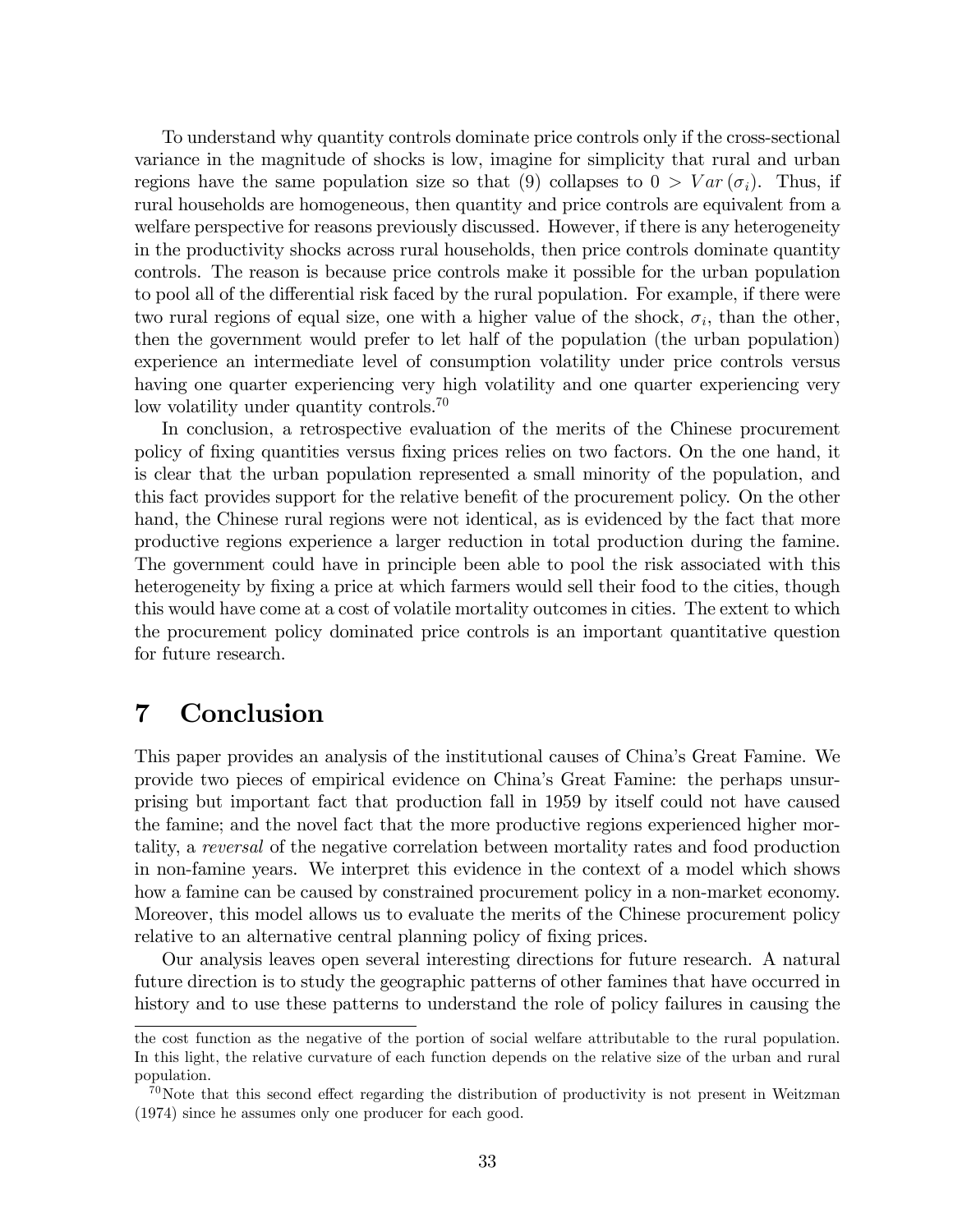famine. It would be interesting to understand whether similar mechanisms contributed to the Ukrainian Famine (1932-33) and the North Korean Famine (1992-95). Furthermore, our model leaves open several interesting theoretical questions. Specifically, our model of ináexible government policy, which is inspired by historical evidence and which builds on the model of Weitzman (1974), assumes that government procurement policy cannot adjust to aggregate shocks. An interesting question for future research is to understand why some government policies are more flexible than others and whether concrete policy recommendations can be made during food production declines to avoid famine, both in market and non-market economies.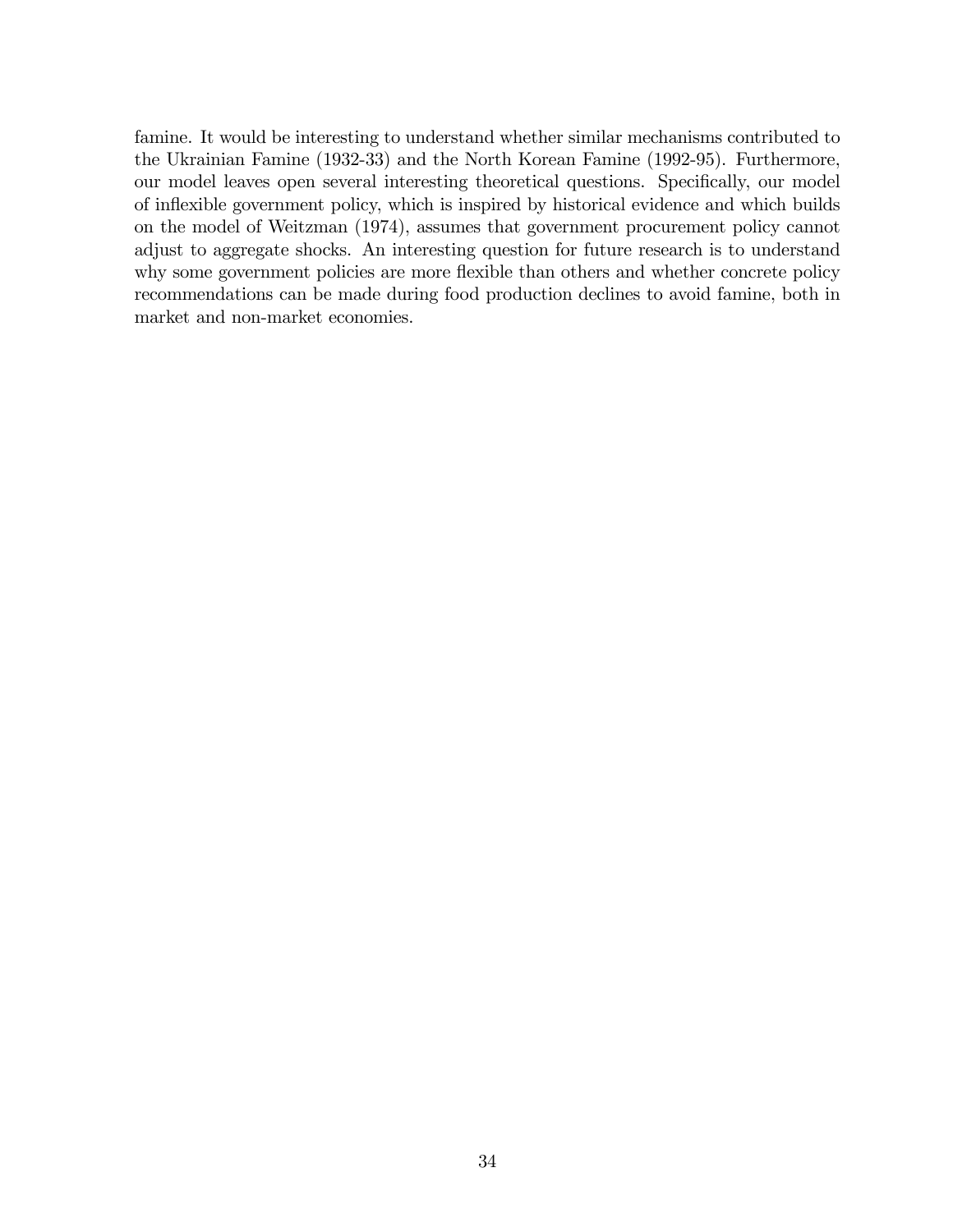## 8 Appendix

#### Proof of Proposition 1 and Corollary 1

An equal distribution of consumption maximizes (6) but cannot be achieved given constraint (4) and (5) by Assumption 2 which proves the first part of the proposition. Consider two regions k and l with  $\hat{e}_k > \hat{e}_l$ . If  $\tau_k \leq \tau_l$ , then  $c_k(s) > c_l(s)$  for  $s = \{H, L\}$ by Assumption 1, but given the concavity of  $\pi(\cdot)$ , this violates (7), which proves the second part of the proposition. If  $c_k(L) > c_l(L)$ , then by (4) and Assumption 2, this implies that  $c_k(H) > c_l(H)$  which violates (7). Therefore,  $c_k(L) < c_l(L)$  and satisfaction of (7) implies that  $c_k(H) > c_l(H)$ , and this proves the third part of the proposition. To prove the corollary, note that  $Var\left(\pi\left(c_i\left(s\right)\right)\right) = \mu\left(1-\mu\right)\left[\pi\left(c_i\left(H\right)\right) - \pi\left(c_i\left(L\right)\right)\right]^2$ . Since  $c_i(H)$  is rising in  $\widehat{e}_i$  and  $c_i(L)$  is declining in  $\widehat{e}_i$ ,  $\pi(c_i(H)) - \pi(c_i(L))$  is rising in  $\widehat{e}_i$ , which implies that  $Var\left(\pi\left(c_i\left(s\right)\right)\right)$  is rising in  $\widehat{e}_i$ . Q.E.D.

#### Proof of Proposition 2

Under fixed quantities, (7) together with (4) and (5) imply that if  $i \in \{1, M\}$ , then

$$
c_i(H) = \sum_{i=1}^{M} p_i (\hat{e}_i - \mu \sigma_i) / \sum_{i=1}^{M+N} p_i + \mu \sigma_i \text{ and}
$$
  

$$
c_i(H) = \sum_{i=1}^{M} p_i \hat{e}_i (\mu + (1 - \mu) \lambda) / \sum_{i=1}^{M+N} p_i - (1 - \mu) \sigma_i,
$$

and if  $i \in \{M + 1, M + N\}$ , then

$$
c_i(H) = c_i(L) = \sum_{i=1}^{M} p_i (\hat{e}_i - \mu \sigma_i) / \sum_{i=1}^{M+N} p_i
$$
 (10)

This implies that government welfare (ignoring non-food consumption) is equal to

$$
1 - \alpha \sum_{i=1}^{M+N} p_i \left( \overline{c} - \sum_{i=1}^{M} p_i \left( \widehat{e}_i - \mu \sigma_i \right) / \sum_{i=1}^{M+N} p_i \right)^2 - \alpha \mu \left( 1 - \mu \right) \sum_{i=1}^{M} p_i \sigma_i^2.
$$
 (11)

Under fixed prices,  $(8)$  and the resource constraint of the economy implied by the substitution of (4) into (5) imply that if  $i \in \{1, M\}$ , then (10) holds, and if  $i \in \{M+1, M+N\}$ , then

$$
c_i(H) = \sum_{i=1}^{M} p_i (\hat{e}_i - \mu \sigma_i) / \sum_{i=1}^{M+N} p_i + \mu \sum_{i=1}^{M} p_i \sigma_i / \sum_{i=M+1}^{M+N} p_i
$$
 and  

$$
c_i(L) = \sum_{i=1}^{M} p_i (\hat{e}_i - \mu \sigma_i) / \sum_{i=1}^{M+N} p_i - (1 - \mu) \sum_{i=1}^{M} p_i \sigma_i / \sum_{i=M+1}^{M+N} p_i
$$

This implies that government welfare (ignoring non-food consumption) is equal to:

$$
1 - \alpha \sum_{i=1}^{M+N} p_i \left( \bar{c} - \sum_{i=1}^{M} p_i \left( \hat{e}_i - \mu \sigma_i \right) / \sum_{i=1}^{M+N} p_i \right)^2 - \alpha \mu \left( 1 - \mu \right) \left( \sum_{i=1}^{M} p_i \sigma_i \right)^2 / \sum_{i=M+1}^{M+N} p_i. \tag{12}
$$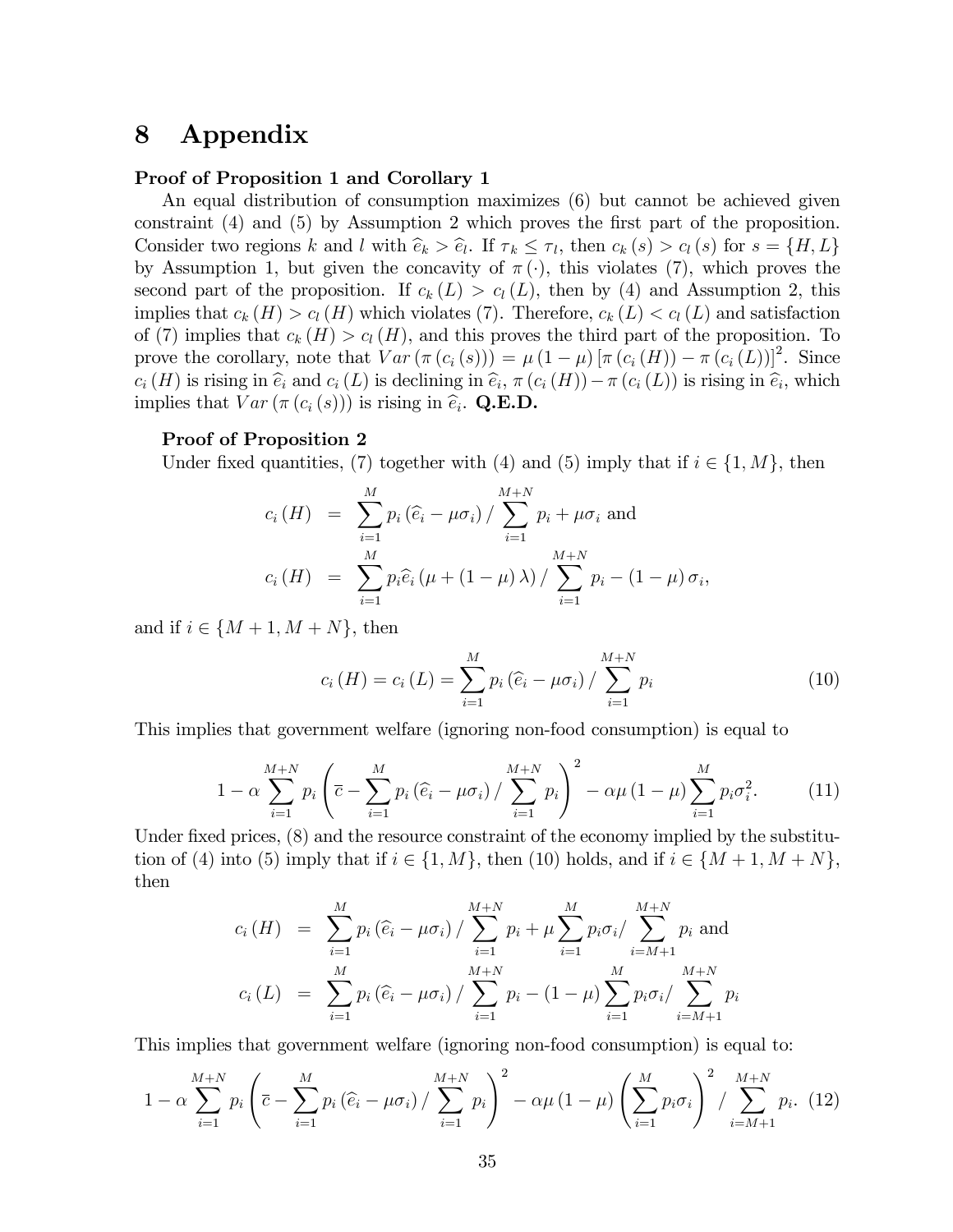(11) exceeds (12) if and only if condition (9) holds.  $Q.E.D.$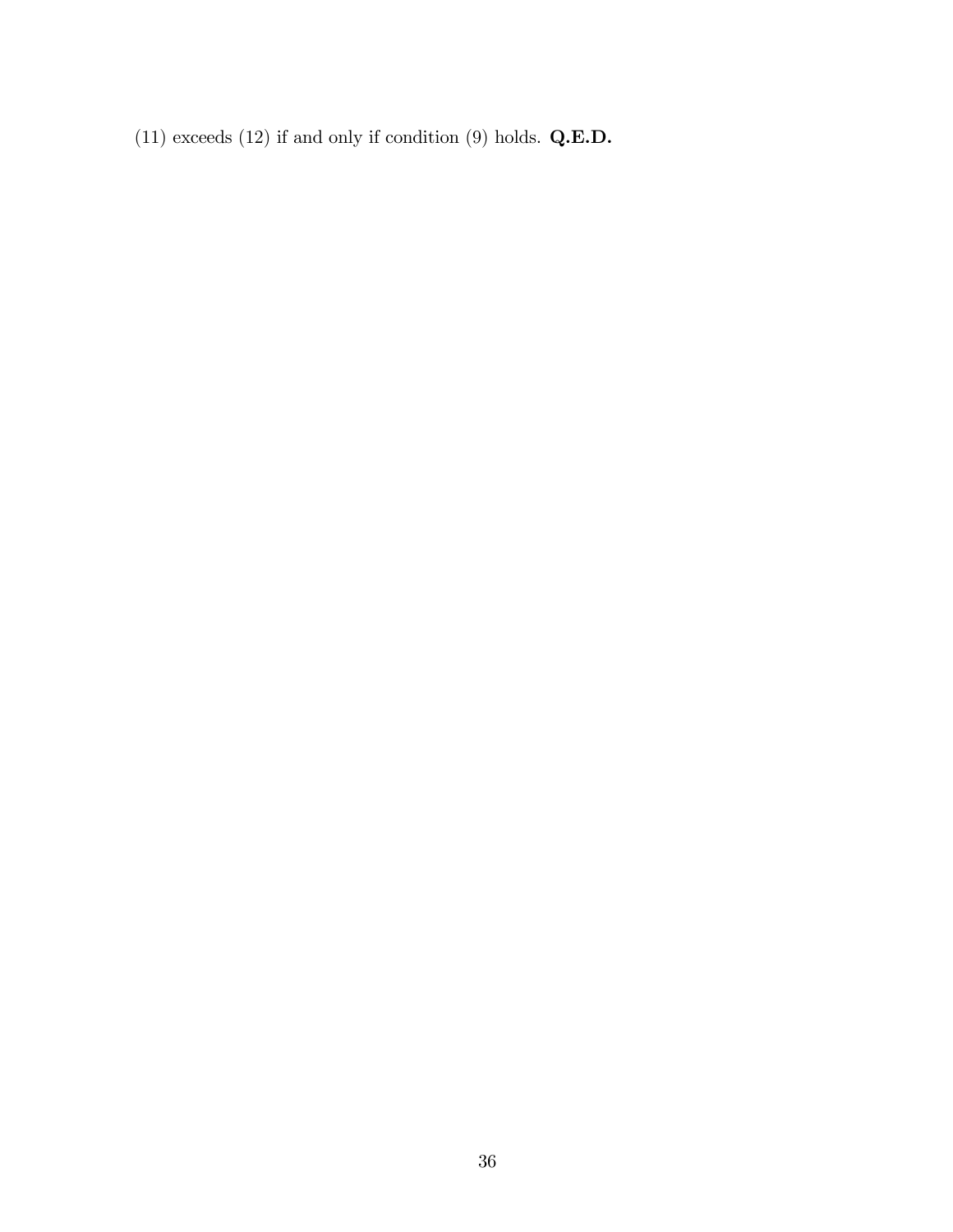## References

- [1] Aird, JS. 1982 "Population studies and population policies in China" *Population and* Development Review 8: pp. 85-97.
- [2] Arrow, K.J. "Research in Management Controls: A Critical Synthesis", pp. 317- 327, in Bonini, Jaedicke and Wagner (eds.), Management Controls (New York: McGraw-Hill, 1964).
- [3] Ashton, Basil, Kenneth Hill, Alan Piazza, and Robin Zeitz. "Famine in China, 1958-1961." Population and Development Review 10 (1984): 613-45.
- [4] Banister, Judith. Chinaís Changing Population. Stanford, CA: Stanford University Press, 1987.
- [5] Becker, Jasper. Hungry Ghosts: Chinaís Secret Famine. London: John Murray Publishers, 1996.
- [6] Besley, Timothy. "Property Rights and Investment Incentives: Theory and Evidence from Ghana." Journal of Political Economy  $103.5$  (1995): 903-37.
- [7] Besley, Timothy, and Torsten Persson. "The Origins of State Capacity: Property Rights, Taxation, and Politics." NBER Working Papers 13028 (2007).
- [8] Blayo, Y. "Political events and birth rates in China since 1950." Population 46.6 (1991): 1589-615.
- [9] Brown, Gardner "Renewable Natural Resource Management and Use without Markets" Journal of Economic Literature, Vol. 38, No. 4 (Dec., 2000), pp. 875-914
- [10] Browning, Martin "Prices vs. Quantities vs. Laissez-faire" The Review of Economic Studies, Vol. 54, No. 4 (Oct., 1987), pp. 691-694
- [11] Burgess, Robin and Donaldson, David (2009) "Can Trade Openness Reduce Real Income Volatility? Evidence from Colonial Indiaís Era of Famineî MIT Working Paper.
- [12] Chang, Gene Hsin, and Guanzhong James Wen. "Communal Dining and the Chinese Famine of 1958–1961." Economic Development and Cultural Change 46 (1997): 1-34.
- [13] Chen, Y. and L-A. Zhou. "The long term health and economic consequences of 1959-1961 famine in China." Journal of Health Economics 26 (2007): 659-681.
- [14] Chen, Paul "Prices vs. Quantities and Delegating Price Authority to a Monopolist" The Review of Economic Studies, Vol. 57, No. 3 (Jul., 1990), pp. 521-529.
- [15] Cheng, Pei-Kai et al. The Search for Modern China: A Documentary Collection. New York: Newton, 1999.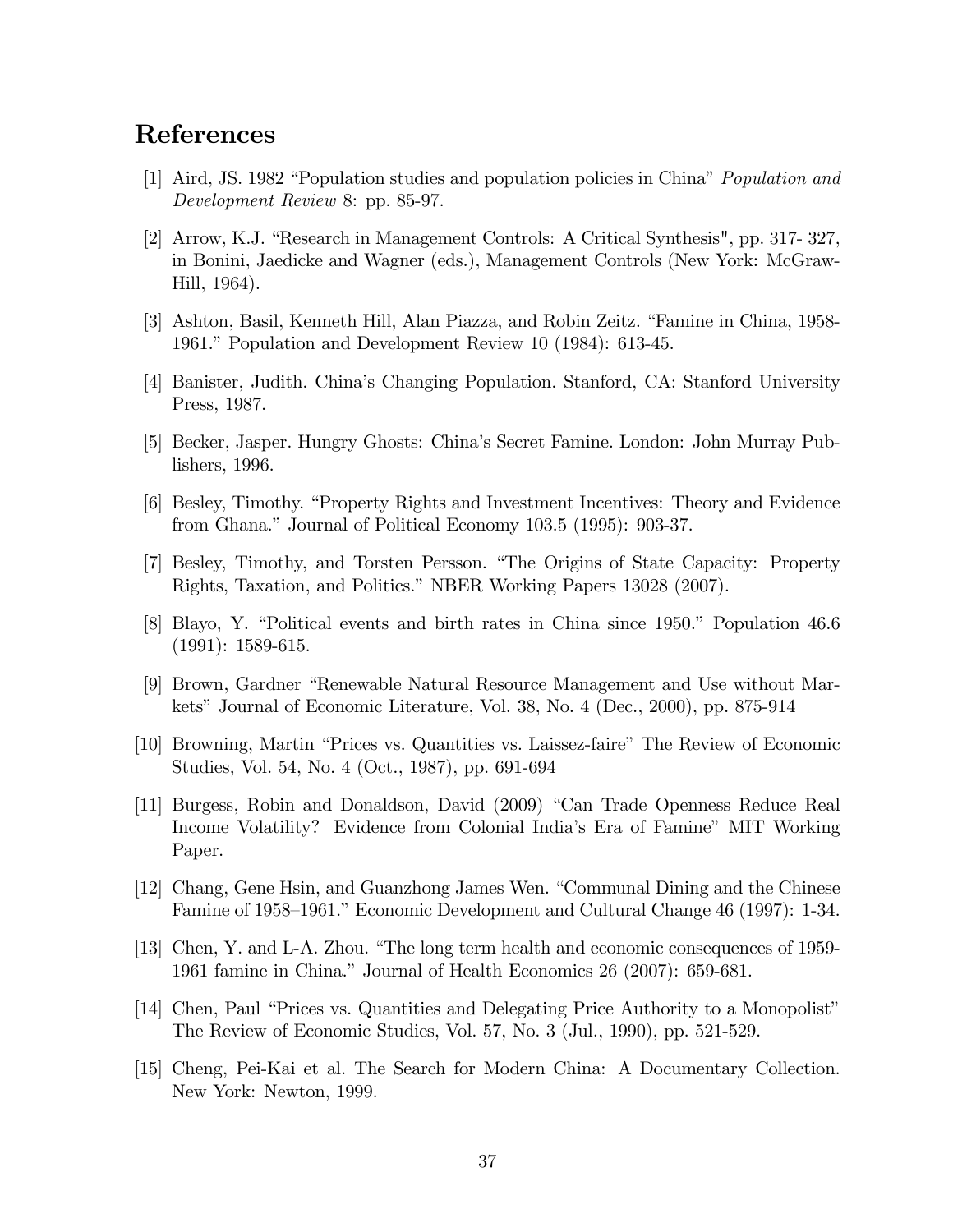- [16] Coale, Ansley J. 1981. "Population Trends, Population Policy and Population Studies in China." *Population and Development Review* 7 (March): 85-97.
- [17] Cohen, Charles and Eric D. Werker. "The Political Economy of Natural Disasters." Journal of Conflict Resolution 52.6 (2008): 795-819.
- [18] Cropper, Maureen and Oats, Wallace "Environmental Economics: A Survey" Journal of Economic Literature, Vol. 30, No. 2 (Jun., 1992), pp. 675-740
- [19] Dales, J.H.Pollution, Property and Prices (Toronto: University of Toronto Press, 1968).
- [20] Demick, Barbara Reflections, "The Good Cook," The New Yorker, November 2, 2009, p. 58.
- [21] Dreze, Jean. The Economics of Famine. Elgar Reference Collection, International Library of Critical Writings in Economics, Cheltenham, U.K. and Northampton, Mass, vol. 101, 1999.
- [22] Eckstein, Alexander Chinaís Economic Revolution. Cambridge: Cambridge University Press, 1977: pp. 186.
- [23] Easterly, W., and R. Levine. "Tropics, Germs, and Crops: How Endowments Influence Economic Development." Journal of Monetary Economics 50 (2003): 3-40.
- [24] Eskeland, Gunnar S. and Jimenez, Emmanuel "Policy Instruments for Pollution Control in Developing Countries" The World Bank Research Observer, Vol. 7, No. 2 (Jul., 1992), pp. 145-169
- [25] Ellman, Michael. "The 1947 Soviet Famine and the Entitlement Approach to Famines." Cambridge Journal of Economics 24.5 (2000): 603-30.
- [26] Fairbank, John King. The Great Chinese Revolution, 1800-1985: 1800-1985. New York: Harper & Row, 1986.
- [27] de Fraja, Gianni and Iossa, Elisabetta "Price Caps and Output Floors: A Comparison of Simple Regulatory Rules The Economic Journal, Vol. 108, No. 450 (Sep., 1998), pp. 1404-1421
- [28] Freixas, Xavier "Monopolistic Behaviour, Prices and Quantities" The Review of Economic Studies, Vol. 47, No. 4 (Jul., 1980), pp. 747-753
- [29] Giles, John, Albert Park and Juwei Zhang. "The Great Proletarian Cultural Revolution, Disruptions to Education, and Returns to Schooling in Urban China"Michigan State University (2006).
- [30] Gittings, John The Role of the Chinese Army. New York: Oxford University Press, 1967.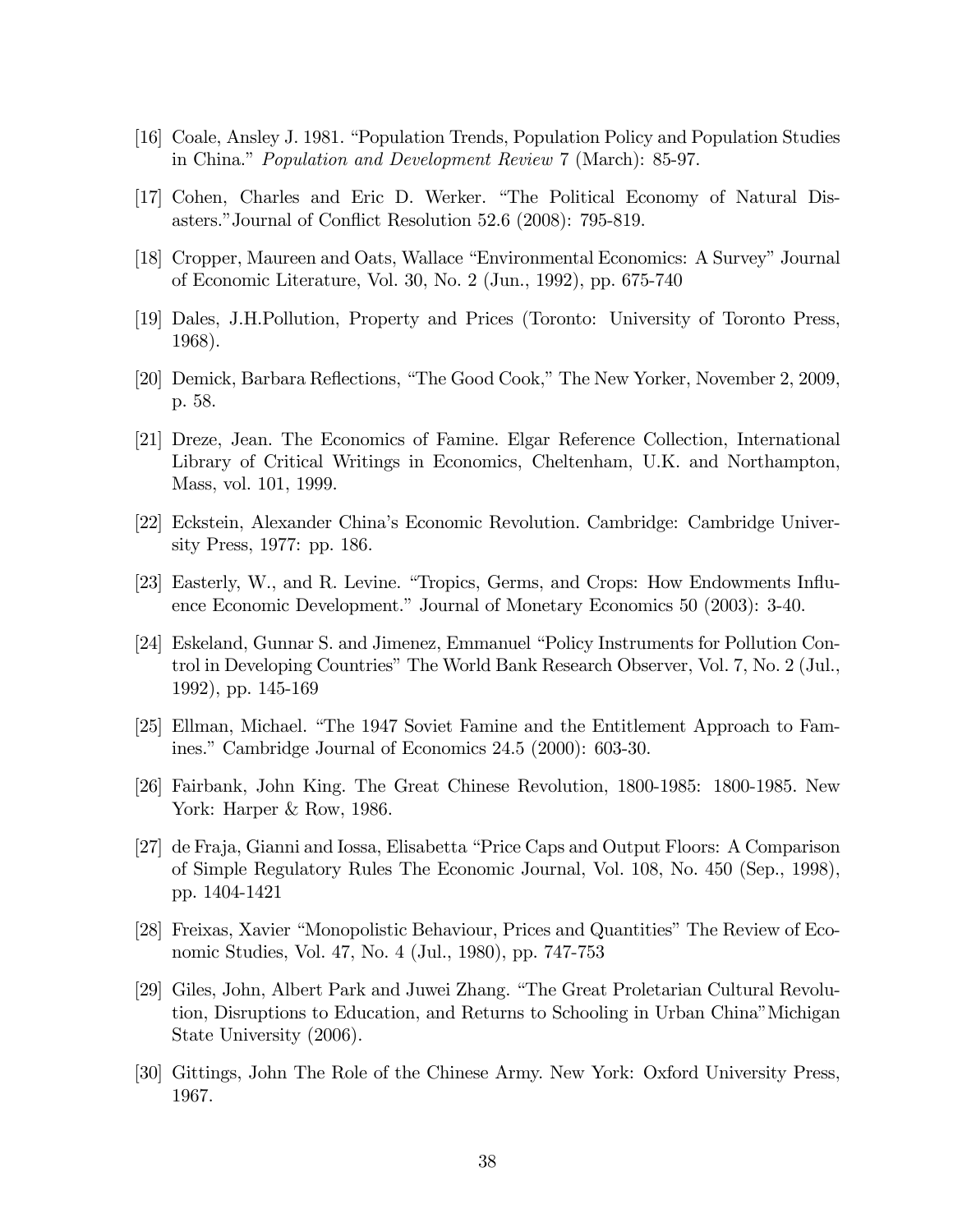- [31] Greif, Avner "Toward Political Economy of Implementation: The Impact of Administrative Power on Institutional and Economic Developmentsî. In Elhanan Helpman (ed.), Institutions and Growth. Harvard University Press, 2008.
- [32] Hall, Robert E. and Jones, Charles I. "Why Do Some Countries Produce So Much More Output Per Worker Than Others?" Quarterly Journal of Economics 114.1 (1999): 83-116.
- [33] Haggard, Stephan and Noland, Marcus (2006) "Hunger and Human Rights: The Politics of Famine" U.S. Committee for Human Rights in North Korea, Washington D.C.
- [34] Hayek, F.A. "The Use of Knowledge in Society" The American Economic Review, Vol. 35, No. 4 (Sep., 1945), pp. 519-530
- [35] Hayek, F.A. and Friedman Milton. The Road to Freedom. 50th Anniversary Edition, University Of Chicago Press, 1994.
- [36] Heal, G. M. "Planning Without Prices" The Review of Economic Studies, Vol. 36, No. 3 (Jul., 1969), pp. 347-362
- [37] Hickson, Charles R. and Turner, John D. "Pre- and Post-famine Indices of Irish Equity Prices." European Review of Economic History 12.1 (2008): 3-38.
- [38] Ireland, N. J. "Ideal Prices vs. Prices vs. Quantities" The Review of Economic Studies, Vol. 44, No. 1 (Feb., 1977), pp. 183-186
- [39] Johnson, D. Gale. "China's Great Famine: Introductory Remarks" China Economic Review 9 (1998): 103-9.
- [40] Joskow, Paul, Doughlas Bohi and Frank Gollop "Regulatory Failure, Regulatory Reform, and Structural Change in the Electrical Power Industry" Brookings Papers on Economic Activity. Microeconomics, Vol. 1989 (1989), pp. 125-20
- [41] Kahn, Matthew. "The Death Toll from Natural Disasters: The Role of Income, Geography, and Institutions." Review of Economics and Statistics 87.2 (2005): 271-284.
- [42] Koenig, Evan "Indirect Methods for Regulating Externalities Under Uncertainty" The Quarterly Journal of Economics, Vol. 100, No. 2 (May, 1985), pp. 479-493
- [43] Kueh, Y. Agricultural Instability in China, 1931-1990: Weather, Technology and Institutions. Oxford: Clarendon, 1995.
- [44] Laffont, Jean Jacques "More on Prices vs. Quantities" The Review of Economic Studies, Vol. 44, No. 1 (Feb., 1977), pp. 177-182
- [45] Li, Wei and Dennis Yang. "The Great Leap Forward: Anatomy of a Central Planning Disaster." Journal of Political Economy 113.4 (2005): 840-77.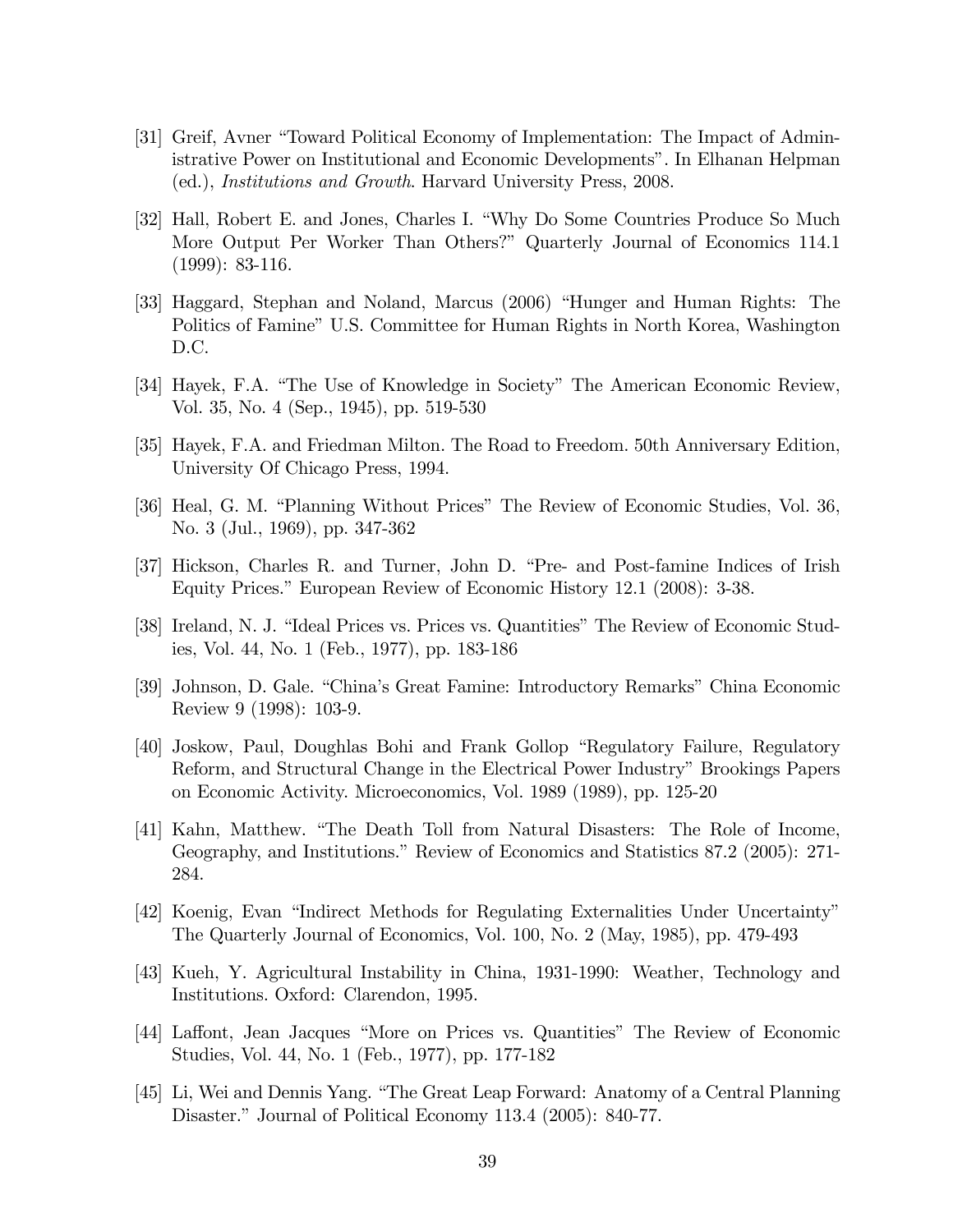- [46] Lavely, William R. "Age Pattern of Chinese Marital Fertility 1950-1980." Demography 23.3 (1986):419-434.
- [47] Lin, Justin Yifu. "Collectivization and China's Agricultural Crisis in 1959-1961." Journal of Political Economy 98 (1990): 1228-52.
- [48] Lin, Justin Yifu and Yang, Dennis Tao. "Food Availability, Entitlements and the Chinese Famine of 1959-61" The Economic Journal 110.460 (2000): 136-158.
- [49] Malinvaud, E. "Decentralized Procedures for Planning ", ch. 7 in Malinvaud (ed.), Activity Analysis in the Theory of Growth and Planning (New York: Macmillan, 1967).
- [50] Malthus, Thomas (1798) An Essay on the Principle of Population. Oxford University Press, London (2008).
- [51] Manove, Michael "Non-Price Rationing of Intermediate Goods in Centrally Planned Economies" Econometrica, Vol. 41, No. 5 (Sep., 1973), pp. 829-852
- [52] McGregor, Patrick. "Demographic Pressure and the Irish Famine: Malthus after Mokyr." Land Economics 65.3 (1989): 228-38.
- [53] McKibbin, Warwick ad Wilcoxen, Peter "The Role of Economics in Climate Change Policyî The Journal of Economic Perspectives, Vol. 16, No. 2 (Spring, 2002), pp. 107-129
- [54] Meng, Xin and Qian, Nancy. The Long Run Consequences of Famine on Survivors: Evidence from China's Great Famine 1959-61." NBER Working Paper (2009).
- [55] Mises, Ludwig Von. Economic Calculation in the Socialist Commonwealth. The Ludwig Von Mises Institute 1990 Edition, 1920.
- [56] Montero, Juan Pablo "Pollution Markets with Imperfectly Observed Emissions Juan-Pablo Montero The RAND Journal of Economics, Vol. 36, No. 3 (Autumn, 2005), pp. 645-660
- [57] North, Douglass C. Structure and Change in Economic History. New York: W.W. Norton & Co., 1981.
- [58] Nunn, Nathan and Nancy Qian. "The Historical Impact of the Potato on World Population." Brown University Working Paper (2008).
- [59] O'Boyle, Edward J. "Classical Economics and the Great Irish Famine: A Study in Limits." Forum for Social Economics  $35.2$  (2006): 21-53.
- [60] OíGrada, Cormac, et al. Irelandís Great Famine: Interdisciplinary Perspectives. Dublin: University College Dublin Press, 2006.
- [61] O'Grada, Cormac "Famine and Markets" UCD Centre for Economic Research Working Paper WP07/20 (2007a).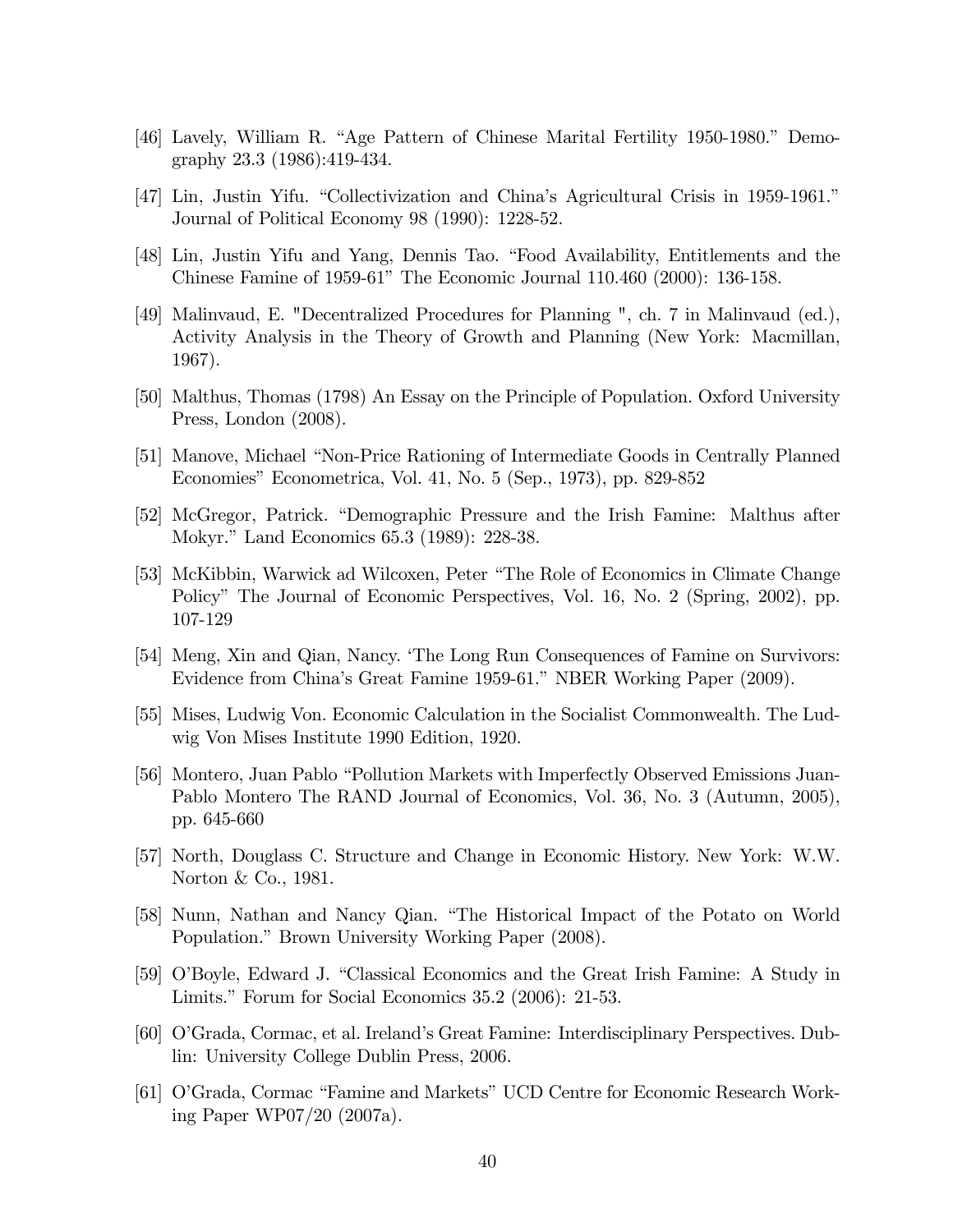- [62] O'Grada, Cormac "Famine Demography" UCD Centre for Economic Research Working Paper WP07/21 (2007b).
- [63] Oi, Jean. State and Peasant in Contemporary China: The Political Economy of Village Government. Berkeley: University of California Press, XXI, 1989.
- [64] OíRourke, John. The History of the Great Irish Famine of 1847: With Notices of Earlier Irish Famines. Dublin: BiblioBazaar, LLC, 2007.
- [65] Peng, XZ. 1987 "Demographic Consequences of the Great Leap Forward in China's Provinces" *Population and Development Review* 13: pp. 639-70.
- [66] Procyk, Oksana. Famine in the Soviet Ukraine, 1932-1933: A Memorial Exhibition. Cambridge: Harvard College Library, 1986.
- [67] Perkins, Dwight H., and Shahid Yusuf. Rural Development in China. Baltimore: Johns Hopkins University Press (for The World Bank), 1984.
- [68] Ravallion, Martin. "Famines and Economics." Journal of Economic Literature 35 (1997): 1205-42.
- [69] Reynolds, Bruce, "Changes in the Standard of Living of Shanghai Industrial Workers, 1930-73," in Shanghai: Revolution and Development in an Asian Metropolis, ed. Christopher Howe (Cambridge, 1981), p. 223.
- [70] Samuelson, Paul "The Fundamental Approximation Theorem of Portfolio Analysis in terms of Means, Variances and Higher Moments The Review of Economic Studies, Vol. 37, No. 4 (Oct., 1970), pp. 537-542
- [71] Sen, Amartya. Poverty and Famines: An Essay on Entitlement and Deprivation. Oxford: Clarendon, 1981.
- [72] Shiue, Carol.ìTransport Costs and the Geography of Arbitrage in Eighteenth Century China," American Economic Review, Vol. 92, No. 5, pp.1406-1419.
- [73] Shiue, Carol H. "Local Granaries and Central Government Disaster Relief: Moral Hazard and Intergovernmental Finance in Eighteenth and Nineteenth Century China" Journal of Economic History  $65$  (2004): 100-124.
- [74] Shiue, Carol H. "The Political Economy of Famine Relief in China, 1740– 1820." Journal of Interdisciplinary History, xxxvi:1 (Summer, 2005), 33-55.
- [75] Spence, Jonathan The Search for Modern China. New Yor: W.W. Norton & Company. 1991.
- [76] Twitchett, Denis and Fairbank, John K. Cambridge History of China, 14 (1985): 378- 386.
- [77] Unger, Jon. Education Under Mao. New York: Columbia University Press. 82.3. 1982: 393-408.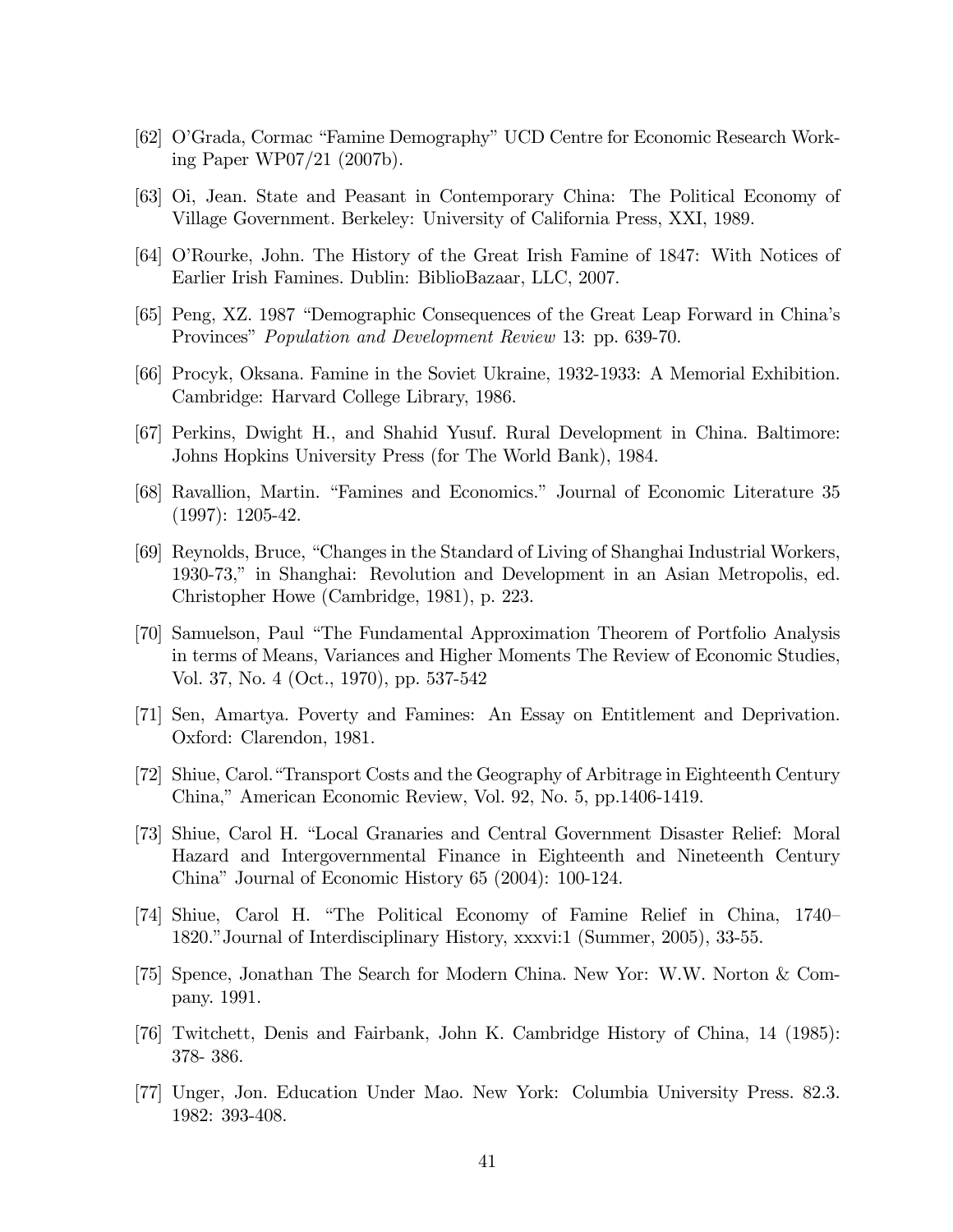- [78] Vallin, Jacques. "A New Estimate of Ukrainian Population Losses during the Crises of the 1930s and 1940s." Population Studies 56.3 (2002): 249-64.
- [79] Walker, Kenneth R. Food Grain Procurement and Consumption in China. Cambridge: Cambridge University Press, 1984.
- [80] de Waal, Alex "Famine Mortality: A Case Study of Darfur, Sudan 1984-5" Population Studies, Vol. 43, No. 1 (Mar., 1989), pp. 5-24.
- [81] Wang et al. Chinese Village for Thirty Years (Xiang Cun San Shi Nian) 1949-83. Agriculture Press of China, Beijing. 1989.
- [82] Webb, Patrick and Von Braun, Joachim Famine and Food Security in Ethiopia: Lessons for Africa. New York: John Wiley, (1994).
- [83] Weitzman, Martin L. "Prices vs. Quantities," Review of Economic Studies 41 (1974), 477-491.
- [84] "Iterative Multilevel Planning with Production Targets" Econometrica, Vol. 38, No. 1 (Jan., 1970), pp. 50-65
- [85] West, Lorraine and Zhao, Yaohui. Rural-urban migration in China: the past and present. Institute for East Asian Studies, University of California, Berkeley, 2000.
- [86] Wen, Guanzhong James. "Total Factor Productivity Change in China's Farming Sector: 1952–1989." Economic Development and Cultural Change  $42$  (1993): 1-41.
- [87] West, Lorraine and Zhao, Yaohui. Rural-Urban Migration in China: The Past and Present. Institute for East Asian Studies, University of California, Berkeley, 2000.
- [88] Whinston, A. "Price Guides in Decentralized Institutions", Ph.D. thesis, Carnegie Institute of Technology, 1962.
- [89] Yang, Dali L. Calamity and Reform in China: State, Rural Society, and Institutional Change since the Great Leap Famine. Stanford, CA: Stanford University Press, 1996.
- [90] Yang, Dennis. "China's Agricultural Crisis and Famine of 1959-61: A Survey and Comparison to Soviet Famines." Comparative Economic Studies 50 (2008): 1-20.
- [91] Yao, Shujie. "A Note on the Causal Factors of China's Famine in 1959-1961". Journal of Political Economy 107.6 (1999): 1365-69.
- [92] Zeckhauser, Richard. "The Economics of Catastrophes." Journal of Risk and Uncertainty 12 (1996): 113-140.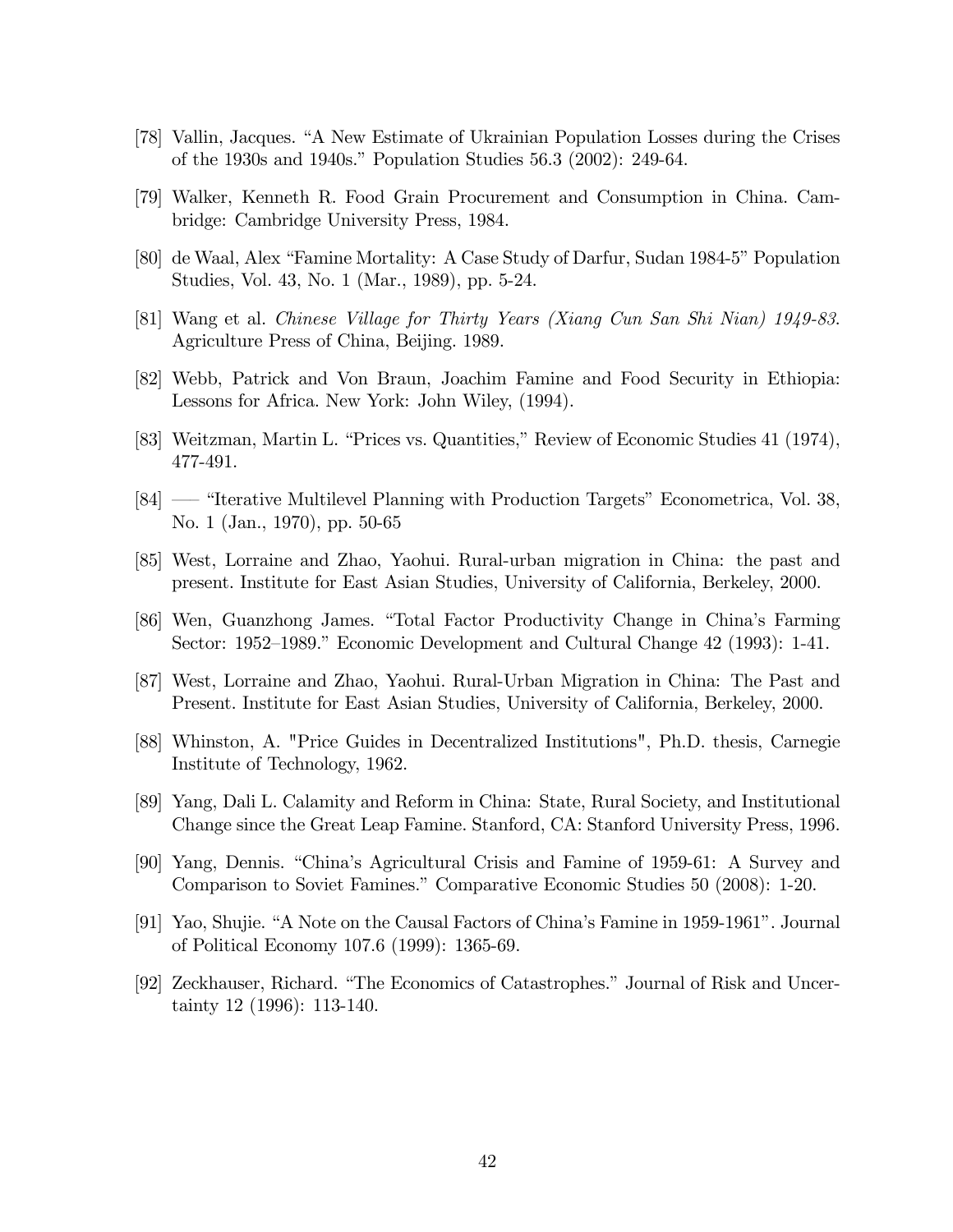| Table 1: Illustrative Example of Grain Procurement |  |  |  |  |  |
|----------------------------------------------------|--|--|--|--|--|
|----------------------------------------------------|--|--|--|--|--|

|                                                              | Collective A | Collective B | City   |
|--------------------------------------------------------------|--------------|--------------|--------|
| Subsistence Needs                                            | 100          | 100          | 100    |
| Production under High Shock (Probability 80%)                | 225          | 150          | 0      |
| Production under Low Shock (Probability 20%)                 | 180          | 120          | 0      |
| Expected Production $(0.8 \times$ High $+ 0.2 \times$ Low)   | 216          | 144          | 0      |
| Procurement/Subsidy (Expected Production - Subsistence)      | 116          | 44           | $-100$ |
| Consumption under High Shock (High Production - Procurement) | 109          | 106          | 100    |
| Consumption under Low Shock (Low Production - Procurement)   | 64           | 76           | 100    |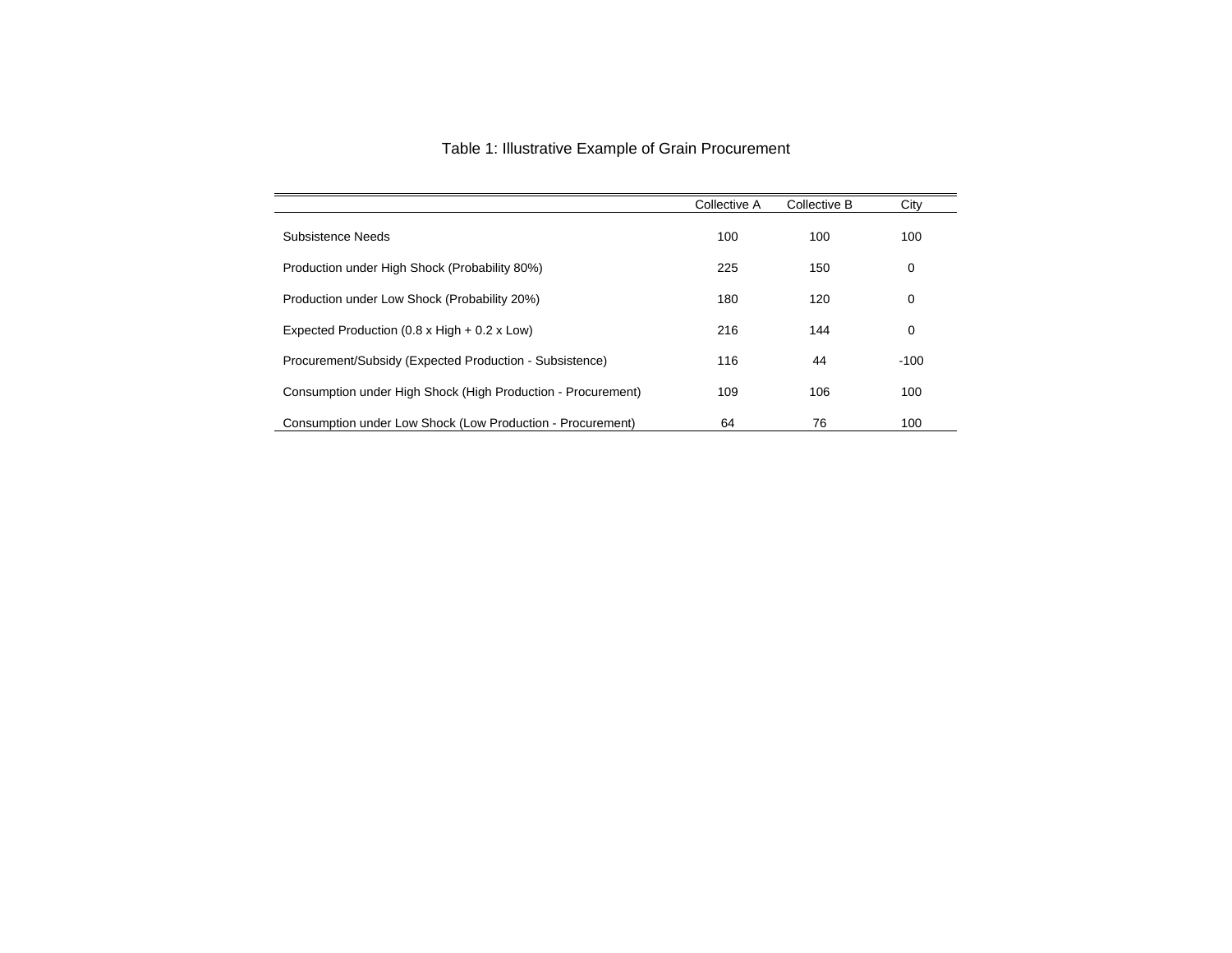#### Table 2: Descriptive Statistics

|                                                             | Obs  | Mean                      | Std. Err. |
|-------------------------------------------------------------|------|---------------------------|-----------|
|                                                             |      | A. Province Level 1949-98 |           |
| Population (10,000 People)                                  | 1422 | 2898.27                   | 54.22     |
| Death Rate (per 1,000 People)                               | 1367 | 8.51                      | 0.12      |
| Death Rate in 1960 (per 1,000 People)                       | 27   | 21.91                     | 2.89      |
| Grain Production in 1959 (10,000 Tons)                      | 28   | 529.10                    | 63.91     |
| Annual Per Capital Grain Production (Kg Per Person)         | 1419 | 319.30                    | 4.00      |
| Annual Per Capital Grain Production in 1959 (Kg Per Person) | 28   | 252.24                    | 17.75     |

|                                                                      | <b>B. County Level (1943-66)</b> |                         |           |            |                             |           |
|----------------------------------------------------------------------|----------------------------------|-------------------------|-----------|------------|-----------------------------|-----------|
|                                                                      |                                  | Agricultural Households |           |            | Non-Agricultural Households |           |
|                                                                      | Obs                              | Mean                    | Std. Err. | <b>Obs</b> | Mean                        | Std. Err. |
|                                                                      |                                  |                         |           |            |                             |           |
| Average Cohort Size (1942-66)                                        | 46212                            | 37.14                   | 0.18      | 35175      | 21.62                       | 0.18      |
| Average Famine Cohort Size (1959-61)                                 | 45736                            | 33.01                   | 0.14      | 32381      | 24.75                       | 0.19      |
| Average Pre-Famine Cohort Size (1954-57)                             | 46004                            | 49.68                   | 0.21      | 33937      | 29.59                       | 0.23      |
| Ratio of Famine/Pre-Famine Cohort Size                               | 45640                            | 0.72                    | 0.00      | 31934      | 0.85                        | 0.00      |
| Fraction of Counties where Ratio of Famine/Pre-Famine Cohort Size <1 | 46212                            | 0.85                    | 0.00      | 35175      | 0.65                        | 0.00      |
| Fraction of Land Suitable for Rice or Wheat                          | 46212                            | 0.14                    | 0.00      | 35175      | 0.15                        | 0.00      |

Each observation in Panel A is a province in a given year.

Each observation in Panel B is a birth year x birth county cell. Cohort sizes are 1% of actual cohort sizes.

Sources: CSDM50 (1999), 1990 Population Census, GAEZ (2002)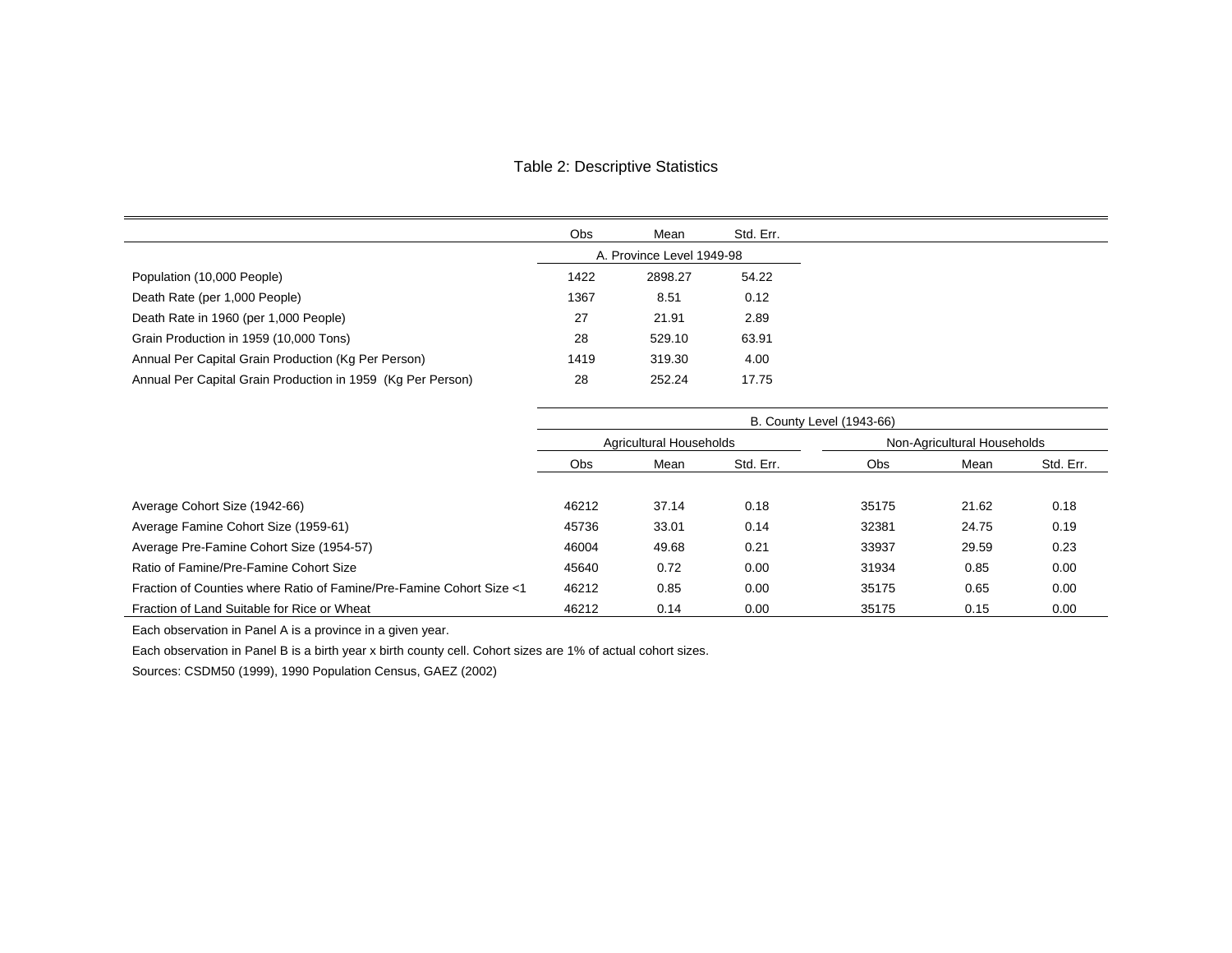|              | Population   | Daily Caloric | <b>Population Daily Caloric</b>                                                   | <b>Average Daily Caloric</b> |
|--------------|--------------|---------------|-----------------------------------------------------------------------------------|------------------------------|
| Age Bracket  | (100)        | Needs         | Need                                                                              | Need                         |
| (1)          | (2)          | (3)           | (4)                                                                               | (5)                          |
|              |              |               | A. 1954 Caloric Needs for Heavy Agricultural Labor (or Healthy Child Development) |                              |
| Female       |              |               |                                                                                   |                              |
| $0 - 5$      | 495,641      | 1,300         | 64,433,330,000                                                                    |                              |
| $6 - 10$     | 335,192      | 1,800         | 60,334,560,000                                                                    |                              |
| $11 - 15$    | 294,474      | 2,200         | 64,784,280,000                                                                    |                              |
| 16-20        | 298,419      | 2,200         | 65,652,180,000                                                                    |                              |
| $21 - 50$    | 1,055,377    | 1,800         | 189,967,860,000                                                                   |                              |
| 51-100       | 432,744      | 1,300         | 56,256,720,000                                                                    |                              |
|              |              |               |                                                                                   |                              |
| Male         |              |               |                                                                                   |                              |
| $0 - 5$      | 542,455      | 1,300         | 70,519,150,000                                                                    |                              |
| $6 - 10$     | 373,404      | 1,800         | 67,212,720,000                                                                    |                              |
| $11 - 15$    | 347,053      | 2,500         | 86,763,250,000                                                                    |                              |
| 16-20        | 343,704      | 3,000         | 103,111,200,000                                                                   |                              |
| $21 - 50$    | 1,165,685    | 2,100         | 244,793,850,000                                                                   |                              |
| 51-100       | 387,607      | 1,600         | 62,017,120,000                                                                    |                              |
|              |              |               |                                                                                   |                              |
| <b>Total</b> | 6,071,755.00 |               | 1,135,846,220,000                                                                 | 1,870.70                     |
|              |              |               |                                                                                   |                              |
|              |              |               | B. 1954 Caloric Needs for Avoiding Mortality                                      |                              |
| Female       |              |               |                                                                                   |                              |
| $0 - 5$      | 495,641      | 559           | 27,706,331,900                                                                    |                              |
| $6 - 10$     | 335,192      | 774           | 25,943,860,800                                                                    |                              |
| $11 - 15$    | 294,474      | 946           | 27,857,240,400                                                                    |                              |
| 16-20        | 298,419      | 946           | 28,230,437,400                                                                    |                              |
| $21 - 50$    | 1,055,377    | 774           | 81,686,179,800                                                                    |                              |
| 51-100       | 432,744      | 559           | 24,190,389,600                                                                    |                              |
|              |              |               |                                                                                   |                              |
| <b>Male</b>  |              |               |                                                                                   |                              |
| $0 - 5$      | 542,455      | 559           | 30,323,234,500                                                                    |                              |
| $6 - 10$     | 373,404      | 774           | 28,901,469,600                                                                    |                              |
| $11 - 15$    | 347,053      | 1,075         | 37,308,197,500                                                                    |                              |
| 16-20        | 343,704      | 1,290         | 44,337,816,000                                                                    |                              |
| $21 - 50$    | 1,165,685    | 903           | 105,261,355,500                                                                   |                              |
| 51-100       | 387,607      | 688           | 26,667,361,600                                                                    |                              |
|              |              |               |                                                                                   |                              |
| <b>Total</b> | 6,071,755.00 |               | 488,413,874,600                                                                   | 804.40                       |

#### Table 3: Population Composition and Average Caloric Needs

Source: Coale (1981) and authors' computations.

Notes: Caloric requirements are calculated based on model from the USDA. In Panel A., for adults, we assume females 21-50 weigh 120 lbs, females 51-100 weigh 100lbs. Males 21-50 weigh 140 lbs, and 51-100 weigh 120 lbs. We assume that all adults 21-50 perform a high level of physical activity. And those 51-100 performs a medium level of physical activity. Caloric needs for staying alive are estimated to be 43% of those in Panel A. This is projected from the observation that an adult male labor need approximately 900 calories to stay alive, which is approximately 43% of the requirement for heavy physical labor.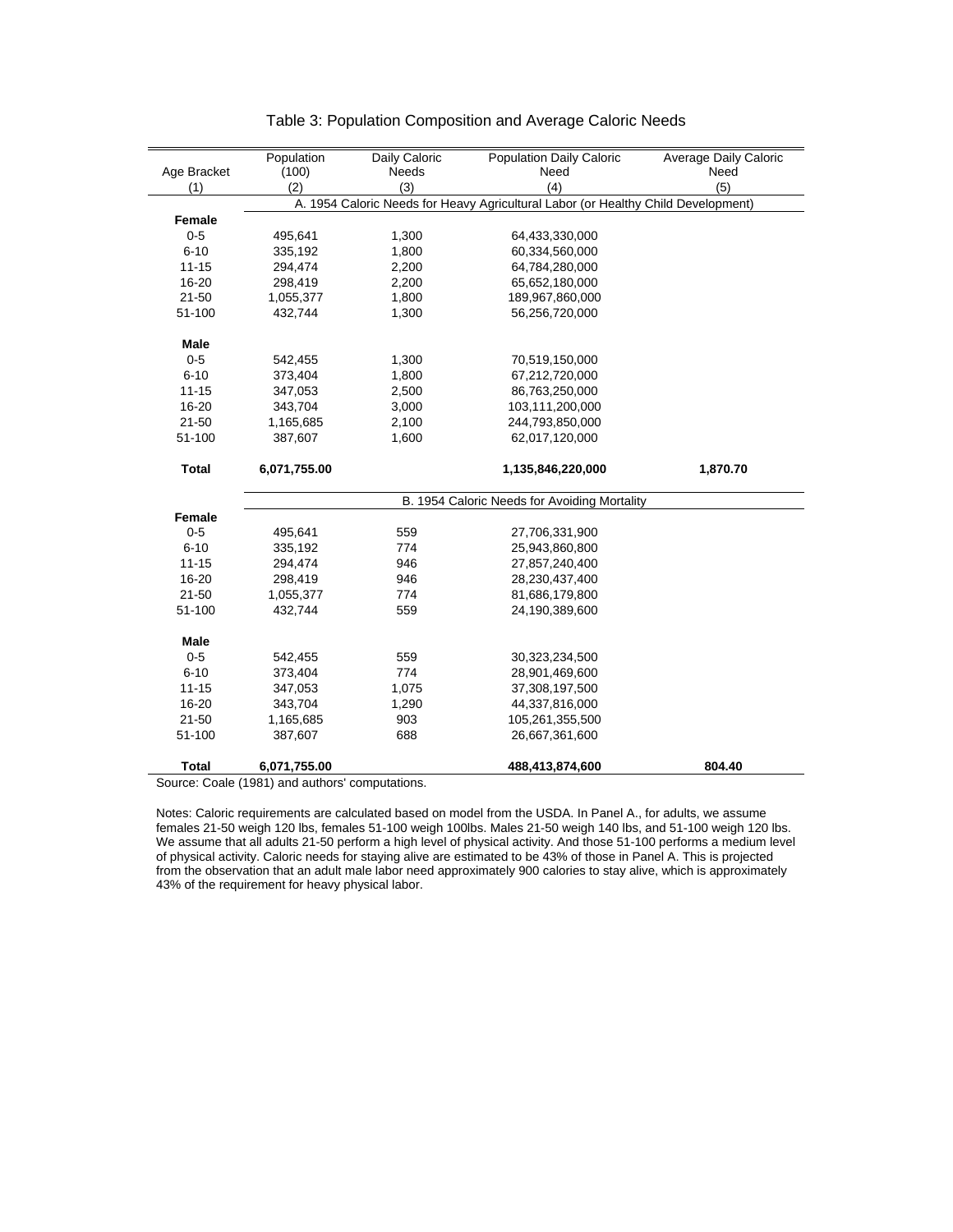|      |            |            |          | National Production and Retention Over Time |                              |                  |
|------|------------|------------|----------|---------------------------------------------|------------------------------|------------------|
|      |            |            |          | 190 kg/person, 1870                         |                              |                  |
|      |            |            |          | Calories                                    | 75.25 kg/person,804 Calories |                  |
|      | Grain Prod | Population | Needed   | Grain<br>Surplus                            | Needed                       | Grain<br>Surplus |
|      | (Millions  |            | (Million | (Million                                    | (Million                     | (Million         |
|      | Tons)      | (10000)    | Tons)    | Tons)                                       | Tons)                        | Tons)            |
| Year | (1)        | (2)        | (3)      | (4)                                         | (5)                          | (6)              |
| 1949 | 101.59     | 54167      | 103      | $-1$                                        | 41                           | 61               |
| 1950 | 119.88     | 55196      | 105      | 15                                          | 42                           | 78               |
| 1951 | 128.12     | 56300      | 107      | 21                                          | 42                           | 86               |
| 1952 | 157.42     | 57482      | 109      | 48                                          | 43                           | 114              |
| 1953 | 148.56     | 58796      | 112      | 37                                          | 44                           | 104              |
| 1954 | 149.44     | 60266      | 115      | 35                                          | 45                           | 104              |
| 1955 | 163.97     | 61456      | 117      | 47                                          | 46                           | 118              |
| 1956 | 165.84     | 62828      | 119      | 46                                          | 47                           | 119              |
| 1957 | 174.37     | 64563      | 123      | 52                                          | 49                           | 126              |
| 1958 | 169.82     | 65994      | 125      | 44                                          | 50                           | 120              |
| 1959 | 148.33     | 67207      | 128      | 21                                          | 51                           | 98               |
| 1960 | 127.66     | 66207      | 126      | $\overline{2}$                              | 50                           | 78               |
| 1961 | 122.98     | 65859      | 125      | $-2$                                        | 50                           | 73               |
| 1962 | 148.19     | 67295      | 128      | 20                                          | 51                           | 98               |
| 1963 | 146.59     | 69172      | 131      | 15                                          | 52                           | 95               |
| 1964 | 166.12     | 70499      | 134      | 32                                          | 53                           | 113              |
| 1965 | 201.67     | 72538      | 138      | 64                                          | 55                           | 147              |
| 1966 | 197.29     | 74542      | 142      | 56                                          | 56                           | 141              |
| 1967 | 201.23     | 76368      | 145      | 56                                          | 57                           | 144              |
| 1968 | 193.80     | 78534      | 149      | 45                                          | 59                           | 135              |
| 1969 | 193.76     | 80671      | 153      | 40                                          | 61                           | 133              |
| 1970 | 241.66     | 82992      | 158      | 84                                          | 62                           | 179              |
| 1971 | 238.21     | 85229      | 162      | 76                                          | 64                           | 174              |
| 1972 | 229.14     | 87177      | 166      | 64                                          | 66                           | 164              |
| 1973 | 254.98     | 89211      | 170      | 85                                          | 67                           | 188              |
| 1974 | 264.20     | 90859      | 173      | 92                                          | 68                           | 196              |
| 1975 | 296.58     | 92420      | 176      | 121                                         | 70                           | 227              |
| 1976 | 276.65     | 93717      | 178      | 99                                          | 71                           | 206              |

#### Table 4: National Grain Production and Population Needs 1949-76

Source: CDSM50 (1999), CPIRC (2000) and authors' computations.

Notes: Total production reported in column (1) is aggregate from province level production. This excludes Sichuan, a major grain producer, for which data is not available. Surplus in Columns (4) and (6) refer to production that is excess of subsistence needs. Average caloric needs in Columns (3) and (5) are computed using the national age distribution of population from the 1954 Census (see Coale, 1981). See Table 2.Based on estimates provided by the Ministry of Health and Hygiene of China, we assume that 1 kg of grain provides 3,587 calories.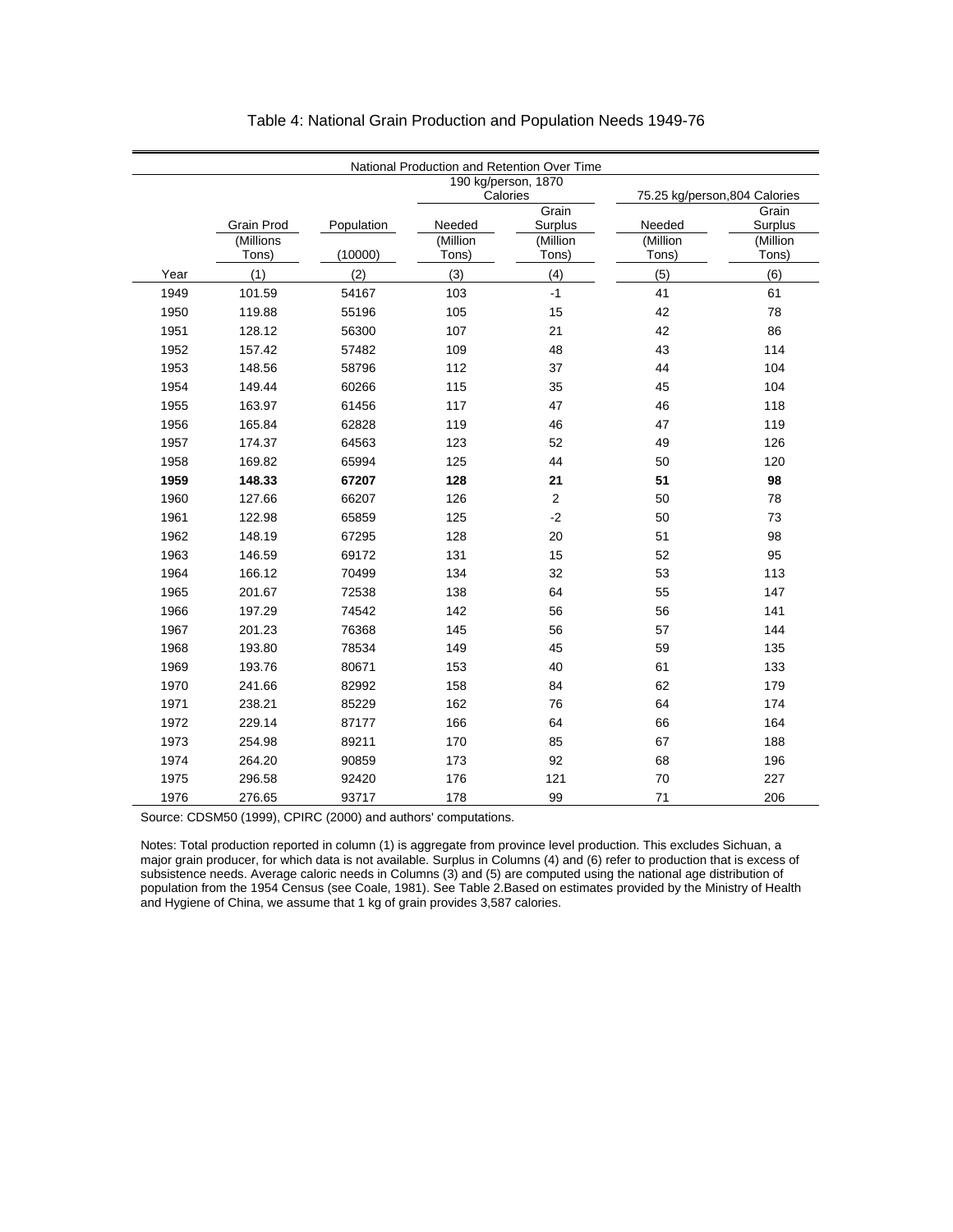|              |                 | Famine Mortality and Production by Province |           |                |
|--------------|-----------------|---------------------------------------------|-----------|----------------|
|              |                 | 1959 Grain                                  |           |                |
| Province     | 1960 Death Rate | Prod                                        | 1,870     | 1959 "Surplus" |
|              |                 | Kg/Person                                   | Calories  | 706 Calories   |
|              | (1)             | (2)                                         | (3)       | (4)            |
| Shanghai     | 6.9             | 107.02                                      | $-82.98$  | 36.02          |
| Beijing      | 9.14            | 82.01                                       | $-107.99$ | 11.01          |
| Neimeng      | 9.4             | 412.16                                      | 222.16    | 341.16         |
| Jilin        | 10.13           | 401.07                                      | 211.07    | 330.07         |
| Tianjin      | 10.34           | 91.42                                       | $-98.58$  | 20.42          |
| Heilongjiang | 10.52           | 505.95                                      | 315.95    | 434.95         |
| Shanxi       | 11.21           | 244.48                                      | 54.48     | 173.48         |
| Liaoning     | 11.5            | 235.91                                      | 45.91     | 164.91         |
| Zhejiang     | 11.88           | 382.06                                      | 192.06    | 311.06         |
| Shan'xi      | 12.27           | 251.99                                      | 61.99     | 180.99         |
| Ningxia      | 13.9            | 303.70                                      | 113.70    | 232.70         |
| Guangdong    | 15.24           | 242.70                                      | 52.70     | 171.70         |
| Xinjiang     | 15.67           | 304.35                                      | 114.35    | 233.35         |
| Hebei        | 15.8            | 195.12                                      | 5.12      | 124.12         |
| Jiangxi      | 16.06           | 314.36                                      | 124.36    | 243.36         |
| Jiangshu     | 18.41           | 231.42                                      | 41.42     | 160.42         |
| Fujian       | 20.7            | 259.23                                      | 69.23     | 188.23         |
| Hubei        | 21.21           | 241.07                                      | 51.07     | 170.07         |
| Shandong     | 23.6            | 195.24                                      | 5.24      | 124.24         |
| Yunnan       | 26.26           | 265.26                                      | 75.26     | 194.26         |
| Hunan        | 29.42           | 300.32                                      | 110.32    | 229.32         |
| Guangxi      | 29.46           | 246.98                                      | 56.98     | 175.98         |
| Henan        | 39.56           | 195.72                                      | 5.72      | 124.72         |
| Qinghai      | 40.73           | 200.49                                      | 10.49     | 129.49         |
| Gansu        | 41.32           | 223.95                                      | 33.95     | 152.95         |
| Guizhou      | 52.33           | 242.67                                      | 52.67     | 171.67         |
| Anhui        | 68.58           | 204.55                                      | 14.55     | 133.55         |
| Hainan       | N/A             | 181.51                                      | $-8.49$   | 110.51         |
| Tibet        | N/A             | N/A                                         | N/A       | N/A            |
| Sichuan      | N/A             | N/A                                         | N/A       | N/A            |

| Table 5: Province Level Production and Population Needs in 1959 |  |  |  |  |  |
|-----------------------------------------------------------------|--|--|--|--|--|
|-----------------------------------------------------------------|--|--|--|--|--|

Source: CSDM50 (1999) and authors' computations.

Notes: "Surplus" in Columns (3) and (4) refer to production that is excess of what is needed to work (for children, this refers to normal child development), and the excess of what is needed to stay alive. Average caloric needs in Columns (3) and (4) are computed using the national age distribution of population from the 1954 Census (see Coale, 1981). See Table 2.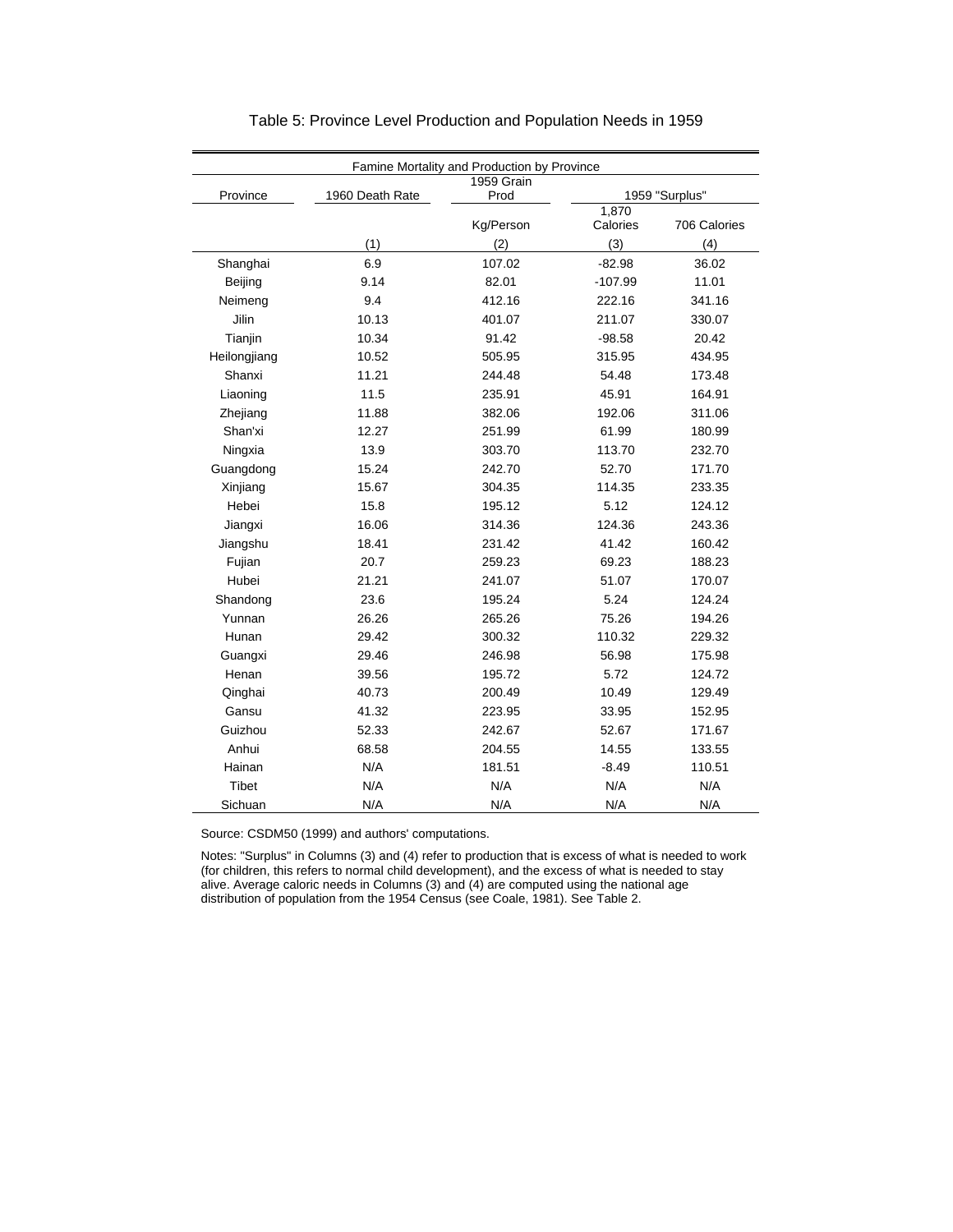|                                                      |         | Dependent Variable: Ln Mortality Rate |          |                          |
|------------------------------------------------------|---------|---------------------------------------|----------|--------------------------|
|                                                      | (1)     | (2)<br>Non-                           | (3)      | (4)                      |
|                                                      | Famine  | Famine                                | All      | All                      |
| Ln Per Capita Grain Prod                             | 0.216   | $-0.182$                              | $-0.182$ | $-0.111$                 |
|                                                      | (0.120) | (0.0787)                              | (0.0787) | (0.0679)                 |
| Ln Per Capita Grain Prod x 1959-61 Dummy             |         |                                       | 0.398    | 0.326                    |
|                                                      |         |                                       | (0.120)  | (0.116)                  |
| Dummy for 1959-61                                    |         |                                       | $-1.688$ | $-1.299$                 |
|                                                      |         |                                       | (0.627)  | (0.606)                  |
| Gov Exp on Health and Edu                            |         |                                       |          | $-0.00399$<br>(0.000824) |
| Observations                                         | 82      | 1259                                  | 1341     | 1300                     |
| R-squared                                            | 0.030   | 0.037                                 | 0.142    | 0.185                    |
| Joint: Ln PC Prod + Ln PC Grain Prod x 1969-61 Dummy |         |                                       | 0.216    | 0.215                    |
| Joint p-value                                        |         |                                       | 0.082    | 0.083                    |

### Table 6: Province Level Relationship between Per Capita Grain Production and Mortality Rates

Standard errors are clustered at the province level.

Famine years are 1959-61. Non-famine years are 1949-58, 1962-98.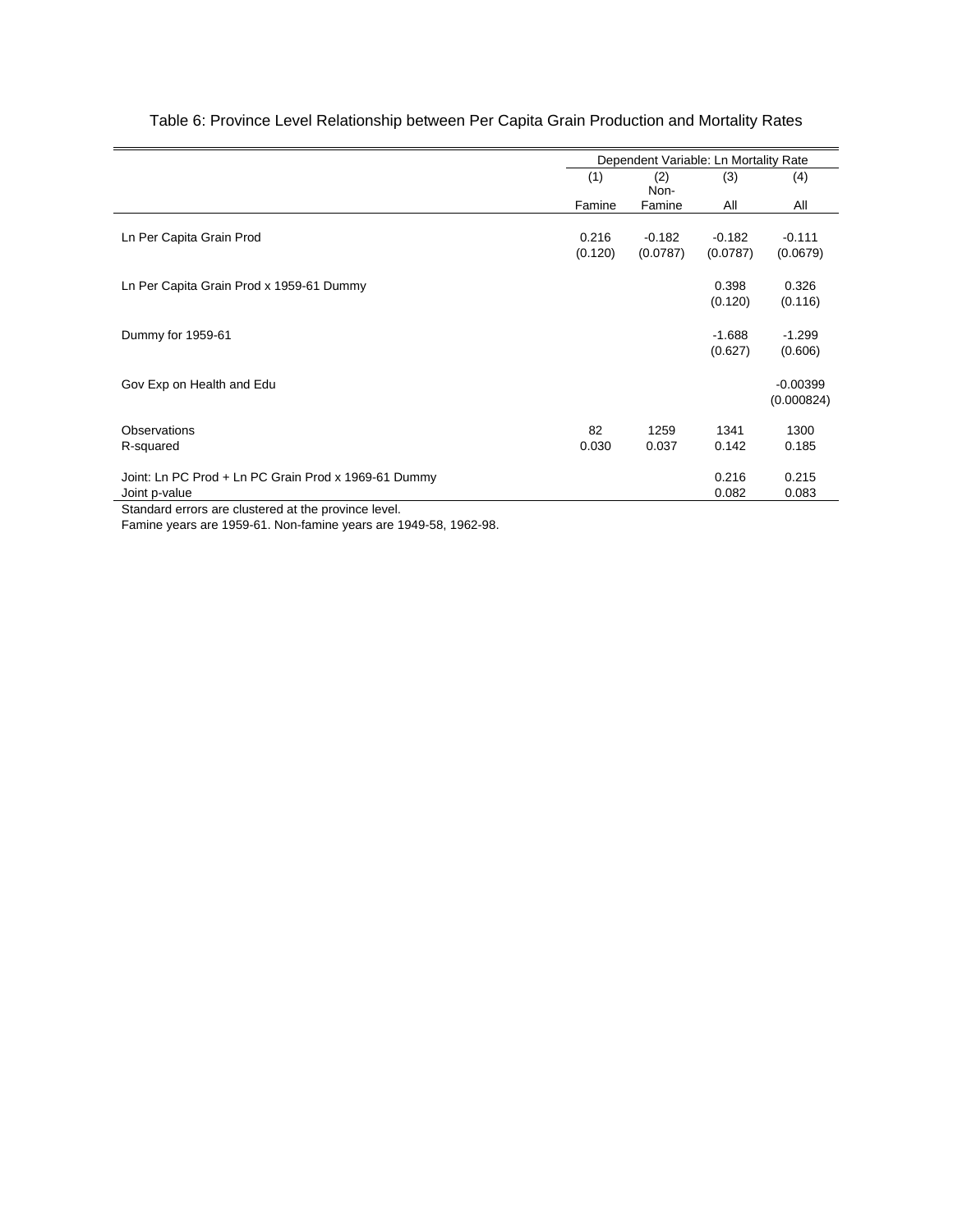|                            |           |                |                |               | Dependent Variables: Ln Birth Cohort Size |                                |                      |                             |
|----------------------------|-----------|----------------|----------------|---------------|-------------------------------------------|--------------------------------|----------------------|-----------------------------|
|                            | (1)       | (2)            | (3)            | (4)           | (5)                                       | (6)                            | (7)                  | (8)                         |
|                            |           | All Households |                |               |                                           | <b>Agricultural Households</b> |                      | Non Agricultural Households |
|                            | Famine    | Famine         | Non-<br>Famine | Non<br>Famine | All Birth<br>Years                        | All Birth<br>Years             | All Birth<br>Years   | All Birth<br>Years          |
| <b>Grain Suitability</b>   | $-0.0756$ | $-0.227$       | 0.0934         | 0.238         | 0.259                                     |                                | $-0.288$             |                             |
|                            | (0.0416)  | (0.0654)       | (0.0321)       | (0.0509)      | (0.0949)                                  |                                | (0.140)              |                             |
| Grain Suit x Born 1959-61  |           |                |                |               | $-0.321$<br>(0.0666)                      | $-0.177$<br>(0.0528)           | $-0.196$<br>(0.0812) | 0.0126<br>(0.0473)          |
| Controls                   |           |                |                |               |                                           |                                |                      |                             |
| Average County Cohort Size | Y         | Y              | Y              | Y             | Y                                         | N                              | Y                    | N                           |
| <b>Birth Year FE</b>       | N         | N              | N              | N             | Υ                                         | Υ                              | Y                    | Υ                           |
| Prov FE                    | Ν         | Y              | N              | Y             | Y                                         | N                              | Y                    | N                           |
| County FE                  | N         | N              | N              | N             | N                                         | Υ                              | N                    | Y                           |
| Observations               | 1478      | 1045           | 1481           | 1047          | 36748                                     | 46212                          | 21198                | 35175                       |
| R-squared                  | 0.810     | 0.837          | 0.862          | 0.886         | 0.665                                     | 0.907                          | 0.494                | 0.892                       |

## Table 7: County Level Relationship between Grain Suitability and Birth Cohort Size

Standard errors are clustered at the county level.

Famine birth cohorts are born during 1959-61. Non-famine birth cohorts are born during 1949-58, 62-66.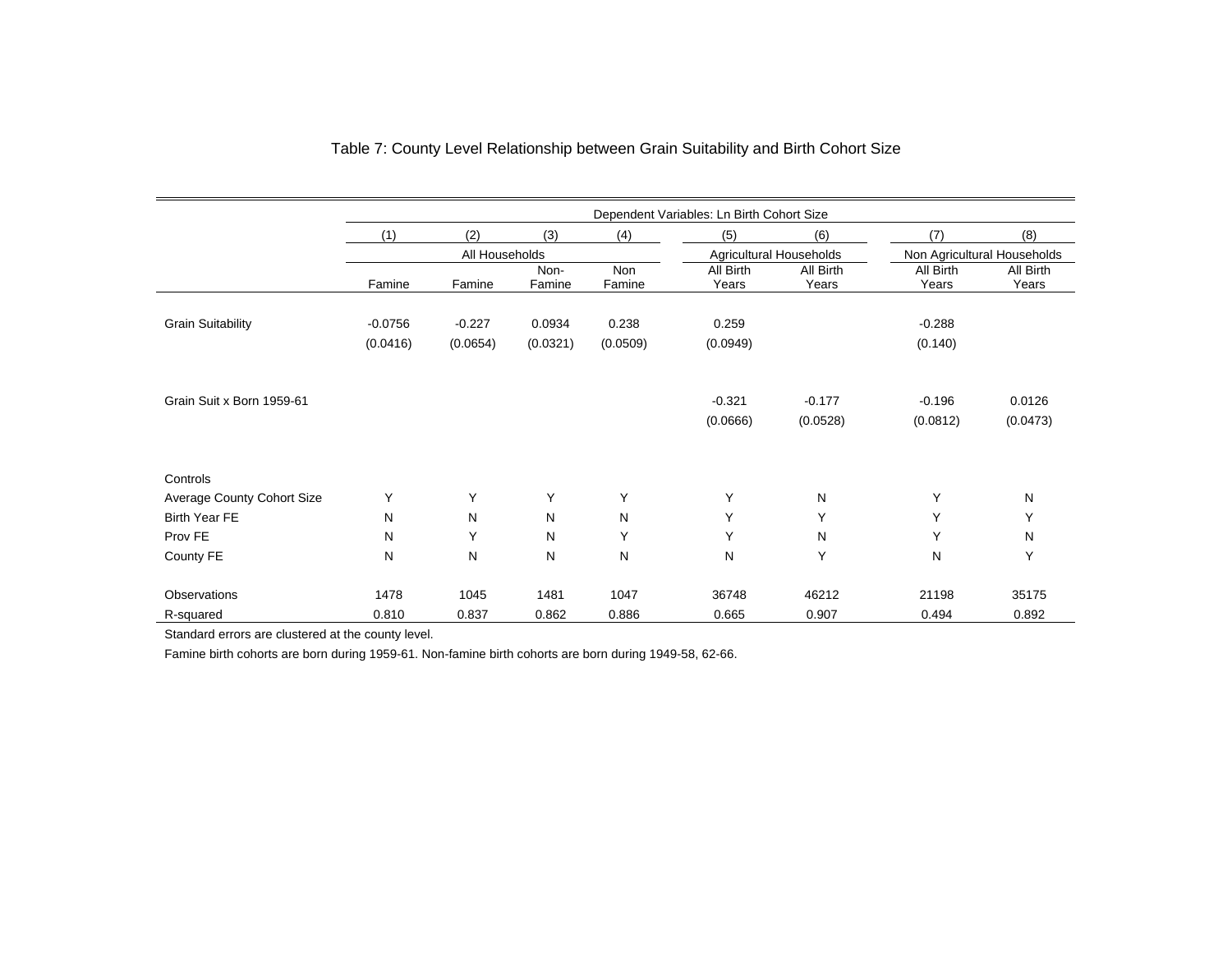

Figure 1: Birth Cohort Size over Time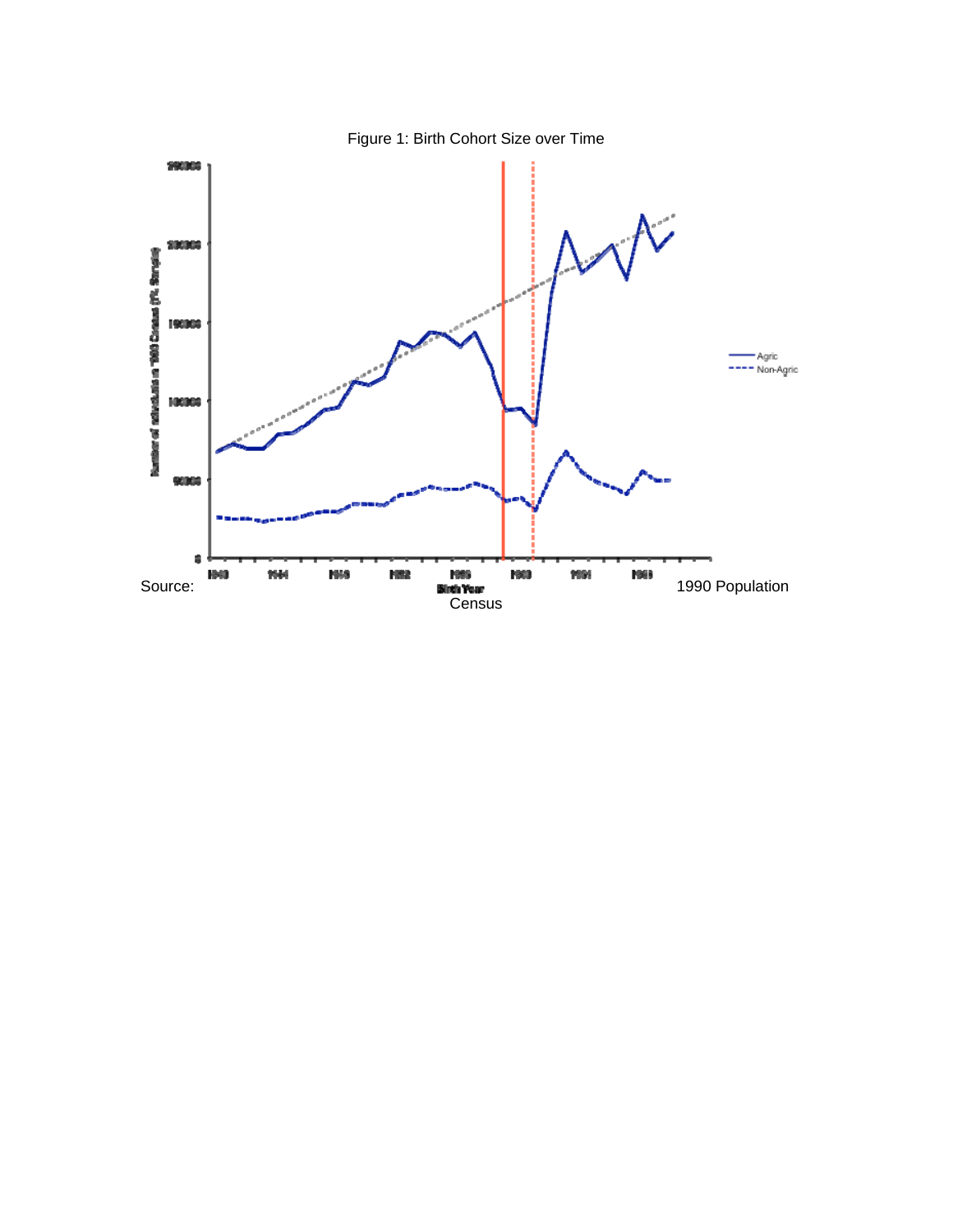

Figure 2: Histogram of Famine Intensity (Famine Cohort Size Relative to Pre Famine Cohort Size)

Source: Authors' computations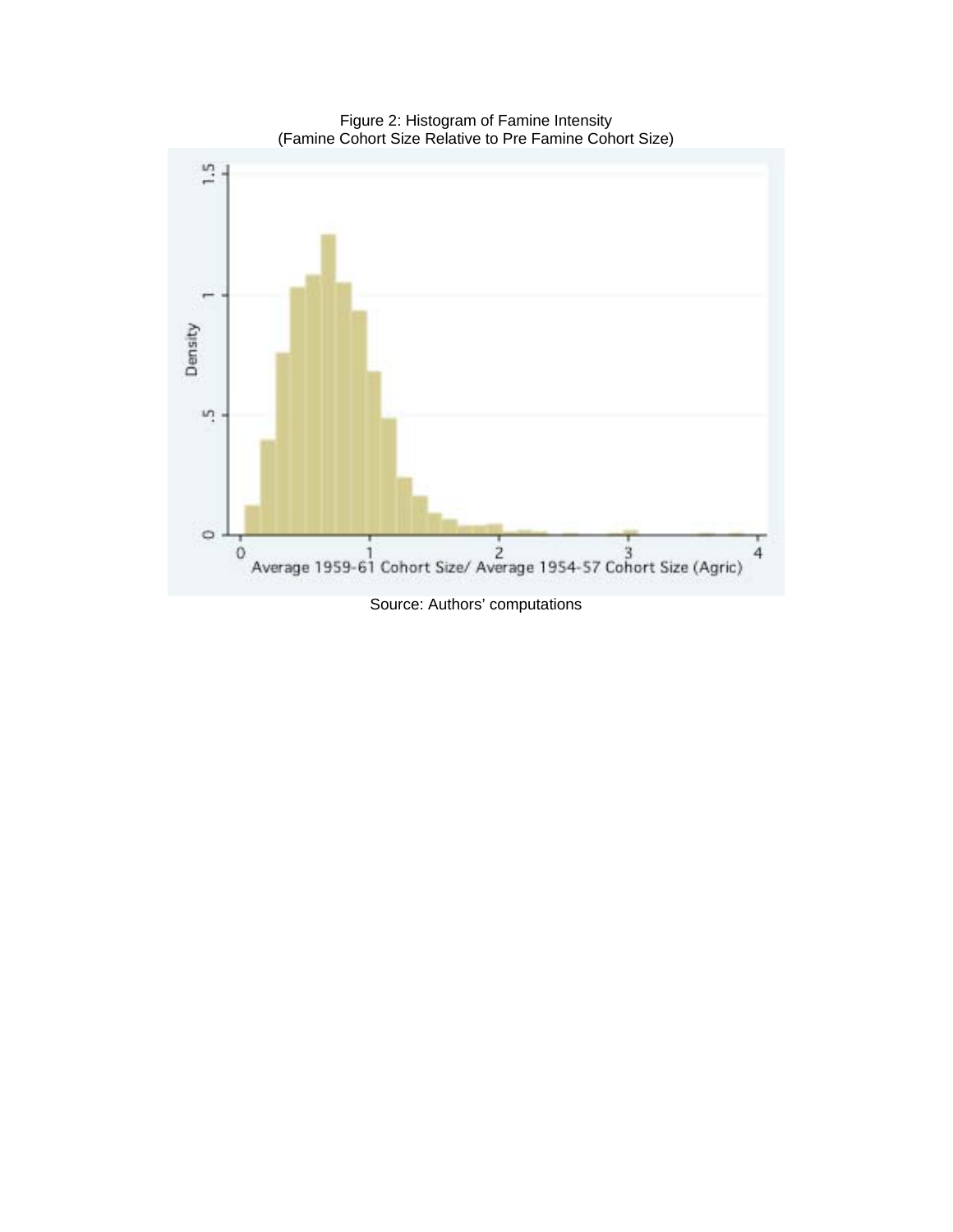Figure F3A: Mortality Rates by Province



Source: CSDM50 (1999)



Figure F3B: Cohort Size by Province

Source: 1990 Population Census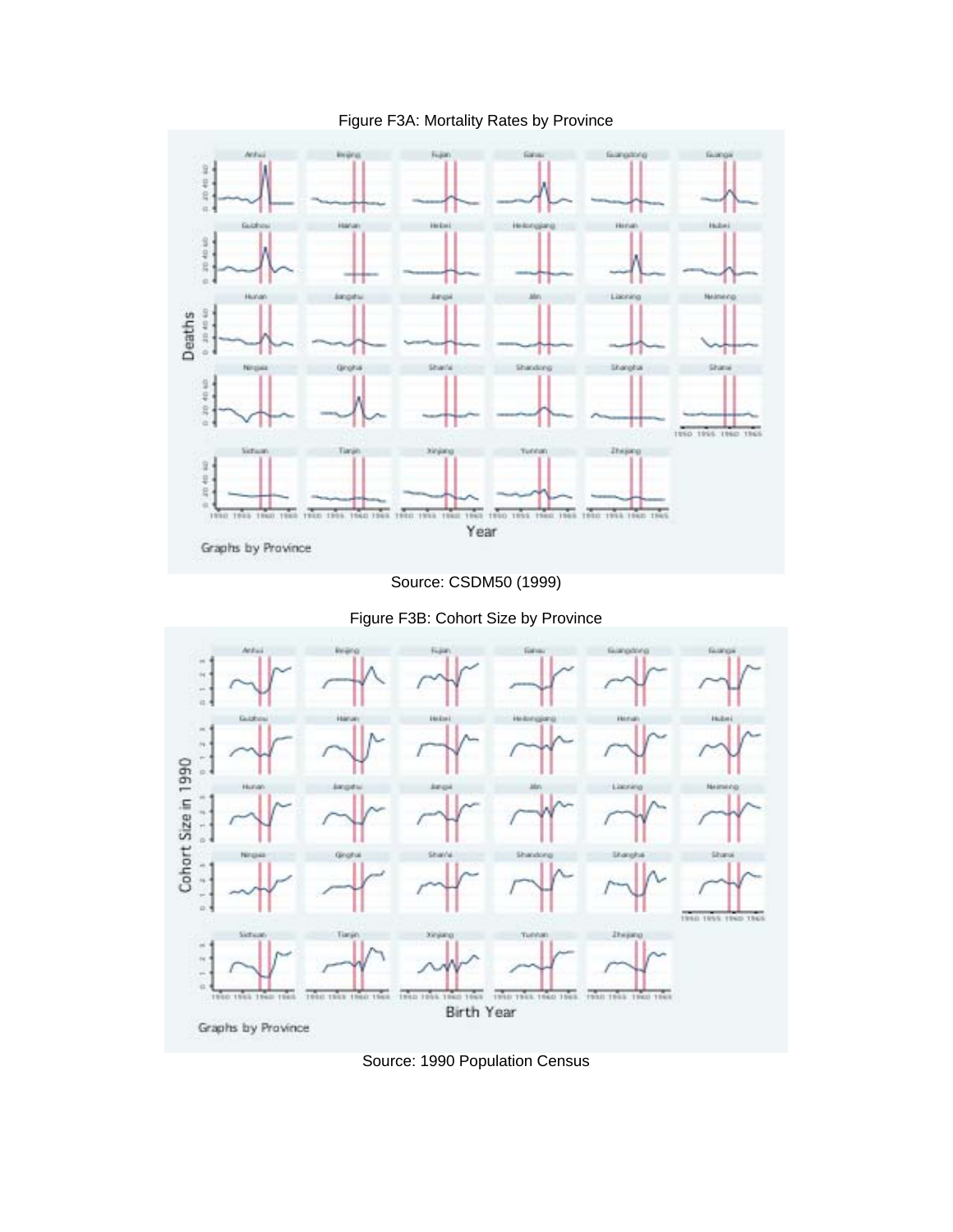Figure 4: Grain Production and Population Needs 1949-76

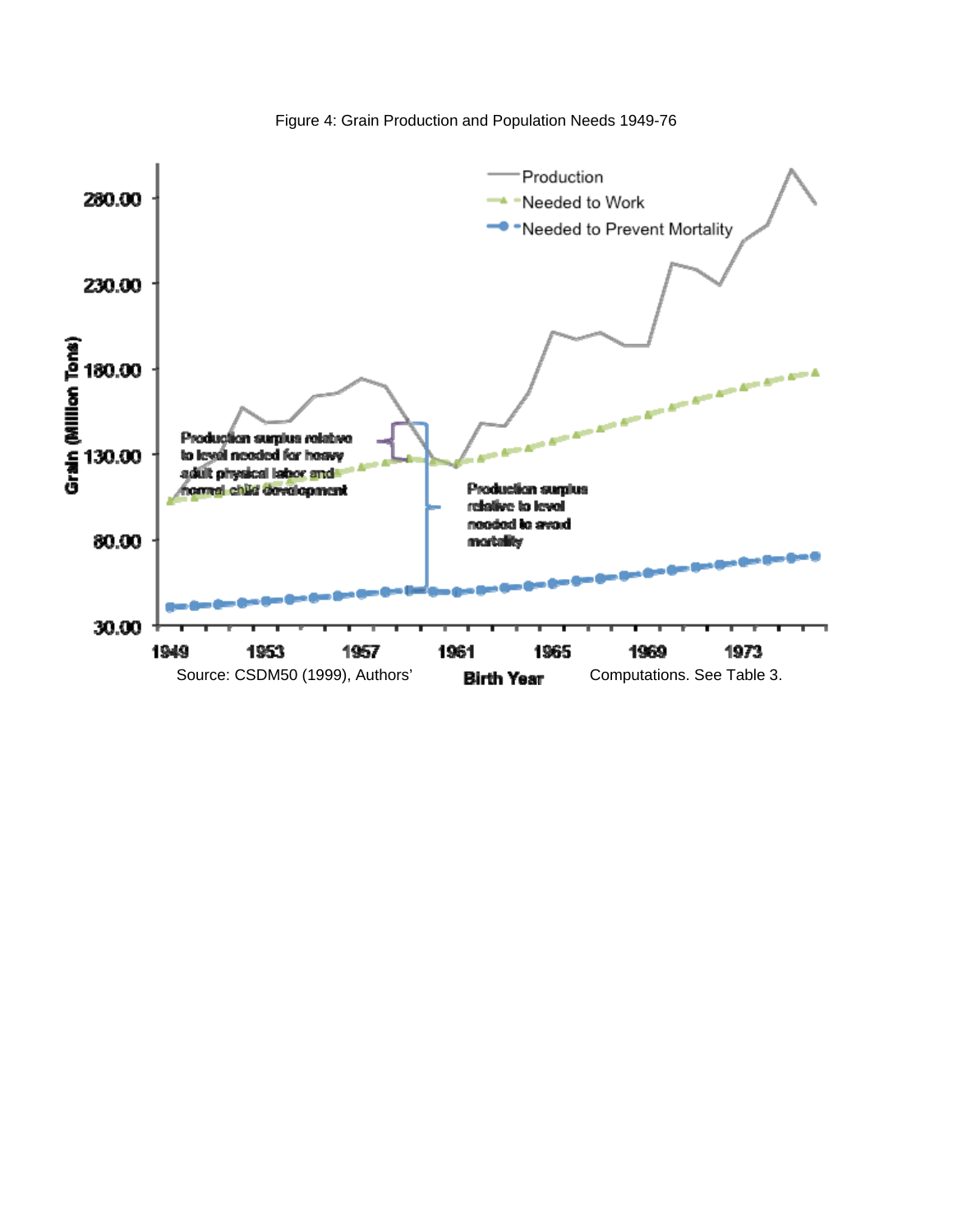Figure 5A: The Yearly Correlations between Grain Suitability and Cohort Size and their 95% Confidence Intervals for Agricultural Households

(The coefficients of the interaction terms of grain suitability and dummy variables for birth year, controlling for birth year and county fixed effects)



Source: Authors' Computations. Appendix Table A3.



(The coefficients of the interaction terms of grain suitability and dummy variables for birth year, controlling for birth year and county fixed effects)



Source: Authors' Computations. Appendix Table A3.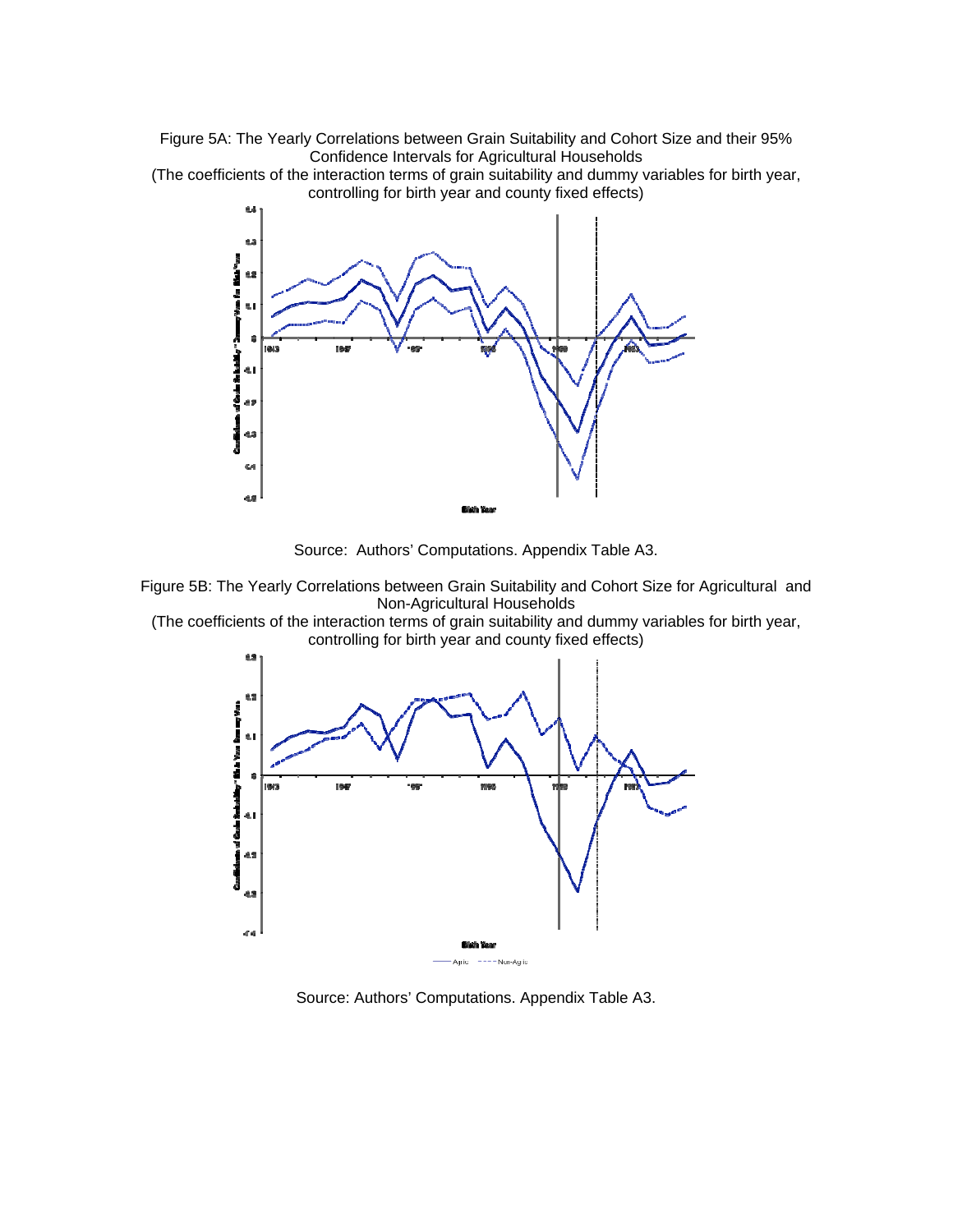|      |                                  |                          |                           | Li and Yang (2005) 21 Provinces Published by Ministry of Agriculture in 1989 |                          |                          |
|------|----------------------------------|--------------------------|---------------------------|------------------------------------------------------------------------------|--------------------------|--------------------------|
|      |                                  | <b>Grain Prod</b>        |                           | <b>Retained Grain</b>                                                        | <b>Grain Procurement</b> |                          |
|      | Production<br>(Millions<br>Tons) | Annual<br>Growth<br>Rate | <b>Growth Rate</b><br>4MA | (kg/agric laborer)                                                           | (Millions<br>Tons)       | $%$ of<br>Productio<br>n |
|      |                                  |                          |                           |                                                                              |                          |                          |
| Year | (1)                              | (2)                      | (3)                       | (4)                                                                          | (5)                      | (6)                      |
| 1952 | 164                              |                          |                           | 260                                                                          | 33                       | 20.12%                   |
| 1953 | 167                              | 0.02                     |                           | 242                                                                          | 47                       | 28.14%                   |
| 1954 | 170                              | 0.02                     |                           | 228                                                                          | 51                       | 30.00%                   |
| 1955 | 184                              | 0.08                     |                           | 256                                                                          | 48                       | 26.09%                   |
| 1956 | 193                              | 0.05                     | 0.04                      | 284                                                                          | 40                       | 20.73%                   |
| 1957 | 195                              | 0.01                     | 0.04                      | 273                                                                          | 46                       | 23.59%                   |
| 1958 | 200                              | 0.03                     | 0.04                      | 268                                                                          | 52                       | 26.00%                   |
| 1959 | 170                              | $-0.15$                  | $-0.02$                   | 193                                                                          | 64                       | 37.65%                   |
| 1960 | 143                              | $-0.16$                  | $-0.07$                   | 182                                                                          | 47                       | 32.87%                   |
| 1961 | 148                              | 0.03                     | $-0.06$                   | 209                                                                          | 37                       | 25.00%                   |
| 1962 | 160                              | 0.08                     | $-0.05$                   | 229                                                                          | 32                       | 20.00%                   |
| 1963 | 170                              | 0.06                     | 0.00                      | 231                                                                          | 37                       | 21.76%                   |
| 1964 | 188                              | 0.11                     | 0.07                      | 256                                                                          | 40                       | 21.28%                   |
| 1965 | 195                              | 0.04                     | 0.07                      | 261                                                                          | 39                       | 20.00%                   |
| 1966 | 214                              | 0.10                     | 0.08                      | 282                                                                          | 41                       | 19.16%                   |
| 1967 | 218                              | 0.02                     | 0.06                      | 281                                                                          | 41                       | 18.81%                   |
| 1968 | 209                              | $-0.04$                  | 0.03                      | 261                                                                          | 40                       | 19.14%                   |
| 1969 | 211                              | 0.01                     | 0.02                      | 259                                                                          | 38                       | 18.01%                   |
| 1970 | 240                              | 0.14                     | 0.03                      | 282                                                                          | 46                       | 19.17%                   |
| 1971 | 250                              | 0.04                     | 0.04                      | 293                                                                          | 44                       | 17.60%                   |
| 1972 | 241                              | $-0.04$                  | 0.04                      | 298                                                                          | 39                       | 16.18%                   |
| 1973 | 265                              | 0.10                     | 0.06                      | 293                                                                          | 48                       | 18.11%                   |
| 1974 | 275                              | 0.04                     | 0.04                      | 303                                                                          | 47                       | 17.09%                   |
| 1975 | 285                              | 0.04                     | 0.03                      | 304                                                                          | 53                       | 18.60%                   |
| 1976 | 286                              | 0.00                     | 0.04                      | 306                                                                          | 49                       | 17.13%                   |

|  | APPENDIX Table A1: National Production, Retention and Procurement (Li and Yang, 2005) |
|--|---------------------------------------------------------------------------------------|
|--|---------------------------------------------------------------------------------------|

Source: Li and Yang (2005) (Original Sources: Ministry of Agriculture (1989)).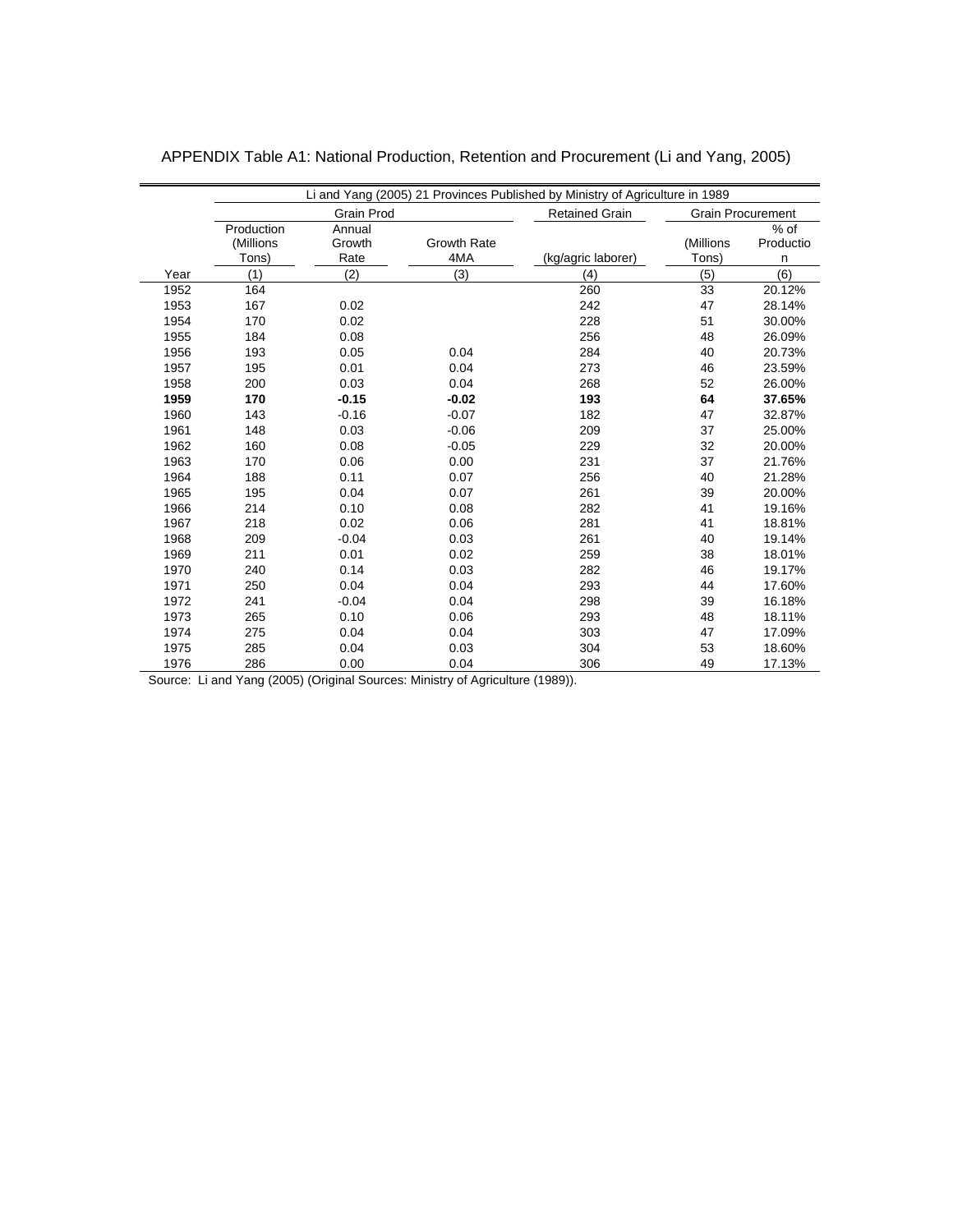| Dependent Variable: Ln Cohort Size | (1)       | (2)          |
|------------------------------------|-----------|--------------|
|                                    | Agric HH  | Non-Agric HH |
| Grain Suit x Born 1943             | 0.0283    | 0.118        |
|                                    | (0.0410)  | (0.0501)     |
| Grain Suit x Born 1944             | 0.114     | 0.0756       |
|                                    | (0.0394)  | (0.0519)     |
| Grain Suit x Born 1945             | 0.0916    | 0.0512       |
|                                    | (0.0460)  | (0.0587)     |
| Grain Suit x Born 1946             | 0.130     | 0.167        |
|                                    | (0.0399)  | (0.0557)     |
| Grain Suit x Born 1947             | 0.129     | 0.136        |
|                                    | (0.0395)  | (0.0601)     |
| Grain Suit x Born 1948             | 0.252     | 0.149        |
|                                    | (0.0381)  | (0.0561)     |
| Grain Suit x Born 1949             | 0.206     | 0.157        |
|                                    | (0.0396)  | (0.0563)     |
| Grain Suit x Born 1950             | 0.110     | 0.225        |
|                                    | (0.0442)  | (0.0649)     |
| Grain Suit x Born 1951             | 0.343     | 0.264        |
|                                    | (0.0413)  | (0.0631)     |
| Grain Suit x Born 1952             | 0.292     | 0.304        |
|                                    | (0.0449)  | (0.0707)     |
| Grain Suit x Born 1953             | 0.291     | 0.334        |
|                                    | (0.0454)  | (0.0654)     |
| Grain Suit x Born 1954             | 0.251     | 0.308        |
|                                    | (0.0428)  | (0.0681)     |
| Grain Suit x Born 1955             | 0.143     | 0.288        |
|                                    | (0.0441)  | (0.0630)     |
| Grain Suit x Born 1956             | 0.251     | 0.307        |
|                                    | (0.0434)  | (0.0663)     |
| Grain Suit x Born 1957             | 0.180     | 0.379        |
|                                    | (0.0463)  | (0.0677)     |
| Grain Suit x Born 1958             | 0.0231    | 0.197        |
|                                    | (0.0583)  | (0.0760)     |
| Grain Suit x Born 1959             | $-0.0639$ | 0.188        |
|                                    | (0.0685)  | (0.0716)     |
| Grain Suit x Born 1960             | $-0.169$  | 0.0908       |
|                                    | (0.0806)  | (0.0744)     |
| Grain Suit x Born 1961             | $-0.0200$ | 0.131        |
|                                    | (0.0587)  | (0.0700)     |
| Grain Suit x Born 1962             | 0.0530    | 0.200        |
|                                    | (0.0459)  | (0.0664)     |
| Grain Suit x Born 1963             | 0.140     | 0.319        |
|                                    | (0.0426)  | (0.0728)     |
| Grain Suit x Born 1964             | $-0.0192$ | 0.0574       |
|                                    | (0.0389)  | (0.0703)     |
| Grain Suit x Born 1965             | $-0.0134$ | 0.0428       |
|                                    | (0.0390)  | (0.0707)     |
| Grain Suit x Born 1966             | $-0.0260$ | $-0.0173$    |
|                                    | (0.0394)  | (0.0749)     |
| Observations                       | 46212     | 35175        |
| R-squared                          | 0.907     | 0.893        |

Table A2: The Correlation between Grain Suitability and Cohort Size

Regressions control for county and birth year fixed effects. Standard errors are clustered at the county level.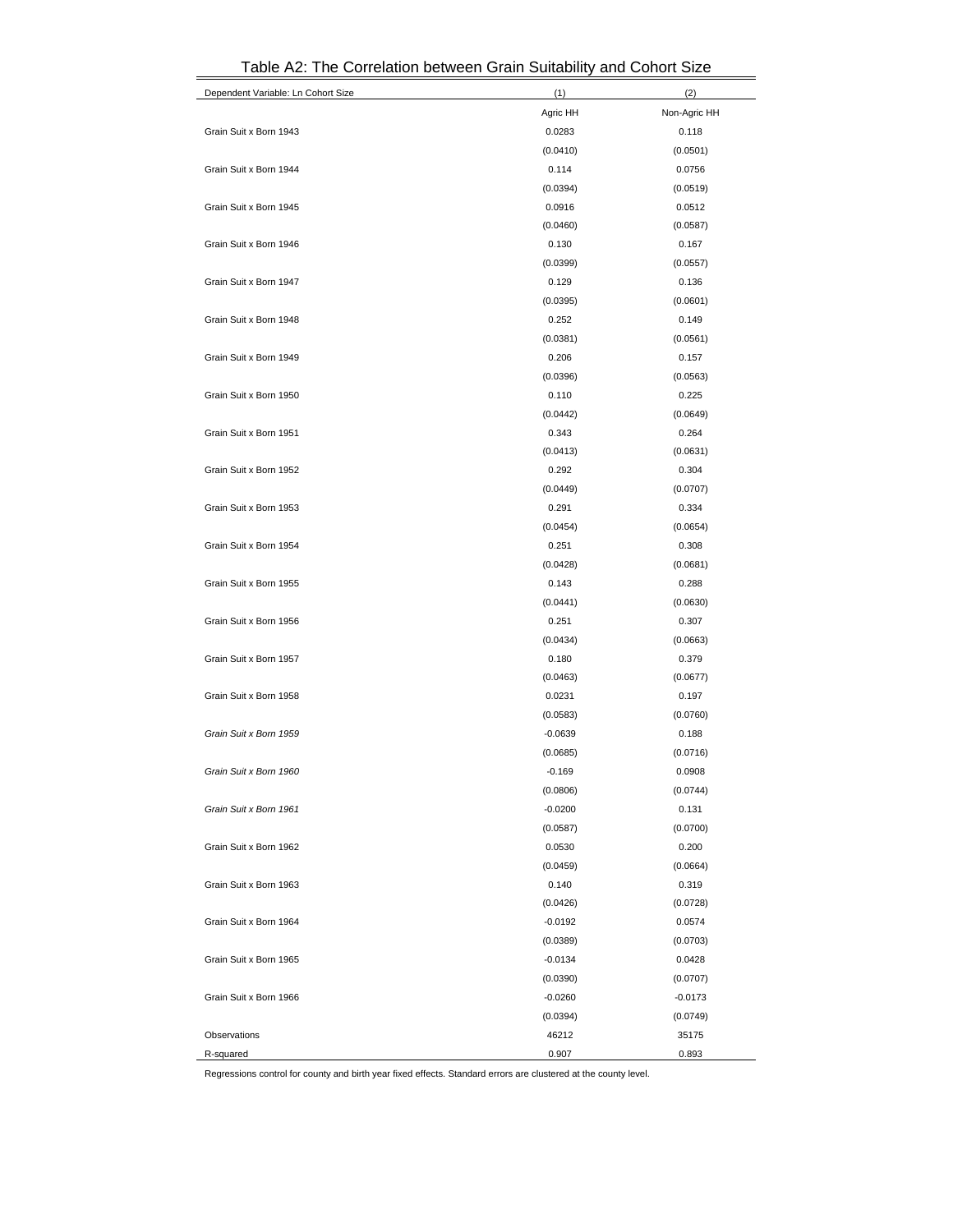



Source: Appendix Table A1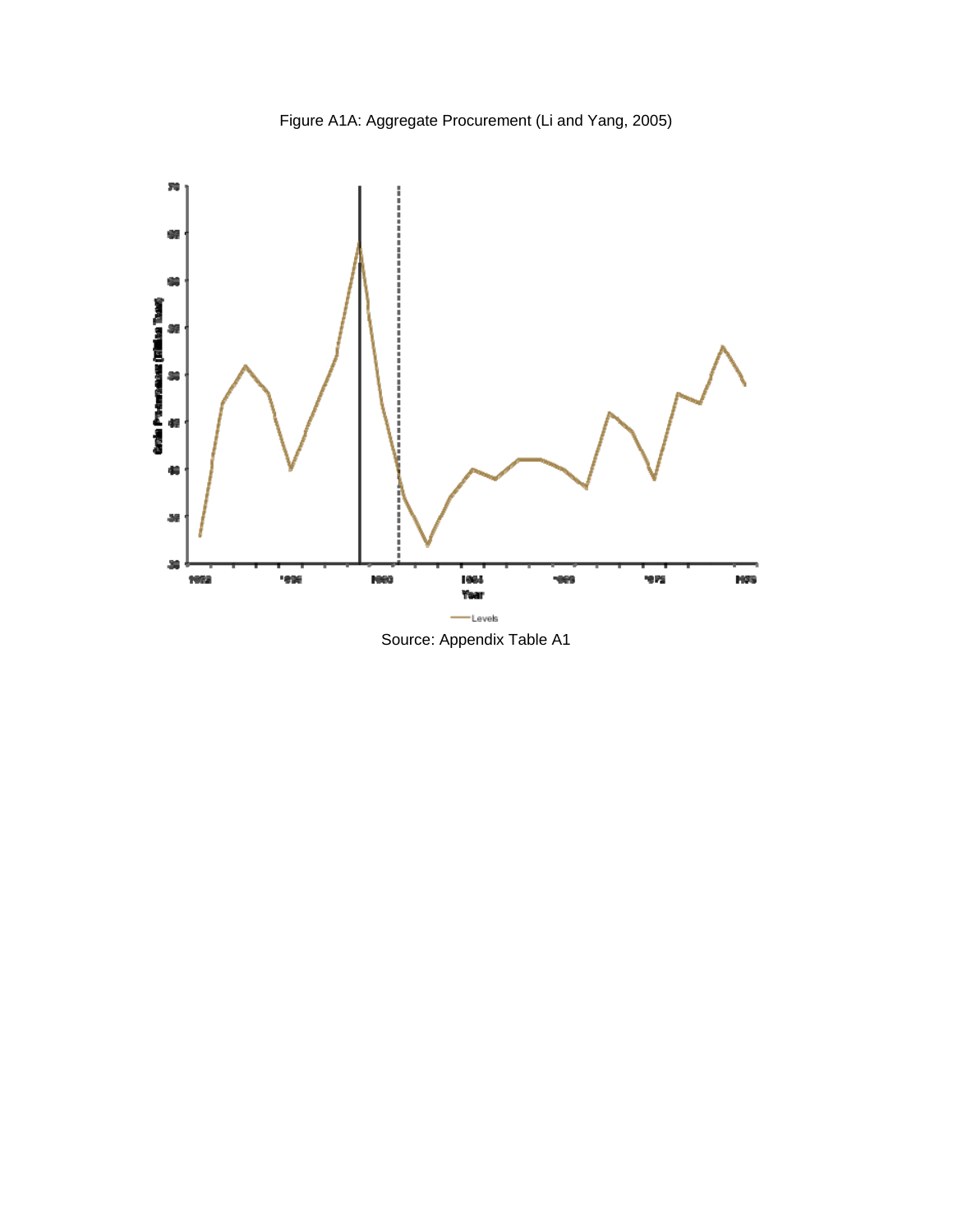

Source: Appendix Table A1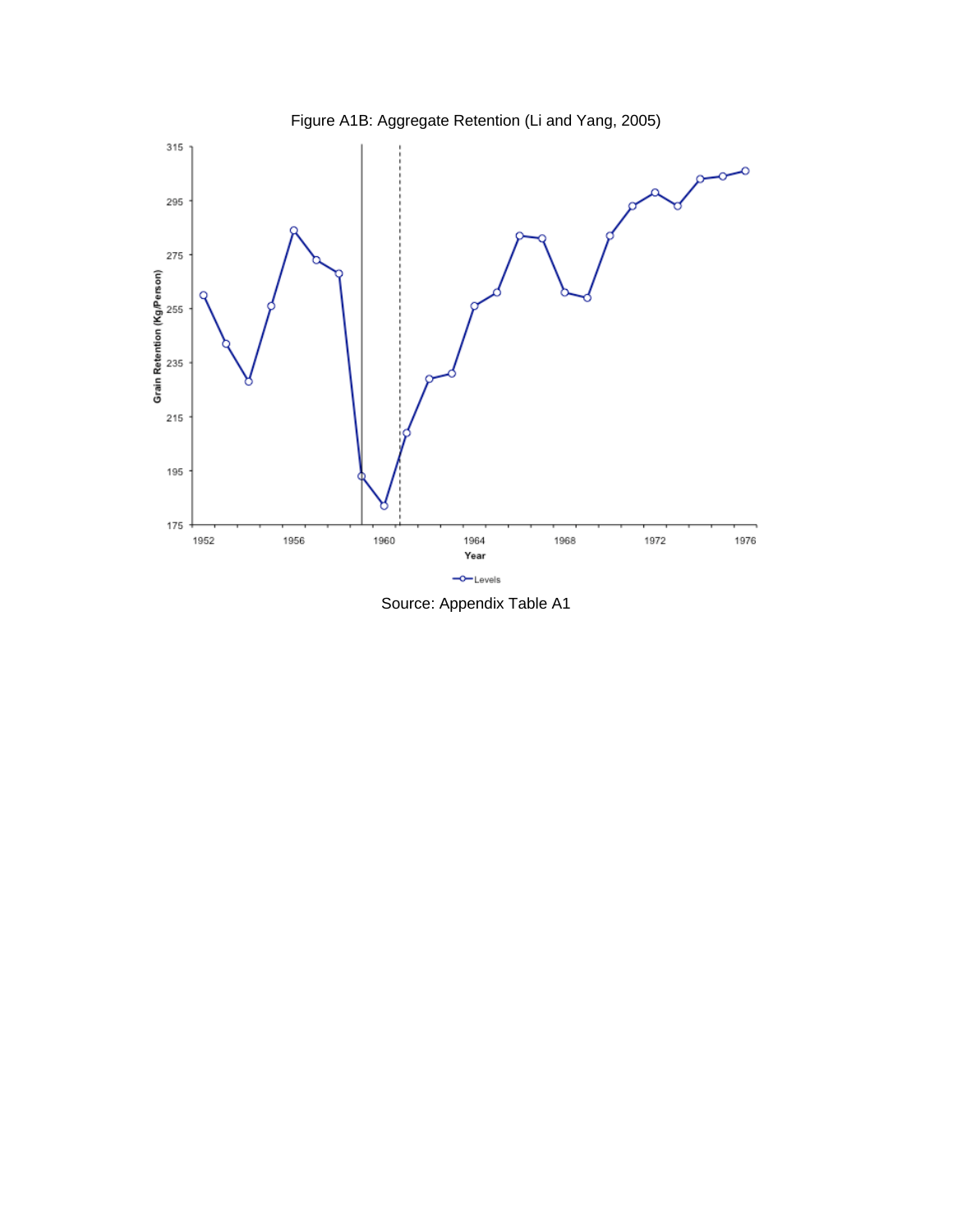



Source: Authors' Computations

coef = 1.9701186, se = .1487255, t = 13.25

 $-5$ 

5.<br>Ln 4 Year MA of Past Per Capita Production

 $\mathbf{1}$